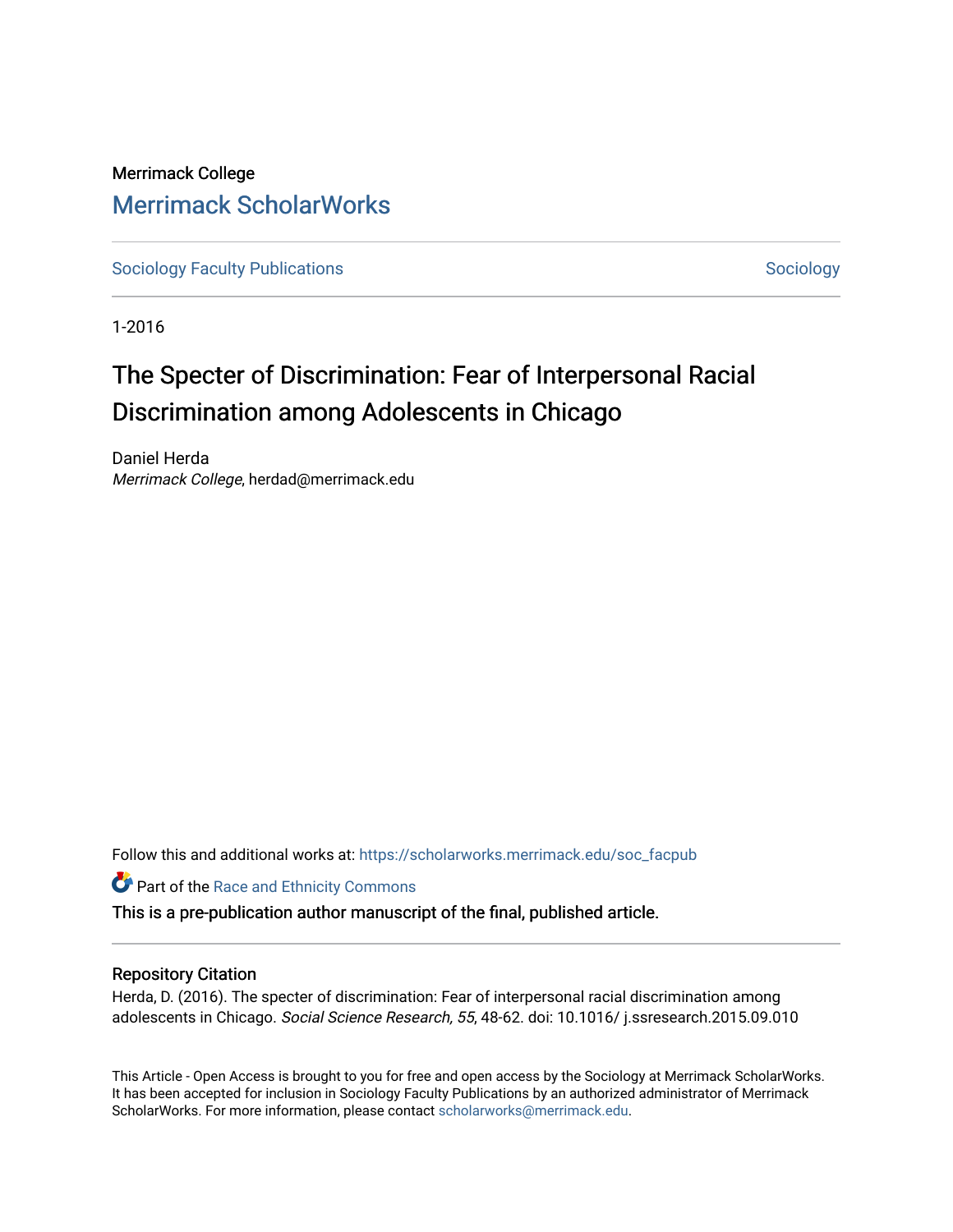## Accepted Manuscript

The Specter of Discrimination: Fear of Interpersonal Racial Discrimination among Adolescents in Chicago

Daniel Herda

PII: S0049-089X(15)00172-6

DOI: [10.1016/j.ssresearch.2015.09.010](http://dx.doi.org/10.1016/j.ssresearch.2015.09.010)

Reference: YSSRE 1847

To appear in: Social Science Research

Received Date: 25 January 2015

Revised Date: 8 September 2015

Accepted Date: 29 September 2015

Please cite this article as: Herda, D., The Specter of Discrimination: Fear of Interpersonal Racial Discrimination among Adolescents in Chicago, *Social Science Research* (2015), doi: 10.1016/ j.ssresearch.2015.09.010.

This is a PDF file of an unedited manuscript that has been accepted for publication. As a service to our customers we are providing this early version of the manuscript. The manuscript will undergo copyediting, typesetting, and review of the resulting proof before it is published in its final form. Please note that during the production process errors may be discovered which could affect the content, and all legal disclaimers that apply to the journal pertain.

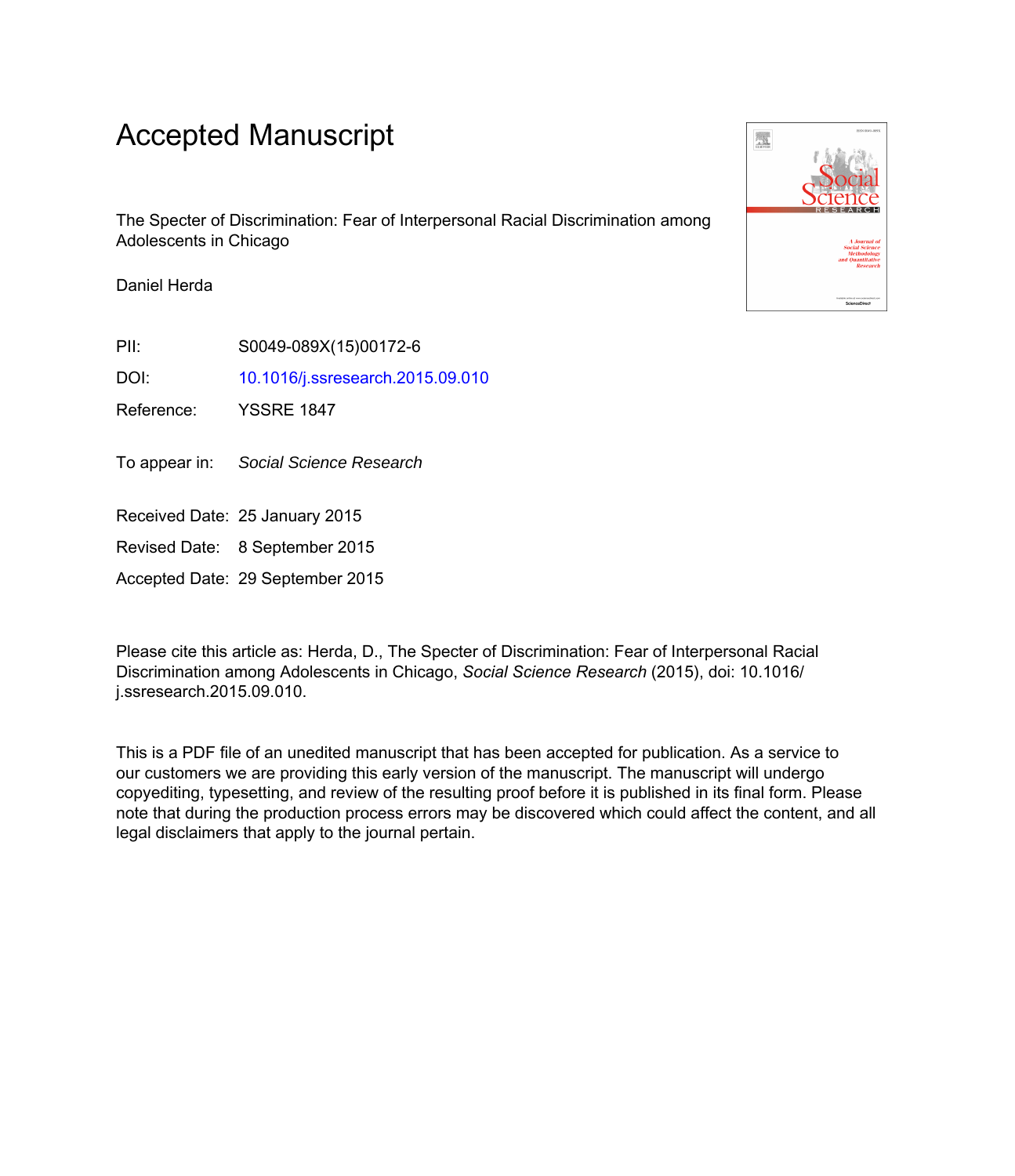## **The Specter of Discrimination: Fear of Interpersonal Racial Discrimination among Adolescents in Chicago**

Daniel Herda Merrimack College Sociology, S6 315 Turnpike Street North Andover, MA, 01845 herdad@merrimack.edu (978) 837-3581

#### **Abstract**

Sociology, S6<br>
315 Tarmpike Street<br>
2010 and Nadover, MA, 01845<br>
2015 Tarmpike Street<br>
North Andover, MA, 01845<br>
2018 herdad@merrimack.edu<br>
(978) 837-3581<br>
2018 is examines fear of interpersonal racial discrimination among This analysis examines fear of interpersonal racial discrimination among Black, Hispanic, and White adolescents. The extent and correlates of these concerns are examined using survey data from the Project for Human Development in Chicago Neighborhoods. Borrowing from the fearof-crime literature, the contact hypothesis, and group threat theory, several hypotheses are developed linking discrimination fear to direct personal experience with discrimination, indirect or vicarious experience, and environmental signals of discrimination. Results show that about half of Blacks and Hispanics have feared discrimination in the past year. Multivariate results indicate that fear is most likely if one has experienced victimization first-hand and when one's parent is affected by discrimination. Further, a larger presence neighborhood outgroups produces greater fear. Overall, discrimination fear constitutes an additional obstacle for minority adolescents as they transition to adulthood. The phenomenon warrants increased scholarly attention and represents a fruitful avenue for future research.

**Keywords**: Racial Discrimination; Fear; Racial Minorities, Adolescents; Chicago

**Acknowledgements**: The author would like to thank Mary Jackman, Dina Okamoto, Diane Felmlee and Bill McCarthy for their helpful advice and encouragement at every stage of the research process. An earlier version of this paper received the American Sociological Association Children and Youth Section's Graduate Student Paper Award in 2013.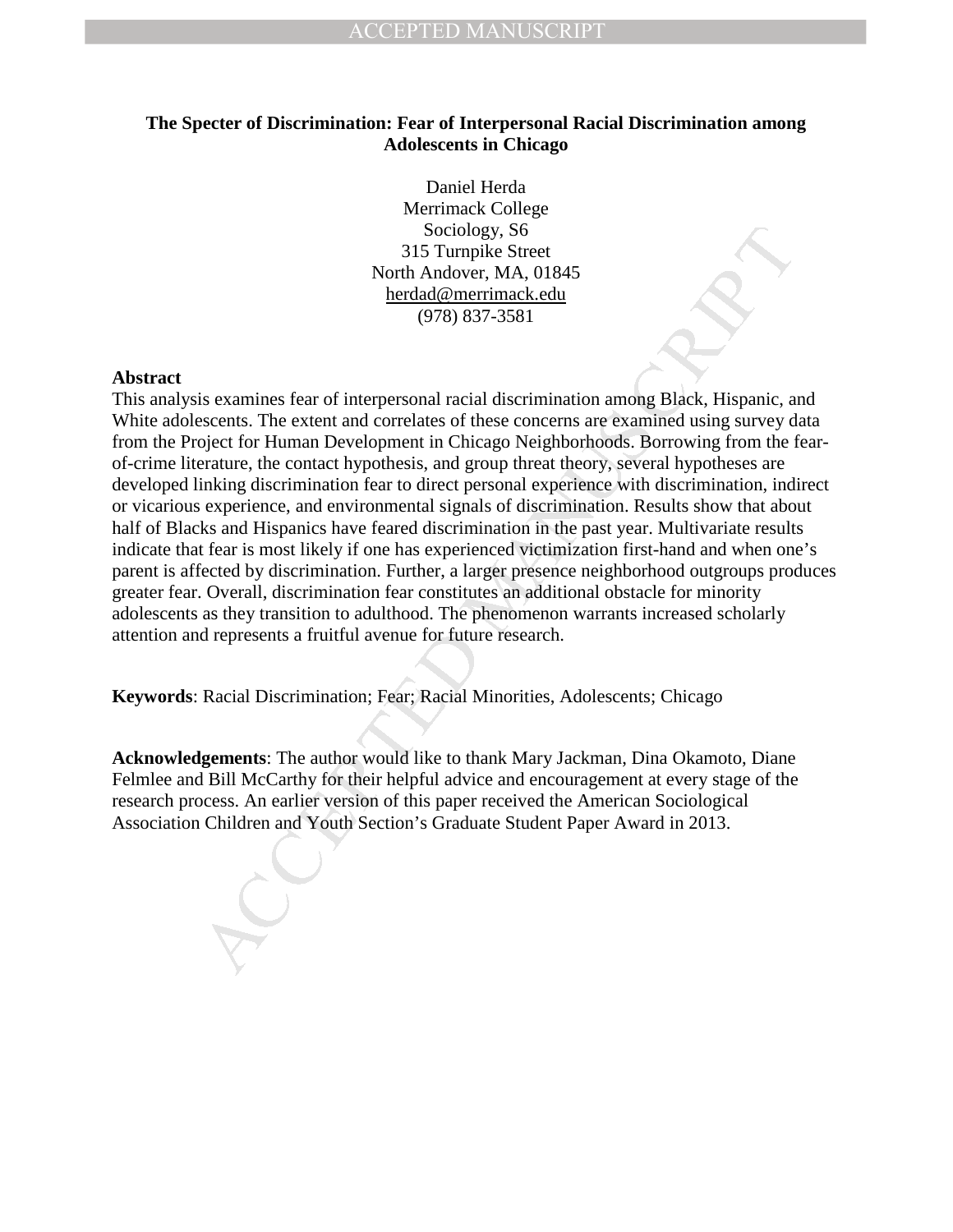## **The Specter of Discrimination: Fear of Interpersonal Racial Discrimination among Adolescents in Chicago**

## **Abstract**

is examines fear of interpersonal racial discrimination anong Black, Hispanic, a<br>escents. The extent and correlates of these concerns are examined using survey d<br>oject for Human Development in Chicago Neighborhoods. Borrow This analysis examines fear of interpersonal racial discrimination among Black, Hispanic, and White adolescents. The extent and correlates of these concerns are examined using survey data from the Project for Human Development in Chicago Neighborhoods. Borrowing from the fearof-crime literature, the contact hypothesis, and group threat theory, several hypotheses are developed linking discrimination fear to direct personal experience with discrimination, indirect or vicarious experience, and environmental signals of discrimination. Results show that about half of Blacks and Hispanics have feared discrimination in the past year. Multivariate results indicate that fear is most likely if one has experienced victimization first-hand and when one's parent is affected by discrimination. Further, a larger presence neighborhood outgroups produces greater fear. Overall, discrimination fear constitutes an additional obstacle for minority adolescents as they transition to adulthood. The phenomenon warrants increased scholarly attention and represents a fruitful avenue for future research.

**Keywords**: Racial Discrimination; Fear; Racial Minorities, Adolescents; Chicago

## **Article Highlights**:

- Half of Black and Hispanic adolescents feared racial discrimination in the past year
- Adolescents express greater fear of racial discrimination than their parents
- Personal victimization experiences predict greater discrimination fear
- Parents' exposure to discrimination increases adolescent discrimination fear
- Black and Hispanic adolescents' discrimination fear varies with neighborhood racial composition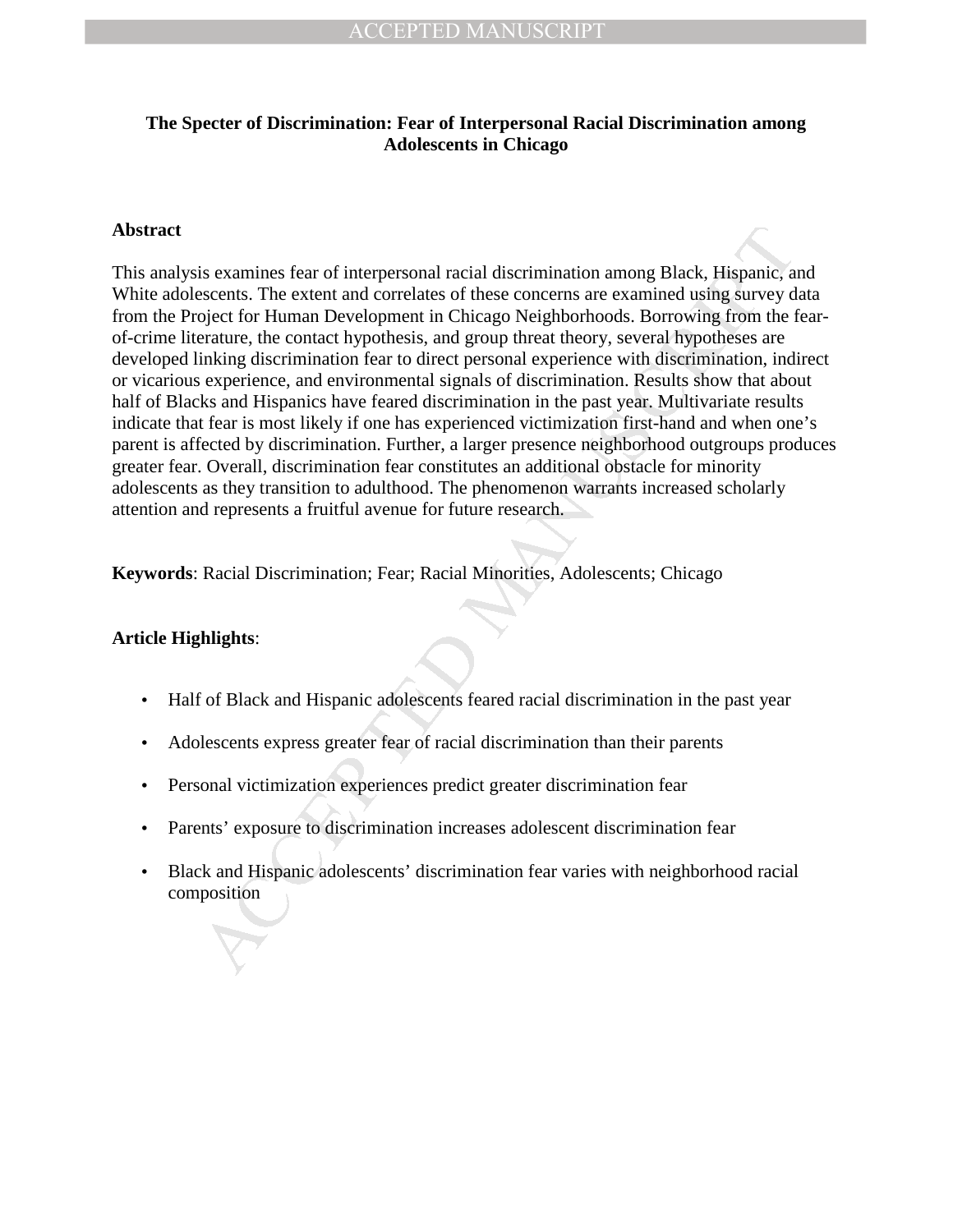#### **1. Introduction**

instances of interpersonal racial discrimination are widely reported and linked testness and anxiety (Pascoe and Smart 2009; Mays et al. 2007; Landrine and Klor<br>stress and anxiety (Pascoe and Smart 2009; Mays et al. 2007; Race continues to shape the everyday experiences of many minorities in the U.S. (Feagin 1991; Feagin and Sykes 1999; Kessler et al. 1999 Seaton et al. 2008). Particularly among Black Americans, instances of interpersonal racial discrimination are widely reported and linked to heightened stress and anxiety (Pascoe and Smart 2009; Mays et al. 2007; Landrine and Klonoff 1996; Williams and Williams-Morris 2000; Clark et al. 1999). Even President Obama shared personal discrimination experiences in the wake of George Zimmerman's acquittal for the killing of Trayvon Martin in 2013 (Lewis 2013). But with its commonplace nature and long list of consequences, how much do individuals worry about discrimination as they navigate their social worlds? Are people emotionally burdened by the possibility of falling victim to differential or unfair treatment based on their race? Currently we know little about the extent of such concerns or the conditions that make them more likely. The present study offers a foundation for a new line of inquiry focused on the fear of interpersonal racial discrimination.

 To understand discrimination concerns, I follow decades of research on the fear of crime (Hale 1996; Rader 2004; Conklin 1975; Ross 1993; Dolan and Peasgood 2007; Pickett, Chiricos, Golden and Gertz 2012; Drakulich 2012). There is a clear parallel as both crime and discrimination represent forms of victimization perpetrated by others, which may engender fear. However, only the former has received significant scholarly attention. The expansive fear-ofcrime literature highlights how such concerns can alter behavior and choices, and interfere with the normal functioning of society. Consequently, fear is a social problem beyond actual instances of crime. Whether discrimination fear produces similar consequences is an important question, but we must first identify the extent and causes of such concerns. Using fear-of-crime hypotheses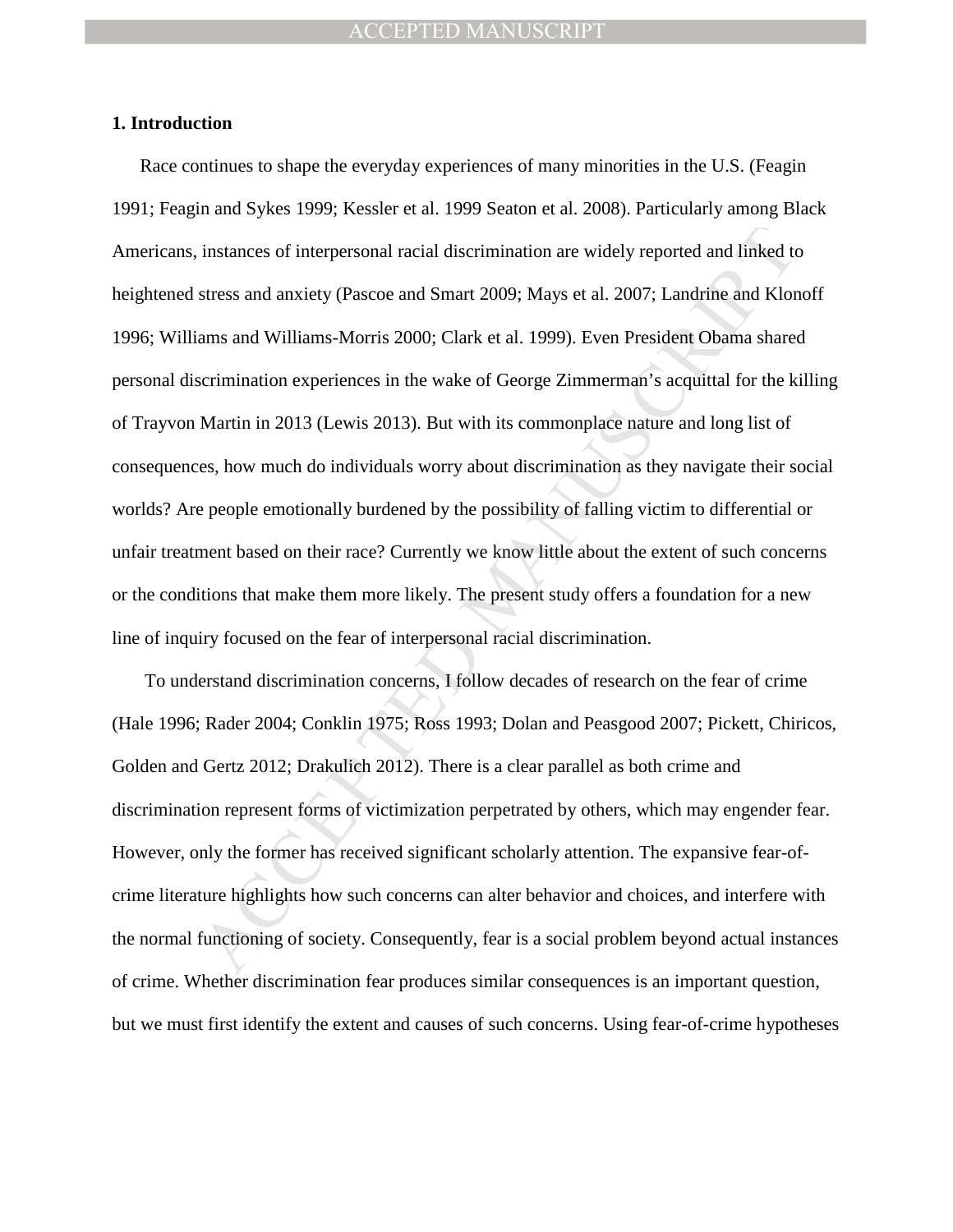and expectations from the contact and group threat theories, the current study provides the first detailed analysis of discrimination fear among adolescents.

life course adolescents are solidifying their identities and worldviews (Harris-Buldwell et al. 2004). Discrimination fears during the transition to adulthood may titudes regarding neighborhoods, employment, education, rom The racial experiences of young people are of particular importance. During this vulnerable stage in the life course adolescents are solidifying their identities and worldviews (Harris-Britt et al. 2007; Caldwell et al. 2004). Discrimination fears during the transition to adulthood may influence attitudes regarding neighborhoods, employment, education, romantic partners, friends, and entry into outgroup dominated contexts (Krysan and Farley 2002). Further, with their heightened and rapidly expanding racial diversity, it is crucial to understand how young people experience race today (Frey 2011).

I examine discrimination fear with data from the Project for Human Development in Chicago Neighborhoods (PHDCN). The survey includes self-reports of discrimination fear and experience among adolescents and their primary caregivers, allowing for intergenerational comparisons. I consider four research questions: 1) *what is the extent of racial discrimination fear among adolescents?;* 2) *does fear vary across racial groups?;* 3) *do levels differ between adolescents and their parents?*; and 4) *what factors make fear more likely?*

#### **2. Background and literature review**

#### *2.1. Interpersonal discrimination experiences*

Reports of discrimination experience are widespread among both minority adults and adolescents (Dotterer et al. 2009; DuBois et al. 2002; Harris 2004; Kessler et al. 1999; Sellers and Shelton 2003; Swim et al. 2003; Stainback and Irvin 2012). Generally, Black Americans report the highest levels. For example, in a national sample of 1,170 Black American youth, Seaton et al. (2008) found that nearly 90 percent reported at least one of 13 "everyday" discrimination measures. About two-thirds reported others acting as if they were better than the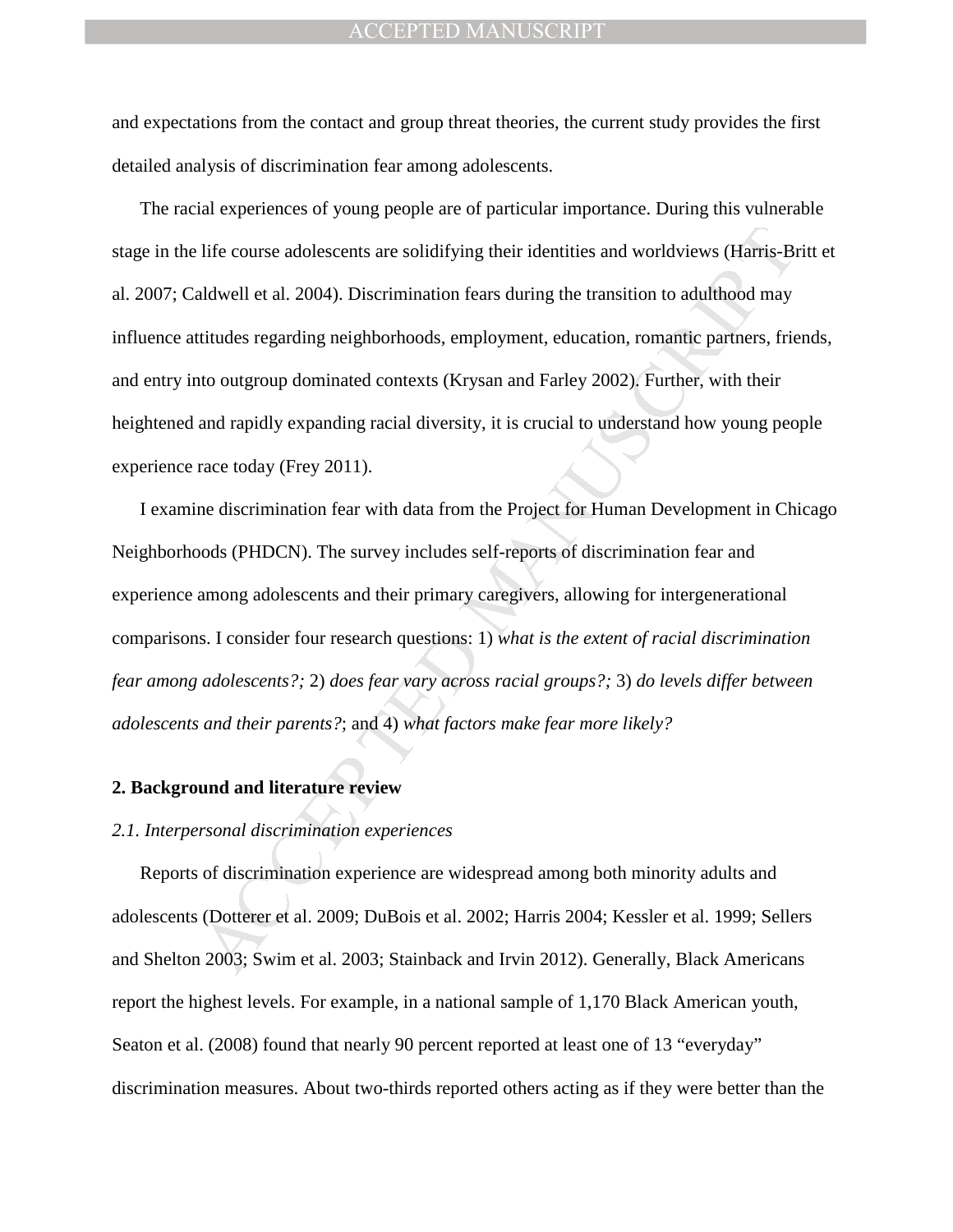respondent and majorities reported being treated with less respect and less courtesy. Substantial proportions of Hispanic adolescents report discrimination as well (Bobo and Suh 1995; Harris 2004; Rumbaut 1994; Telles and Ortiz 2008; Lopez et al. 2010). Using data from an ethnically diverse high school, Fisher and colleagues (2000) found that 65 percent reported being hassled by store clerks, 47 percent were called racially insulting names and 35 percent were discouraged from joining advanced classes. Across national origin, Kasinitz et al.'s (2008) found that in New York City, 42, 38 and 41 percent of Puerto Rican, Dominican and South American origin respondents respectively reported discrimination while shopping in the past year.

Interestingly, some Whites report discrimination experiences as well.<sup>1</sup> Research generally estimates the proportion to be as high as 30 percent (Kessler et al. 1999), but often as low as onetenth (Williams 2000; Harris 2004; Mayrl and Saperstein 2013). The relative scarcity of their discrimination reports follows the idea that race is less central to White identities and experiences (McIntosh 1988).

In school, Fisher and colleagues (2000) found that 65 percent reported being hass<br>rks, 47 percent were called racially insulting names and 35 percent were discours<br>g advanced classes. Across national origin, Kasinitz et al For minority victims, interpersonal discrimination produces several mental, physical and behavioral consequences (Mays et al. 2007; Pascoe and Smart 2009; Williams et al. 2003; Williams and Williams-Morris 2000). Reported experiences are associated with increased anxiety and depression (Brown et al. 2000; Kessler et al. 1999; Williams et al. 1997), decreased self-esteem (Seaton et al. 2008), poor perceived physical health (Larson et al. 2007), increased hypertension (Din-Dzietham et al. 2004; Krieger and Sydney 1996), indicators of coronary heart disease (Cardarelli et al. 2010), lower utilization of health care (Burgess et al. 2008), accelerated biological aging (Chae et al. 2014), negative racial attitudes (Tropp 2003), increased cigarette smoking and drug use (Gibbons et al. 2005; Landrine and Klonoff 1996), and delinquency (Burt et al. 2012; Simons et al. 2006). The consequences are so numerous that Smith et al. (2007) used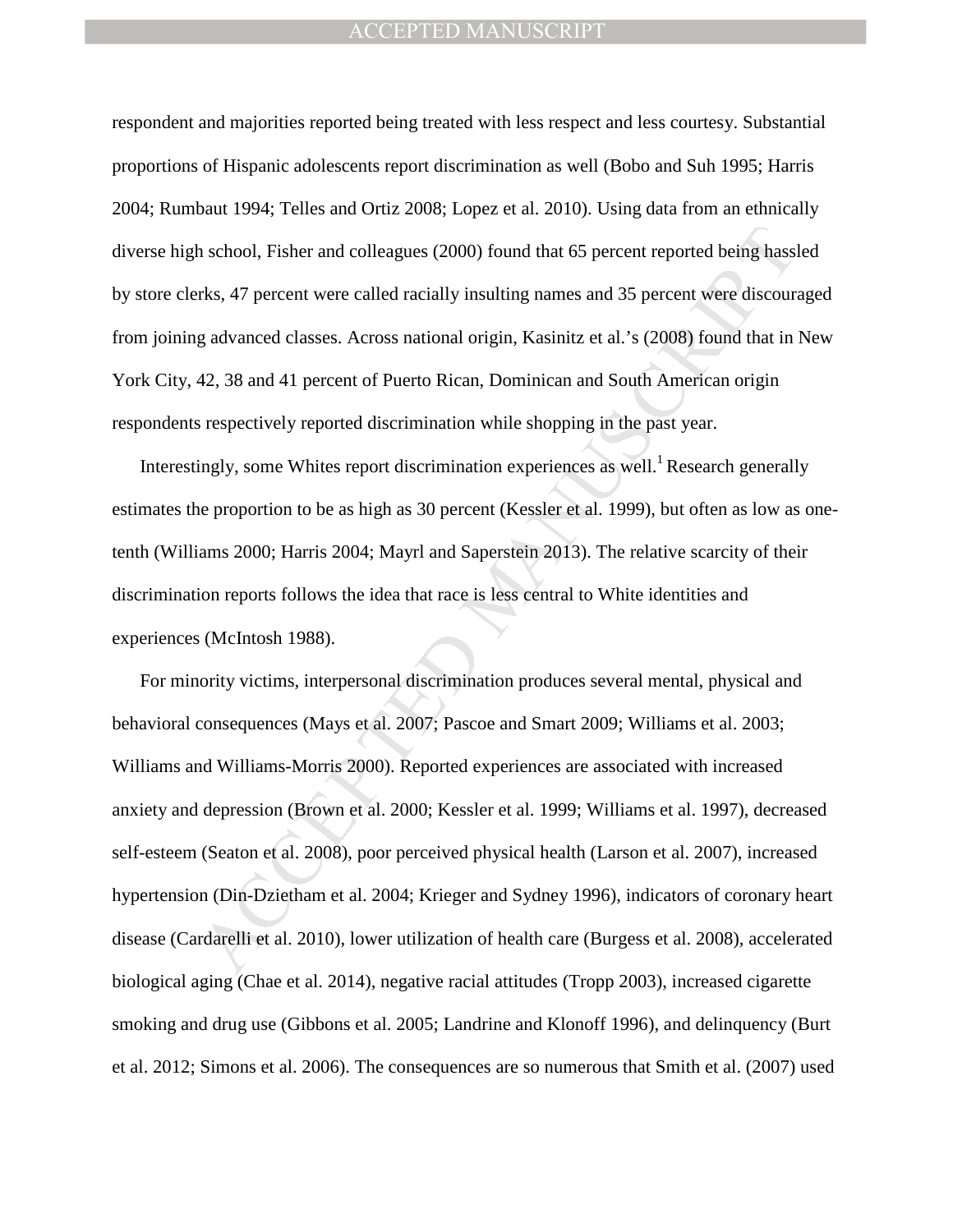the phrase "racial battle fatigue" to describe the experiences of many minorities coping with the burden of discrimination.

Given its extent, most minority adolescents will either know the stress of discrimination firsthand or vicariously through the experiences of significant others. Given its consequences, most will prefer to avoid such encounters. Taken together, I expect that discrimination fear will exist at significant levels. Further, given that racial discrimination is more of a reality for minorities, I expect that Blacks and Hispanics will report significantly more fear than Whites.

#### *2.2. Discrimination fear*

ariously through the experiences of significant others. Given its consequences, n<br>to avoid such encounters. Taken together, I expect that discrimination fear will e<br>nt levels. Further, given that racial discrimination is m Despite extensive research on discrimination experiences, we know little about whether individuals worry about such encounters. Krysan and Farley (2002) and Krysan (2002) provide initial evidence suggesting that discrimination fear is not only common, but consequential. In the former, the authors examined Blacks' residential preferences to understand persistent Black-White segregation in the U.S. Using data from the Multi-City Study of Urban Inequality (MCSUI), the authors focused on Blacks' willingness to move into hypothetical White neighborhoods. Only 35 percent would "pioneer" such neighborhoods compared to nearly 100 percent who would move into racially mixed or majority Black neighborhoods. Interestingly, this reticence was rarely based on preference for co-racial proximity. Rather, most cited concerns about White hostility and the risk of personal victimization, such as waking up with "crosses burning on my lawn" (Krysan and Farley 2002; 961). These findings confirm the existence of discrimination fear and I build on them directly by analyzing the phenomenon in a representative sample of adolescents.

#### *2.3. Understanding discrimination fear*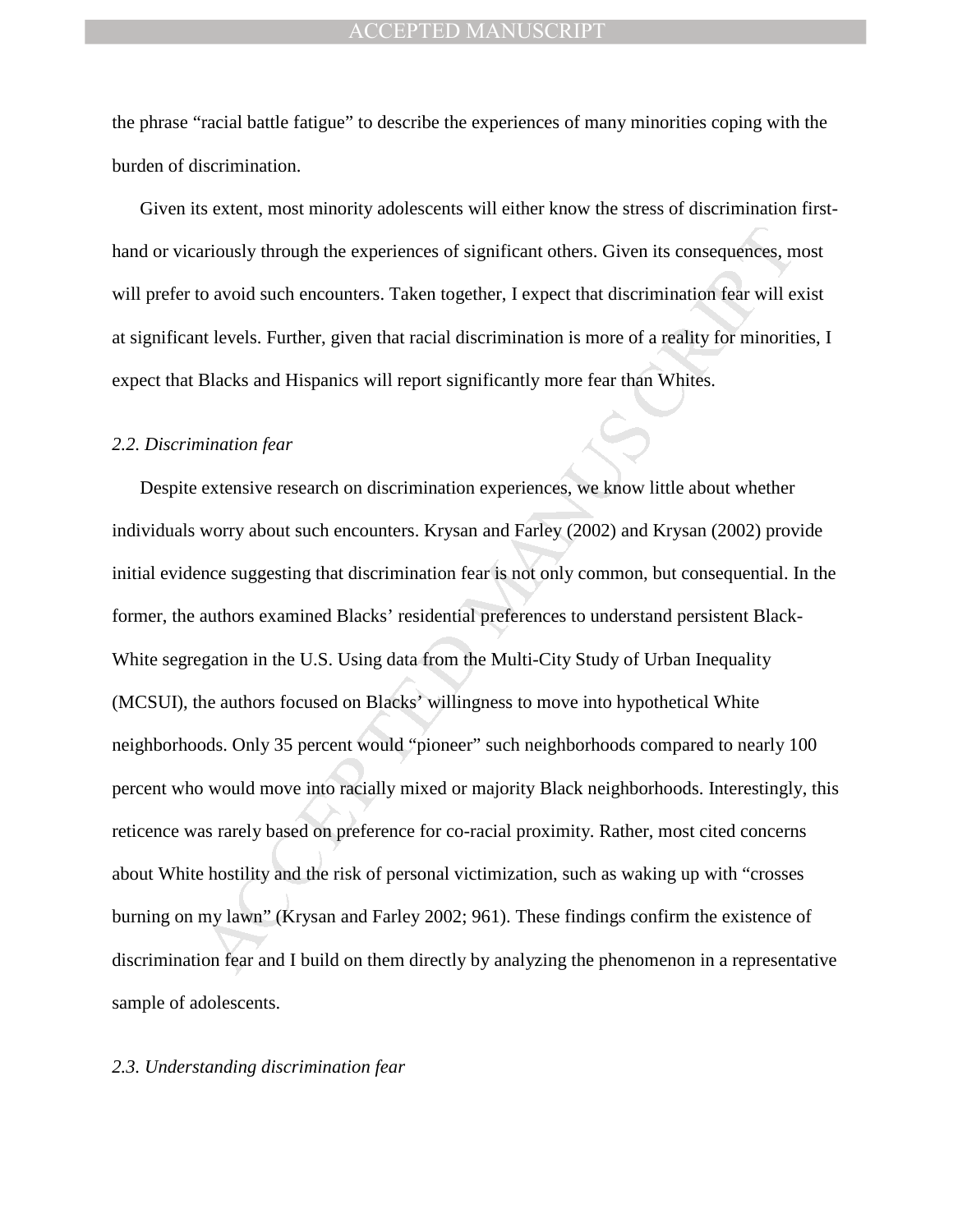I develop the groundwork for research focused on discrimination fear by borrowing from the extensive literature on the fear of crime. Hundreds of studies have considered the extent and development of crime fears (Hale 1996). Most are motivated by fear's potential to alter perceptions, decisions and behaviors. The fearful are more likely to remain indoors, be suspicious of neighbors and avoid using public transportation, regardless of actual victimization (Doran and Burgess 2012; Hale 1996; Warr 2000). It is conceivable that racial discrimination fear can also produce consequences, even without first-hand victimization. First however, we must determine the extent and development of these concerns. To understand discrimination fear, I adapt fear-of-crime hypotheses regarding direct victimization, indirect victimization, and environmental signals.

#### *2.3.1. Direct victimization hypothesis*

decisions and behaviors. The fearful are more likely to remain indoors, be<br>of neighbors and avoid using public transportation, regardless of actual victimiza<br>Burgess 2012; Hale 1996; Warr 2000). It is conceivable that raci Personal victimization experience is often linked to crime fears (Clark 2003; Doran and Burgess 2012). Intuitively, if one is a victim of crime, he or she will be afraid of repeating such a stressful experience. Aside from financial or physical injuries, victimization challenges one's conceptual system regarding the self and the social world. In his research on post-traumatic stress, Janoff-Bulman (1985) theorized that most individuals maintain three implicit assumptions about their realities: 1) a sense of personal invulnerability, 2) a perception that the world is meaningful and comprehensible, and 3) a positive self-image. This conceptual system helps individuals make sense of their world and allows society to function smoothly. Stressful events, like accidents, natural disasters, or crime can shatter these assumptions. Victimization can make the world appear unpredictable and unsafe. Feelings of helplessness may replace invulnerability and lead to reassessments of the self as weak and unworthy.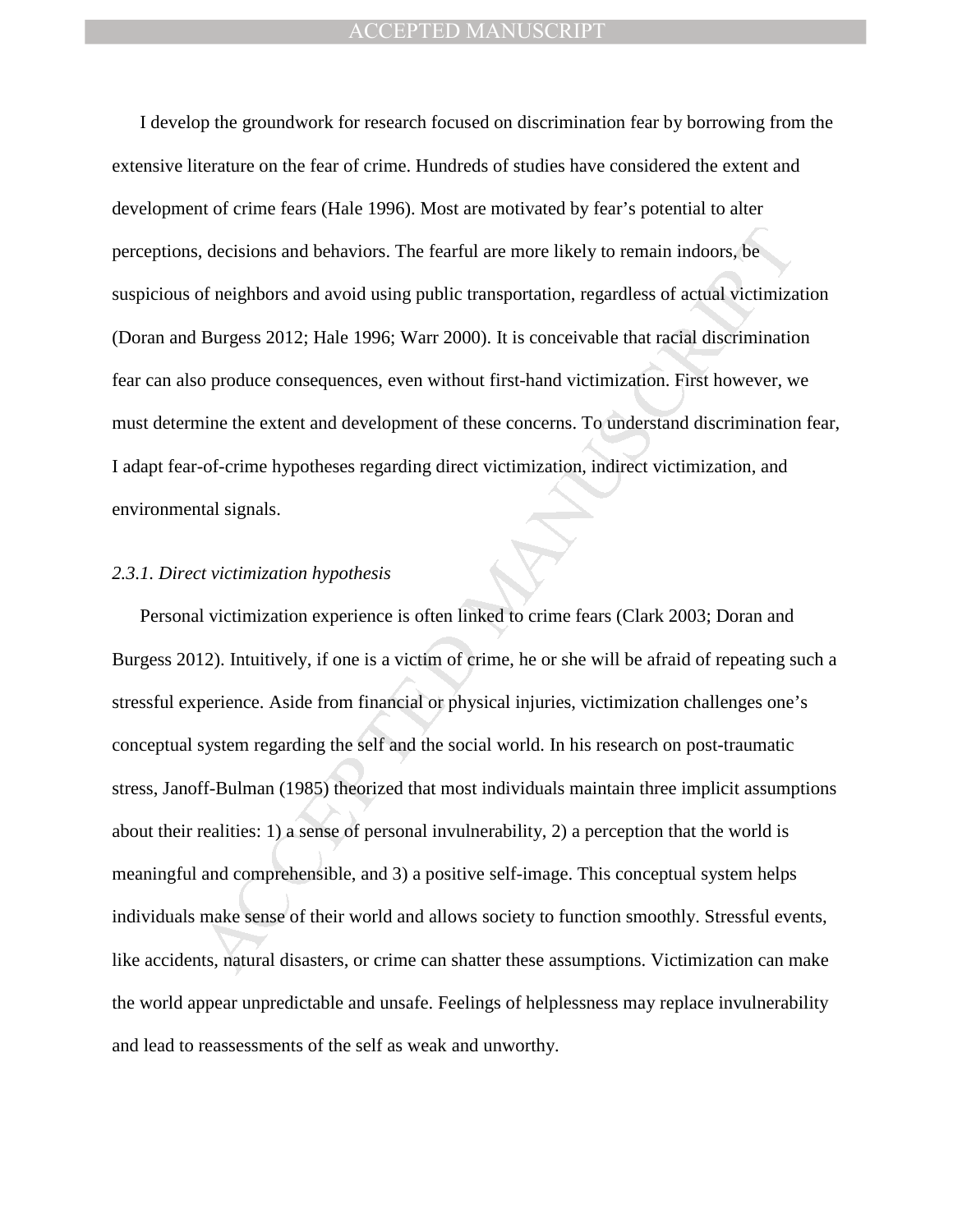If discrimination is as stressful as research suggests, then it will also challenge this conceptual system. Victims may feel vulnerable because their race has proven to be a liability. This may damage their self-concept and ability to identify positively with their racial group (Tajfel and Turner 1986). Further, experiencing discrimination may shatter assumptions regarding fairness and equality in society. Similarly, Ogbu's (1990; 1991) research on Black adolescents linked discrimination to disillusionment with the education system and a discouraged view of one's prospects for success. Taken together, my direct victimization hypothesis states:

## *(H1): Those with discrimination experiences will exhibit greater discrimination fear.*

#### *2.3.2. Indirect victimization hypothesis*

Turner 1986). Further, experiencing discrimination may shatter assumptions<br>urness and equality in society. Similarly, Ogbu's (1990; 1991) research on Black<br>linked discrimination to disillusionment with the education system Although logical, the experience-fear connection has generated mixed results regarding crime. Personal victimization is often unrelated to crime fears (Agnew 1985; Hale 1996; Rader 2004) and those who fear crime outnumber those reporting experience (Doran and Burgess 2012). Another possibility is that crime fear develops vicariously through the victimization of others (Box, Hale and Andrews 1988; Doran and Burgess 2012; Tyler 1980). Stories of family and friends' victimization provide information about the existence and risk of crime that can also alter one's assumptions about reality and increase fear.

For minority adolescents, much of their social network is also susceptible to discrimination. In particular, parents may provide information about the existence, risk, and consequences of discrimination through their experiences. Minority parents often discuss their racial views and experiences with their children in a process known as racial socialization (Fischer and Shaw 1999; Harris-Britt et al. 2007; Hughes 2003; Hughes and Johnson 2001; Hughes and Chen 1997). Most often parents attempt to imbue their children with a sense racial pride and prepare them for bias in the real world. These messages are also sent unintentionally as children internalize their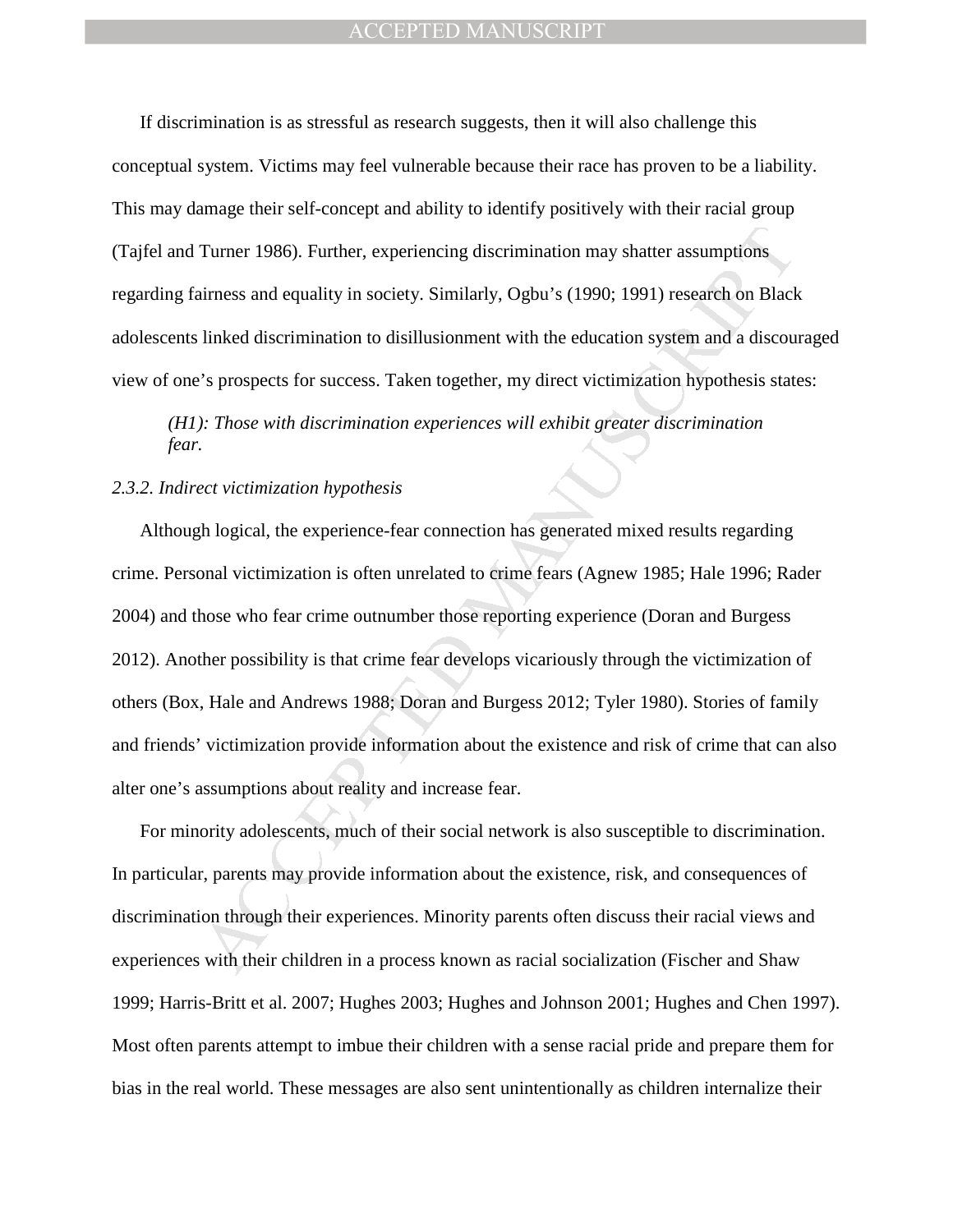parents' responses to discrimination and reactions to outgroups. Research suggests that when parents perceive themselves to be discrimination victims they are more likely to engage in intentional racial socializing with their children (Hughes 2003; Hughes and Johnson 2001). Thus, my indirect victimization hypothesis states:

## *(H2): If parents are affected by discrimination their children will exhibit greater discrimination fear.*

victimization hypothesis states:<br>
The practistic are affected by discrimination their children will exhibit greater<br>
Trimination fear.<br>
Wictimization hypothesis suggests that discrimination cocurring to some<br>
energiant vic The indirect victimization hypothesis suggests that discrimination occurring to someone else can increase an individual's fear. Thus, racial discrimination may have consequences even in the absence of direct experience. Few studies have considered this possibility. One example by Gibbons and colleagues (2005) linked discrimination experience to substance use among Black adolescents in Iowa and Georgia. In their longitudinal structural equation model, parents' discrimination experiences were associated with greater psychological distress in their children. Thus, the consequences of discrimination may reach beyond the immediate victim.

#### *2.3.3. Environmental signals hypotheses*

Physical characteristics in one's environment are thought to influence crime fears (Hale 1996; Innes 2004; Wallace 2012; Drakulich 2013). Researchers often focus on signs of incivility and neighborhood disorder, including unkempt lots, abandoned buildings and broken windows (Doran and Burgess 2012; Wilson and Kelling 1982). While posing no immediate threat to personal safety, these environmental cues contain information about an area's level of risk. Drawing from symbolic interactionism, Innes (2004) argued that individuals derive meaning from these disorder signals as they navigate their environments. If the interpretation indicates a threat of crime, fear will increase.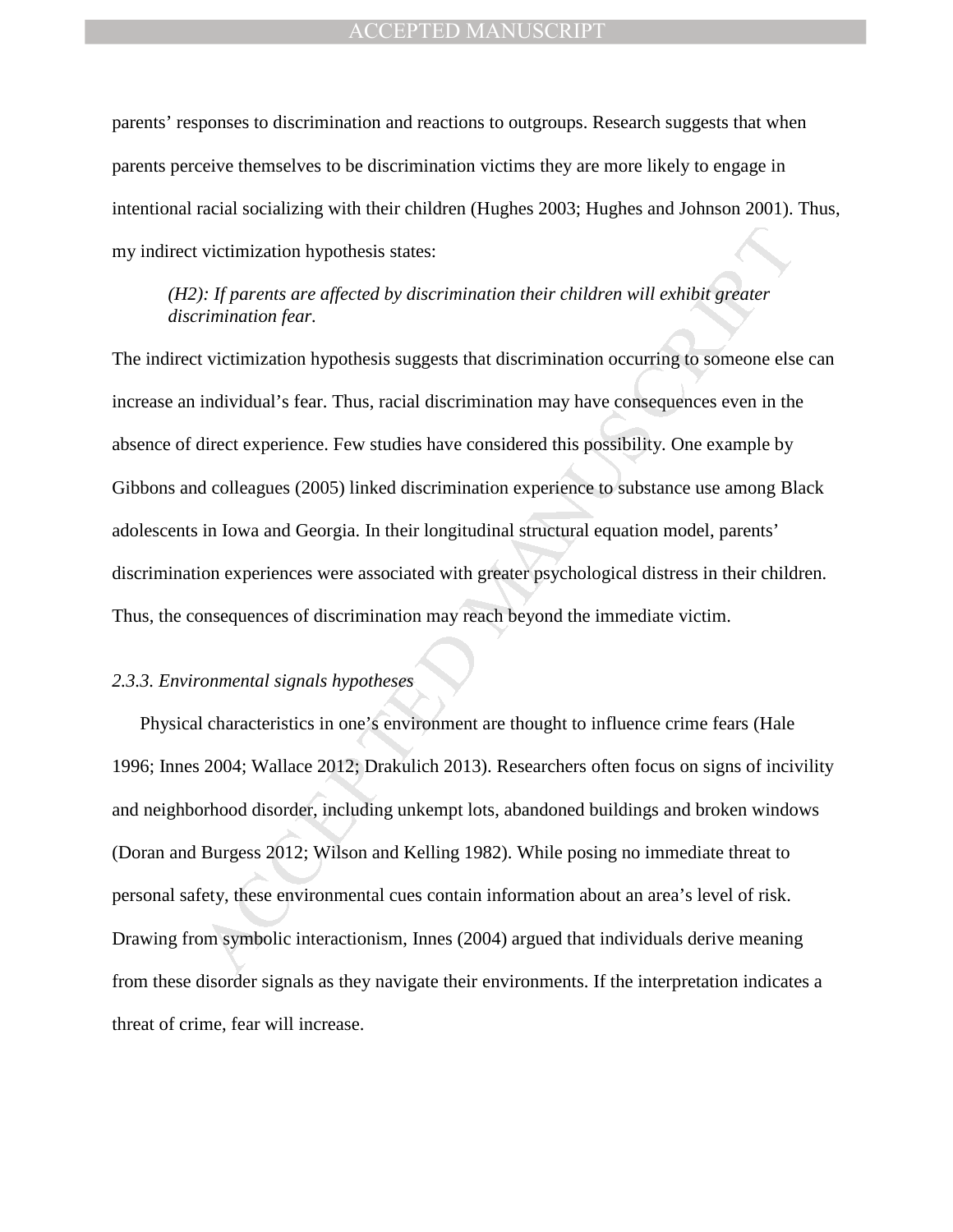The fear-of-crime literature often demonstrates that neighborhood racial composition acts as an environmental signal that increases fear. Researchers usually assume that because of stereotypes linking Blacks and other minorities to criminality, their presence signals a risk of victimization for White residents (Pickett et al. 2012). Studies confirm that with a larger percentage of minority neighbors, Whites become more likely to fear criminal victimization (Drakulich 2012; Quillian and Pager 2001, 2010).

on for White residents (Pickett et al. 2012). Studies confirm that with a larger<br>of minority neighbors, Whites become more likely to fear criminal vietimization<br>2012; Quillian and Pager 2001, 2010).<br>
Ahers have also consid Researchers have also considered a link between neighborhood racial composition and discrimination experiences. Both Hunt et al. (2007) and Stewart et al. (2009) found that discrimination experiences were reported most often by Blacks in neighborhoods with few coracial residents. The pattern can be understood using the contact hypothesis. Under ideal circumstances, interpersonal exposure between unfamiliar outgroups is thought to increase understanding and reduce racial prejudice (Allport 1954; Pettigrew and Tropp 2006). In neighborhoods where the respondent belongs to a small minority population, dominant outgroups collectively have fewer opportunities for prejudice-reducing contact. Without such opportunities, the neighborhood's knowledge about the respondent's group may be informed by negative stereotypes and implicit biases. Stewart and colleagues (2009) argue that a reliance on such inaccurate information explains the push to "defend" against minorities among many White residents of homogeneous White neighborhoods. These environments of interracial unfamiliarity and negativity produce greater perceived discrimination experiences (Hunt et al. 2007; Stewart et al. 2009) and will likely provide more signals for discrimination risk. Thus, I predict that:

*(H3a): Discrimination fear will be greater in neighborhoods where one's own group is a small minority.* 

In such outgroup-dominated neighborhoods contact opportunities are frequent for the respondent, but occur with uncomfortable outgroups. Conversely, in homogenous co-racial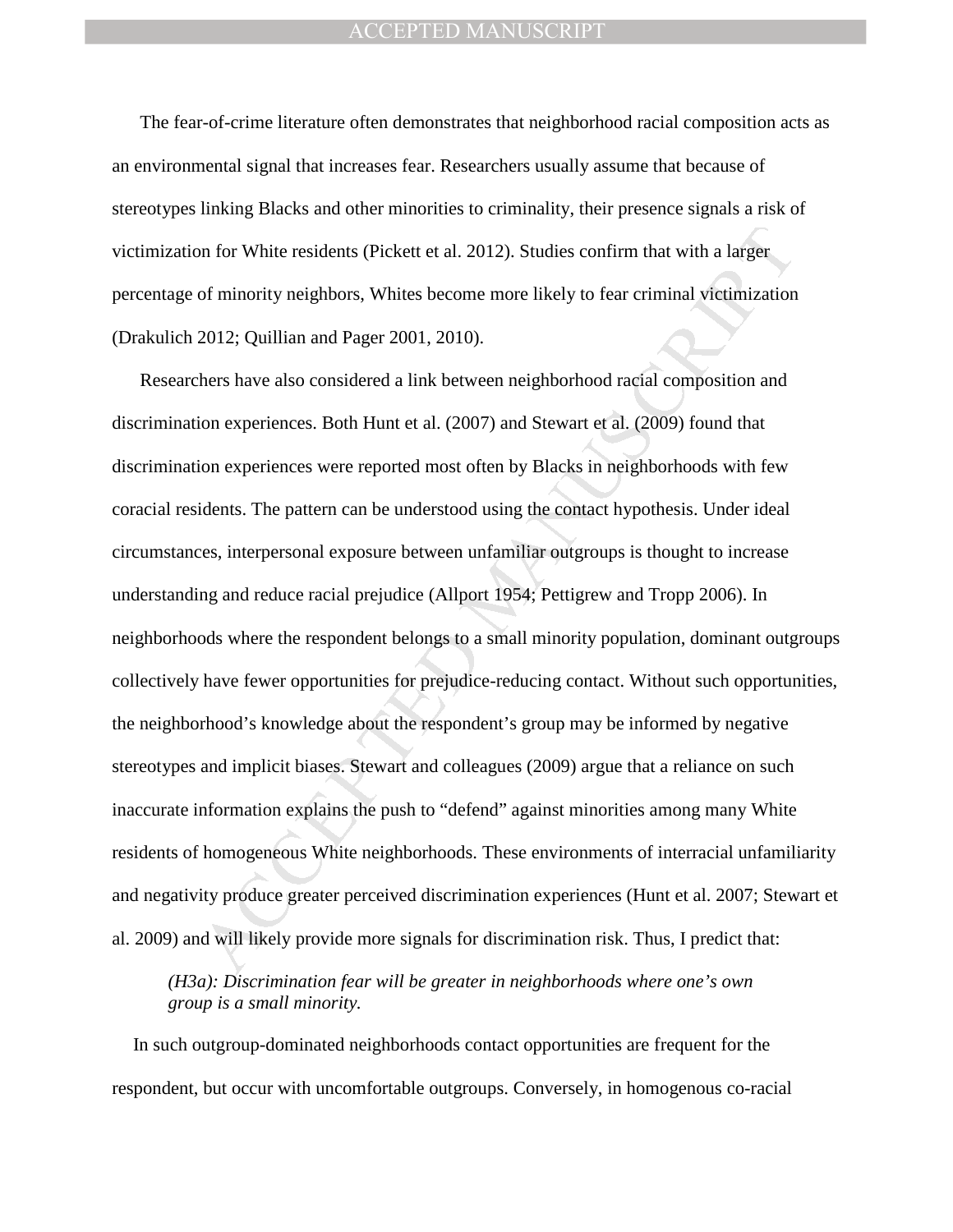neighborhoods dominated by the respondent's own group, the respondent may lack interpersonal contact opportunities. With few chances for interracial exposure the respondent may become less familiar with outgroup members and rely more heavily on stereotypes. This could increase fear in circumstances that require interracial interactions. Thus, as a second contact-inspired hypothesis, I propose:

*(H3b): Discrimination fear will be greater in neighborhoods where one's own group is large majority.* 

ances that require interracial interactions. Thus, as a second contact-inspired<br>
1 propose:<br> *My is large majority.*<br> *My is large majority.*<br> *My is large majority.*<br> *MH3* and H3b assume a non-linear, U-shaped associatio Together H3a and H3b assume a non-linear, U-shaped association in which racially mixed neighborhoods provide the most intergroup contact and the least fear. However, this runs counter to the logic of group threat theory. Under this, racial prejudice arises when a dominant group perceives its social position and control over resources (e.g.: jobs, education, and housing) to be threatened by minority encroachment (Blumer 1958; Bobo 1983). As minority populations grow in size, the dominant group increasingly perceives their presence as threatening (Blalock 1967). Thus, the potential for discrimination is maximized in racially mixed neighborhoods where groups are large enough to compete with one another. Welch et al. (2001) used this logic to explain a non-linear pattern among Blacks in Detroit who reported the most discrimination experience in census tracts that were 50 percent Black and 50 percent White. Discrimination was least likely in mostly Black and mostly White tracts. The 50-50 tipping point is where perceived threat and interracial hostility are thought to be maximized. Thus, it may also be the condition that signals the most discrimination risk and produces the most fear. As a final threat-inspired competing hypothesis, I propose that:

*(H4): Discrimination fear will be greater in racially mixed neighborhoods.* 

#### *2.4. Chicago context*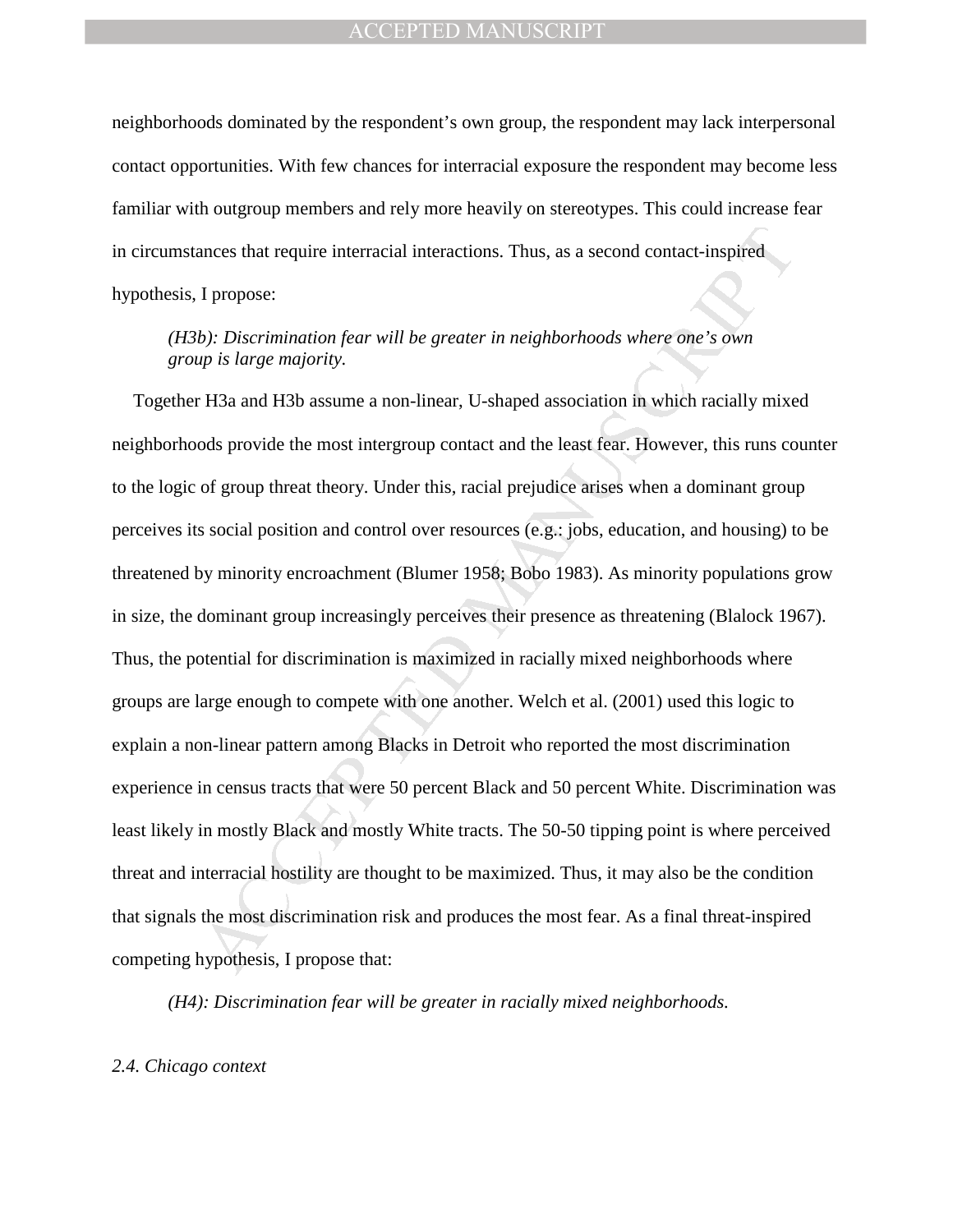fastest growing, constituting most of the area's population growth between 2000<br>tute of Latino Studies 2008). Despite its diversity, Chicago is not a racial paradist<br>sa legacy of racial violence, exploitation, and the forc I test these hypotheses with data from Chicago, where high diversity provides a useful context for understanding racial experiences. About one third of residents identify as Black, another third as non-Hispanic White, and more than one quarter as Hispanic (Census 2000). The latter is the fastest growing, constituting most of the area's population growth between 2000 and 2006 (Institute of Latino Studies 2008). Despite its diversity, Chicago is not a racial paradise. The city has a legacy of racial violence, exploitation, and the forced separation of Blacks and Hispanics from Whites (Betancur 1996; Lemann 1991). While my adolescent respondents and most of their parents were born after the worst of these events, residential segregation remains an obstinate vestige of the city's past. White-Black and White-Hispanic dissimilarity rank in the top ten for major cities, despite recent declines (Logan and Stults 2011). Overall, most Chicagoans live in areas where neighbors share their racial background, but the slow erosion of segregation will likely increase contact opportunities.

#### **3. Data, variables, and methods**

#### *3.1. Data*

PHDCN respondents were selected through multi-stage stratified random sampling between 1994 and 1997. From the city's 865 census tracts, administrators constructed 343 "ecologically meaningful" neighborhood clusters (NCs) based on racial and socio-economic composition and locally accepted boundaries (Earls et al. 2000). Administrators randomly selected NCs and then block groups. Households and individuals were selected for interview from each block group. Respondents were surveyed again in wave 2 between 1997 and 1999, and in wave 3 between 2000 and 2001. In the third wave, the 9 and 12 year old cohorts (aged between 11.75 and 18.61 years by wave 3) and their parents answered several questions regarding their discrimination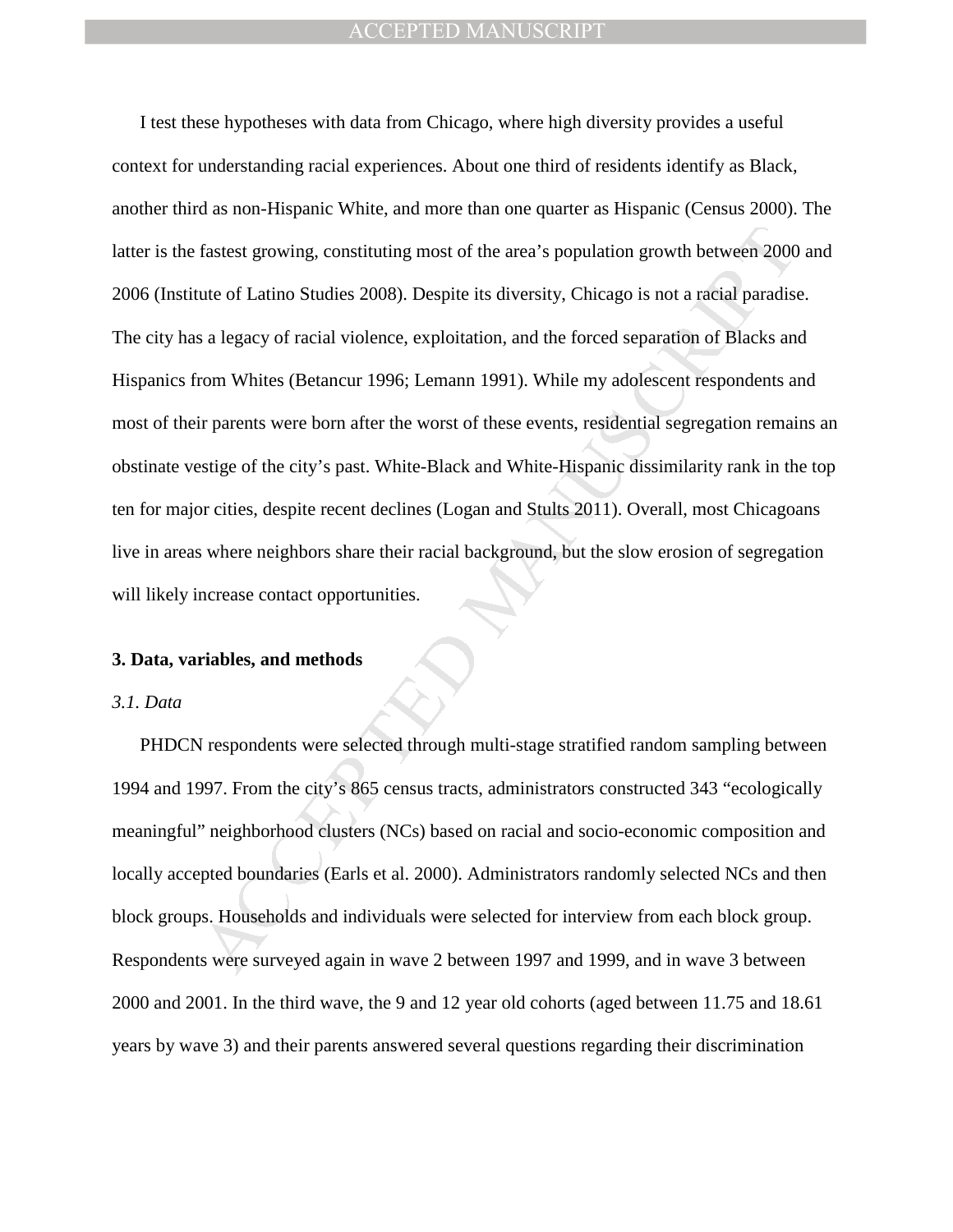fears and experiences. My analytical sample includes 353 Blacks, 508 Hispanics and 149 Whites who completed the final two waves.

#### *3.2. Variables*

#### *3.2.1. Racial discrimination fear and experience*

*les*<br>*discrimination fear and experience*<br>dents were initially asked if they had been "treated badly or differently because<br>chemicity, color, language, or the country they or their family came from" in eight<br>ring the past Respondents were initially asked if they had been "treated badly or differently because of their race, ethnicity, color, language, or the country they or their family came from" in eight contexts during the past year (Earls, et al. 2000). Adolescents answered yes or no regarding discrimination: 1) inside their neighborhood; 2) outside their neighborhood; 3) at school; 4) by a healthcare provider; 5) by service employees in stores or restaurants; 6) upon first meeting someone; 7) by the police; and 8) anywhere else or by anyone else. Subsequently, respondents reported whether they "[worried] about being discriminated against or treated badly – regardless of whether it has actually happened", in these same contexts during the past year (Earls et al. 2000). Unfortunately, the PHDCN only measured discrimination fear in the final wave, precluding assessment of temporality. However, these questions provide a unique opportunity to examine discrimination fear in detail for the first time.

From the 8 contexts, I constructed two variables measuring adolescents' discrimination fear and experience. Both sum the reported contexts and range from 0, indicating none, to 8, indicating all. The fear scale yields Chronbach's alpha values of .733, .703, and .638 for Blacks, Hispanics, and Whites respectively.<sup>2</sup> The final variables have count distributions with only whole numbers, right skews, and zero modes. Table 1 presents full sample means and standard deviations for these and all other variables considered.

#### [Table 1 about here]

#### *3.2.2. Parents' discrimination fears and experiences*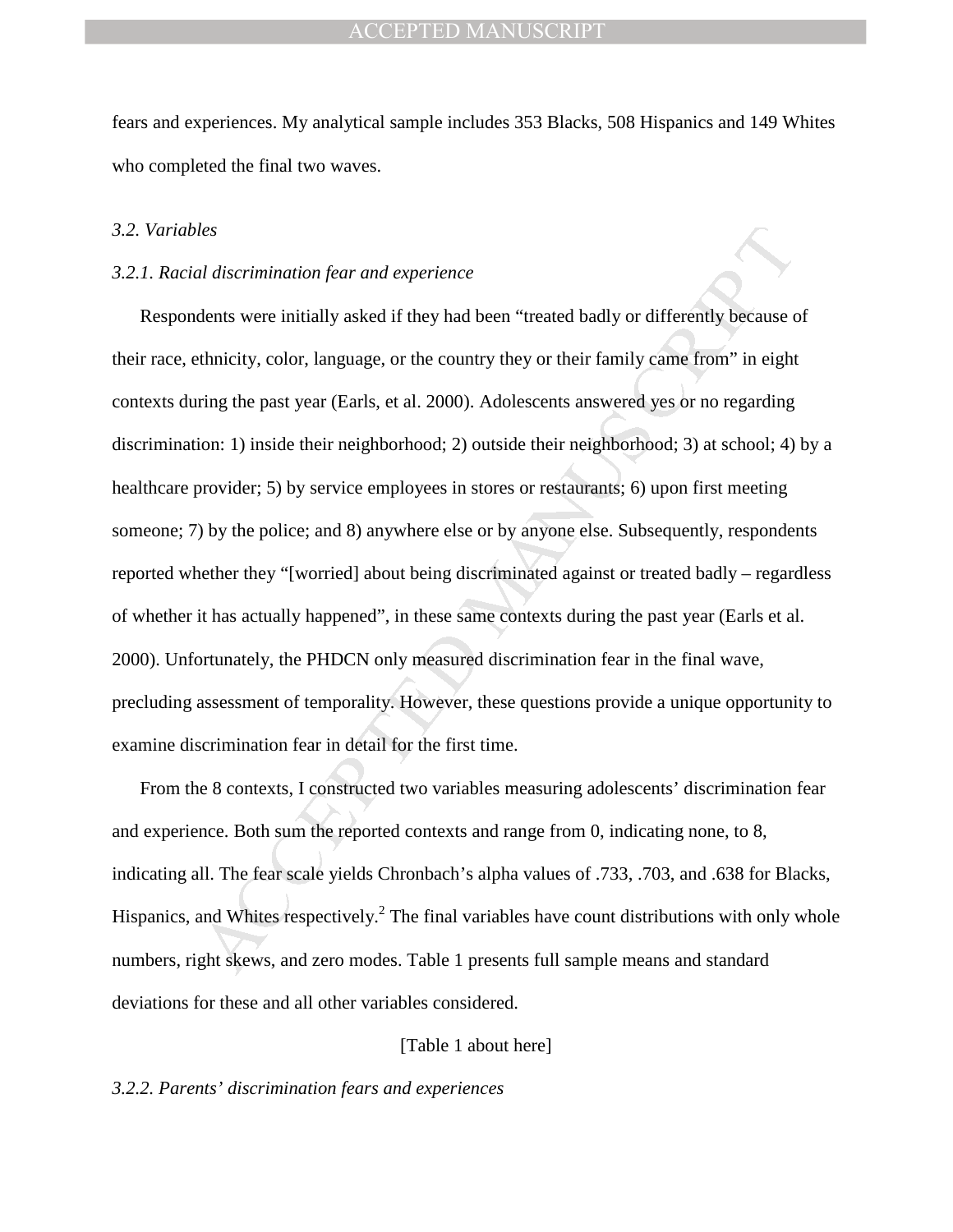The PHDCN also asked the adolescents' primary caregivers<sup>3</sup> about their discrimination fears and experiences during the past year across 10 contexts. The questions and contexts are identical to those posed to adolescents, with the exception of the adolescent's school, rather than their own school, and the two additional contexts of work and government offices. I constructed two variables counting parents' reported fear and experience. Both range from 0, indicating no reports, to 10, indicating reports in all contexts. The parents' fear construct yields Chronbach's alpha values of .775, .804, and .737 for Blacks, Hispanics, and Whites respectively.

#### *3.2.3. Environmental signals.*

the two additional contexts of work and government offices. I constructed two<br>punting parents' reported fear and experience. Both range from 0, indicating no<br>0, indicating reports in all contexts. The parents' fear constru I consider the presence of racial out-groups in one's neighborhood as potentially signaling discrimination risk. Data from the 2000 U.S. Census are used to measure the percentage of outgroups in each NC. On average, Blacks live in NCs with about 27 percent non-Black residents. Hispanics and Whites are more integrated with over 40 percent outgroup neighbors. To capture potential nonlinear associations, I include a percent outgroup quadratic term in the regression models.

#### *3.2.4. Controls*

I include several demographic controls. Gender is coded as 1 for male and 0 for female. Multi-child family<sup>4</sup> is coded as 1 for siblings, and 0 for single children. Nativity has threecategories: 1) immigrants (foreign-born); 2) second generation (U.S.-born with a foreign-born parent); and 3) native-born (U.S.-born with a U.S.-born parent). Parents' marital status is coded as 1 if the parent is married and 0 otherwise. Parents' education has three categories: 1) less than high school; 2) high school; and 3) more than high school. Yearly household income is measured on an 11-point scale ranging from 1, indicating less than \$5000, to 11, indicating more than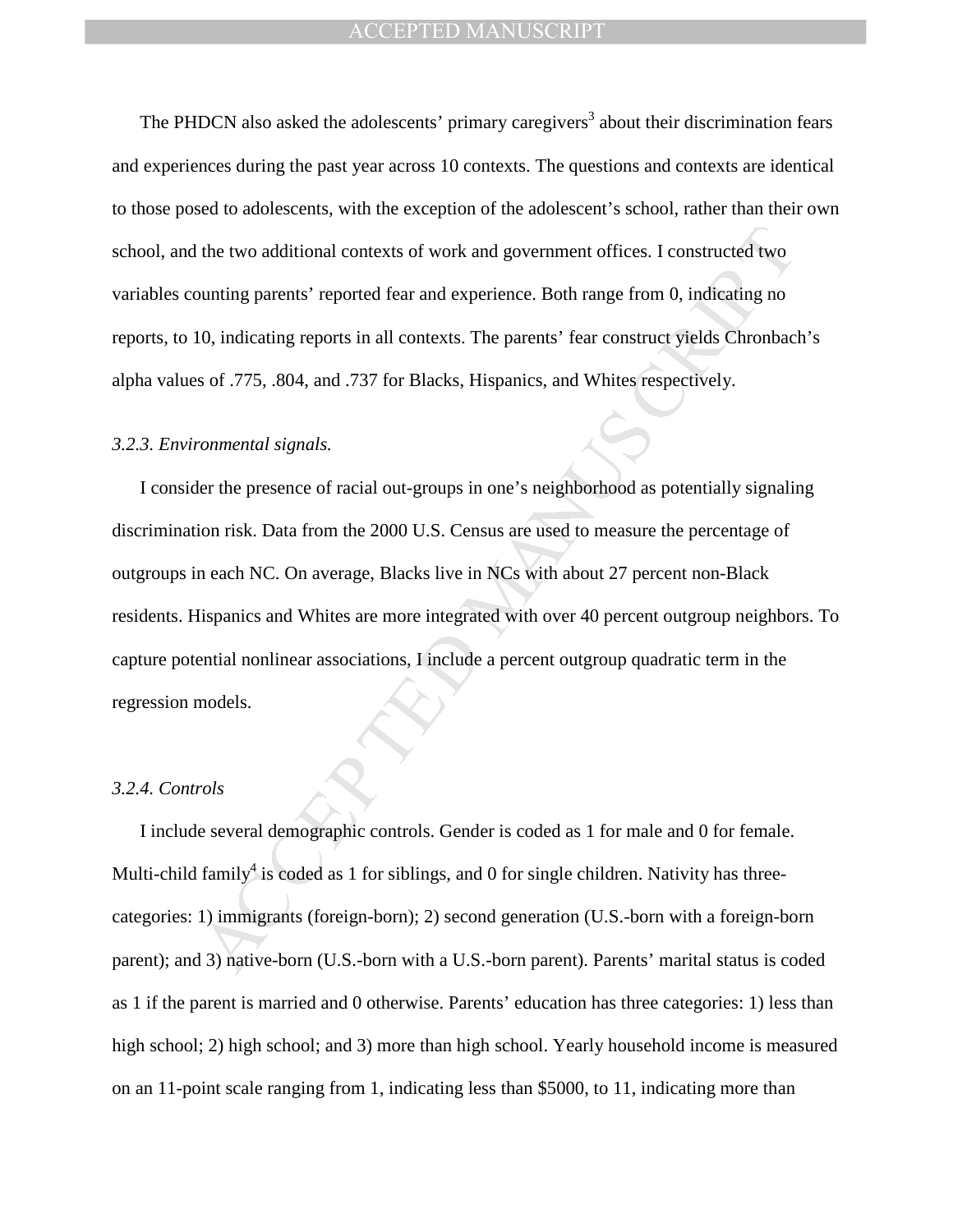\$90,000. Finally, to account for discrimination fear being an expression of general fearfulness, I control for a Wave 2 scale of anxiety. The construct combines 16 items<sup>5</sup> from the Youth Self Report, which assesses adolescents' emotional and behavior problems in a standardized format (Earls et al. 2000). Values range from 0 to 24 with higher scores indicating greater anxiety.

2000). Values range from 0 to 24 with higher scores indicating greater anxiety.<br>
ieighborhood level, I include a measure of aggregated income, which calculates t<br>
ne of households within each NC. I measure neighborhood vio At the neighborhood level, I include a measure of aggregated income, which calculates the mean income of households within each NC. I measure neighborhood violence with the NC homicide rate per 1000 residents from the year 1995. This variable was used by Sampson, Raudenbush, and Earls (1997) and includes all homicides known to police, regardless of arrest, during the initial PHDCN survey period. Finally, I consider the NC change in the co-racial population. Using Census data, I subtract the coracial percentage in 1990 from 2000, resulting in a variable that ranges from −50.62 to 50.86. Negative values indicate a coracial decline over time, positive values indicate an increase, and zero indicates no change. Areas where a minority population has recently grown are thought to present a more potent threat to dominant outgroups (King and Wheelock 2007). Further, changes in racial composition predict greater fear of criminal victimization (Pickett et al. 2012) and discrimination experiences (Stewart et al. 2009).<sup>6</sup>

### *3.3. Methods*

I begin by briefly describing the extent of discrimination fear across the sample. I then compare fear levels across race and between parents and their children. Finally, I test my hypotheses using multilevel negative binomial regression. This technique is appropriate for count outcomes and relaxes the Poisson assumption of equidispersion, which is violated in the current analysis (Cameron and Trivedi 1998). Further, the multilevel strategy<sup>7</sup> addresses the PHDCN's hierarchical structure with individuals nested within NCs. The models relax the independence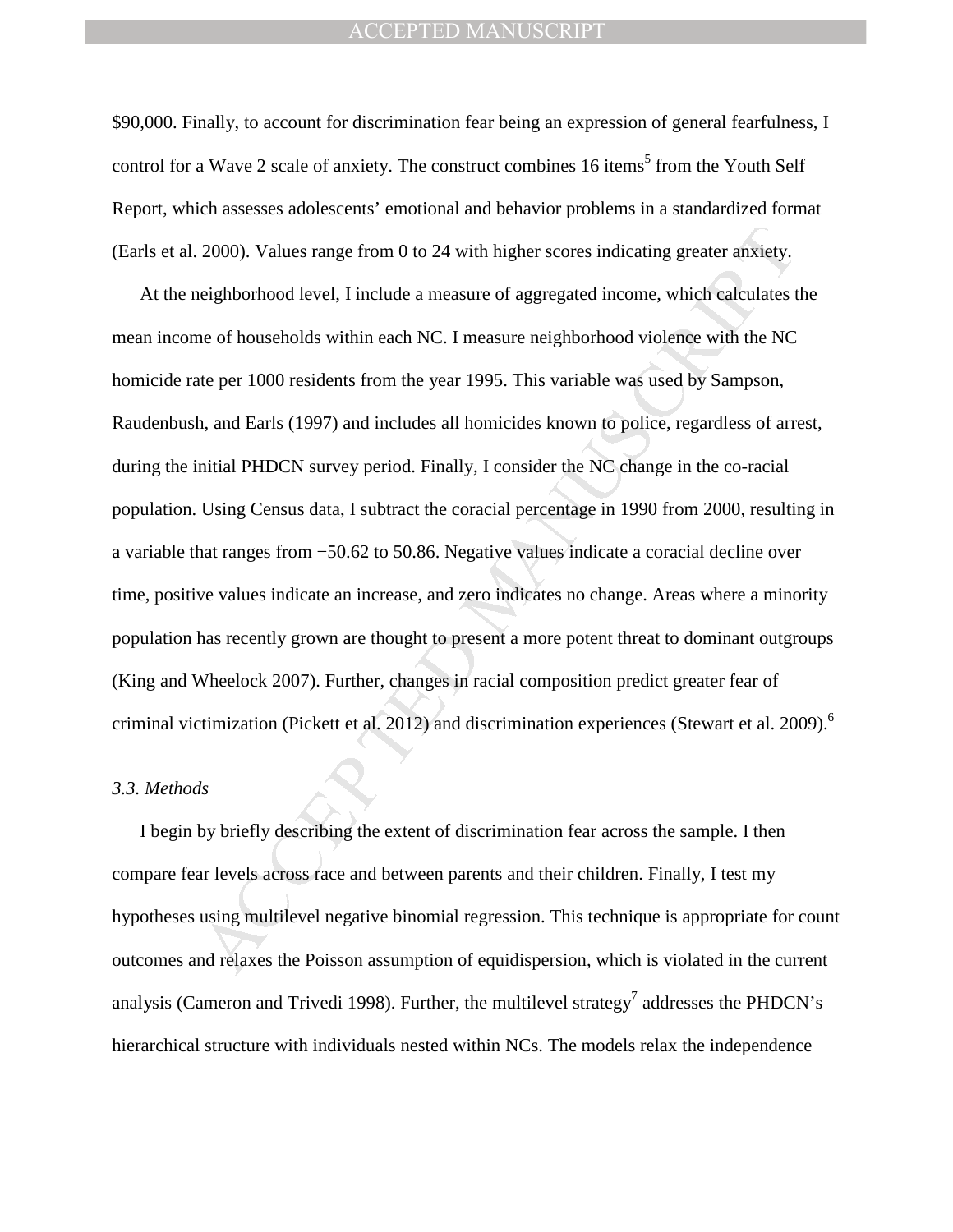assumption by permitting the intercept to vary across level-2 units. All slope coefficients are fixed and missing values are replaced using multiple imputation.<sup>8</sup>

#### **4. Analysis**

#### *4.1. What is the extent of discrimination fear?*

s the extent of discrimination fear?<br>
includes the mean counts of discrimination fear across race. The typical Black<br>
reports an average of 1.21 fear contexts during the past year, which is significant<br>
zero in a one-samp Table 1 includes the mean counts of discrimination fear across race. The typical Black adolescent reports an average of 1.21 fear contexts during the past year, which is significantly greater than zero in a one-sample t-test  $(t = 13.72)$ . In total, about 53 percent report fear in at least one context. The point estimates are smaller for Hispanics who indicate an average of 1.11 fear contexts ( $t = 16.12$ ), with 48 percent reporting at least one. Whites report discrimination fear at non-trivial levels as well with about 32 percent indicating at least one context. The typical White adolescent reports .65 contexts on average  $(t = 6.91)$ . Overall, the results suggest that discrimination fear is a real phenomenon affecting significant percentages of adolescents. However, for all groups, discrimination experiences are reported more often with Blacks identifying 1.41 experiences, Hispanics 1.13, and Whites .83, on average.

I consider specific contexts in Table 2 to determine where fear is most common. Venturing outside one's neighborhood produces the most fear for all groups, with over one quarter of Blacks and Hispanics reporting affirmatively. In segregated Chicago, leaving one's neighborhood often means entering areas dominated by outgroups, which may present greater discrimination risk. Blacks and Hispanics also commonly worry when wanting service and from the police. For Hispanics and Whites, school generates concern among over 14 percent of adolescents.

[Table 2 about here]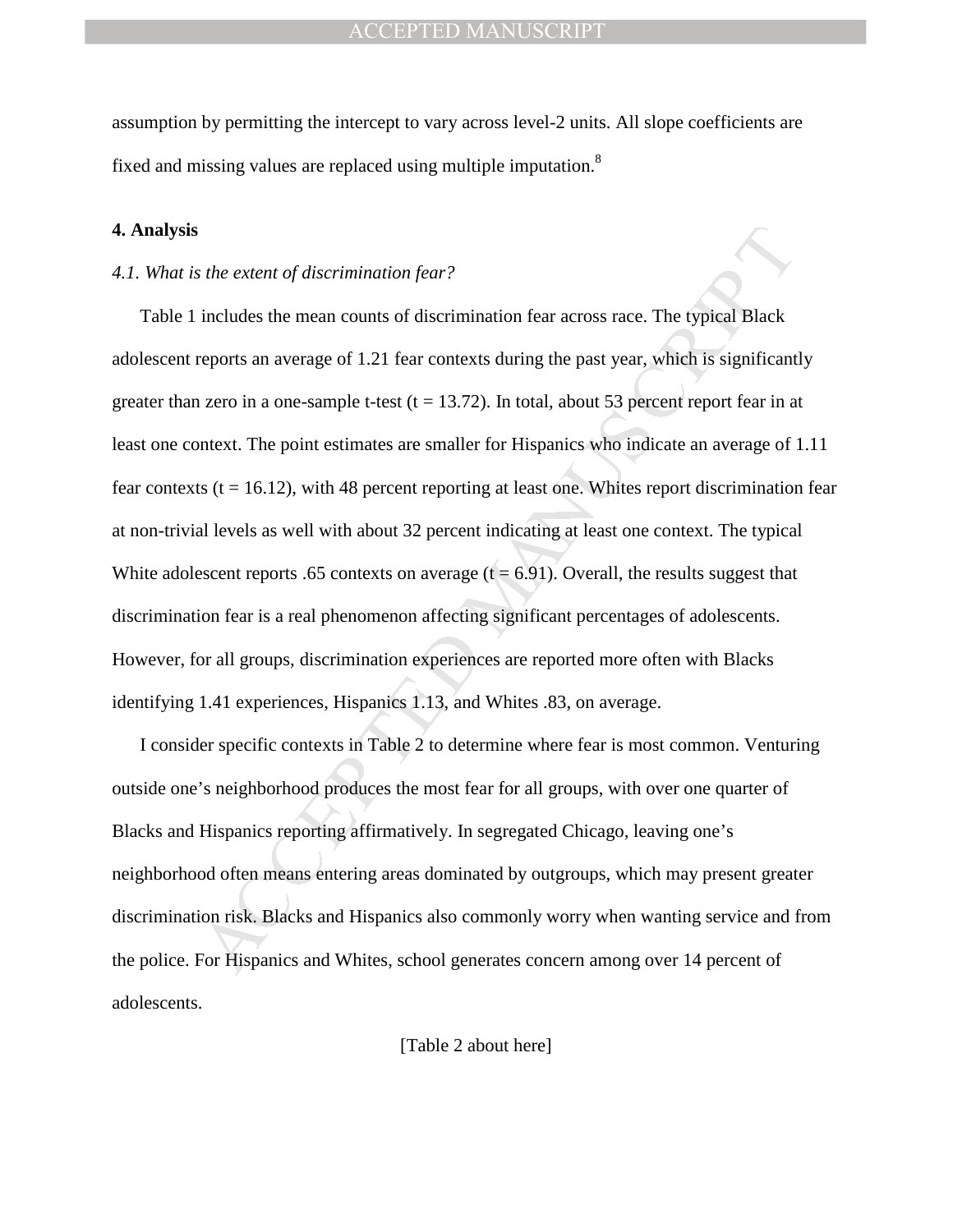#### *4.2. Does discrimination fear vary across race?*

Two-sample t-tests across racial categories in Table 1 indicate that both Blacks and Hispanics report significantly more fear than Whites ( $t = 3.75$  and 3.35 respectively). While Black and Hispanic fear levels are statistically equivalent  $(t = .90)$ , the former reports significantly more discrimination experience  $(t = 2.80)$ . As with previous research, both Blacks and Hispanics report significantly more discrimination experience than Whites ( $t = 4.02$  and 2.43 respectively).

Hispanic fear levels are statistically equivalent ( $t = .90$ ), the former reports<br>y more discrimination experience ( $t = 2.80$ ). As with previous research, both Bla<br>ics report significantly more discrimination experience tha Proportion z-tests in Table 2 indicate that Blacks and Hispanics are similar in their fear reports across contexts. The sole exception is that the former worry significantly more in the service context ( $z = 2.85$ ). For both groups, fear reported outside their neighborhood, when seeking service, and from the police all significantly outpace Whites. Thus, fear varies across race, but mainly between minorities and Whites, and only in the most fear-inducing contexts.

In general, where fear is common, experience follows suit. Blacks report more experience than Hispanics and Whites in the service ( $z = 4.47 \& 5.20$ ), police ( $z = 4.43 \& 5.19$ ), and medical  $(z = 2.28 \& 2.18)$  contexts. Hispanics' experiences exceed Whites from the police  $(z = 2.67)$ , service<sup>9</sup> ( $z = 2.52$ ), and outside their neighborhood ( $z = 1.98$ ) contexts.

#### *4.3. Does fear differ between adolescents and their parents?*

I return briefly to Table 1 to consider parents' discrimination fear and experience patterns. Parents of Black adolescents report the most fear (.903 contexts on average) and experience (1.63 contexts). The latter significantly outpaces the parents of Hispanic adolescents ( $z = 7.34$ ). Fear and experience are significantly less common among the parents of White adolescents relative to both minority groups.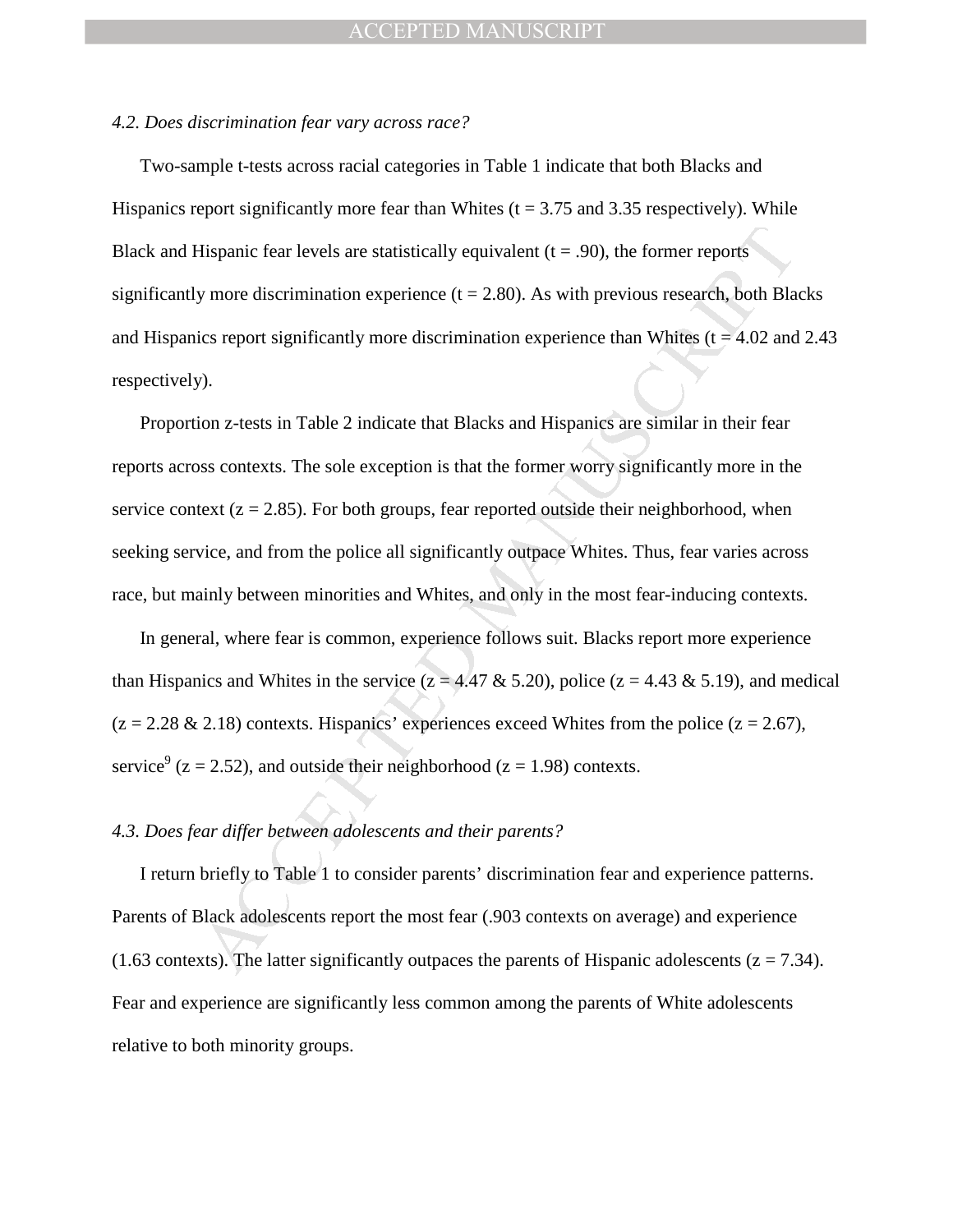Across specific contexts on the right side of Table 2, parents generally report the most fear and experience in the same contexts as adolescents. Racial minority parents are more likely to fear than Whites in almost every context. Black parents report the most discrimination experience, significantly outpacing Hispanics and Whites in every context save for school and inside their neighborhood.

I compare adolescent and parent fears in Table 2 using McNemar chi-square tests of paired proportions, which are appropriate for dependent samples.<sup>10</sup> The boldface values indicate a significant difference at the p<.05 level. Adolescents from all groups report significantly more discrimination fear than their parents in comparable<sup>11</sup> contexts, save for the medical setting. Interestingly, young people appear to think about discrimination differently than their parents.

significantly outpacing Hispanics and Whites in every context save for school a<br>neighborhood.<br>neighborhood.<br>near dolescent and parent fears in Table 2 using McNemar chi-square tests of pair<br>which are appropriate for depen In terms of experience, Black adolescents and parents are largely comparable. Significant differences exist only in the police context ( $\chi^2$  = 11.78; p = 001), where adolescents report more, and in the medical context ( $\chi^2$  = 6.13; p = 0.013), where parents report more. This gives Black adolescents a consistent source of indirect discrimination through their parents. Conversely, Hispanic parents report significantly fewer discrimination experiences than their children in all comparable contexts. Thus, compared to Blacks, Hispanic adolescents experience and fear discrimination in relative isolation from their parents. White adolescents similarly outpace their parents' experience reports in most contexts.

### *4.4. What factors make discrimination fear more likely?*

I predict discrimination fear using multilevel negative binomial regression models for Blacks in Table 3 and Hispanics in Table 4. The initial model includes adolescent and parent discrimination measures as well as individual and neighborhood controls.<sup>12</sup> The second model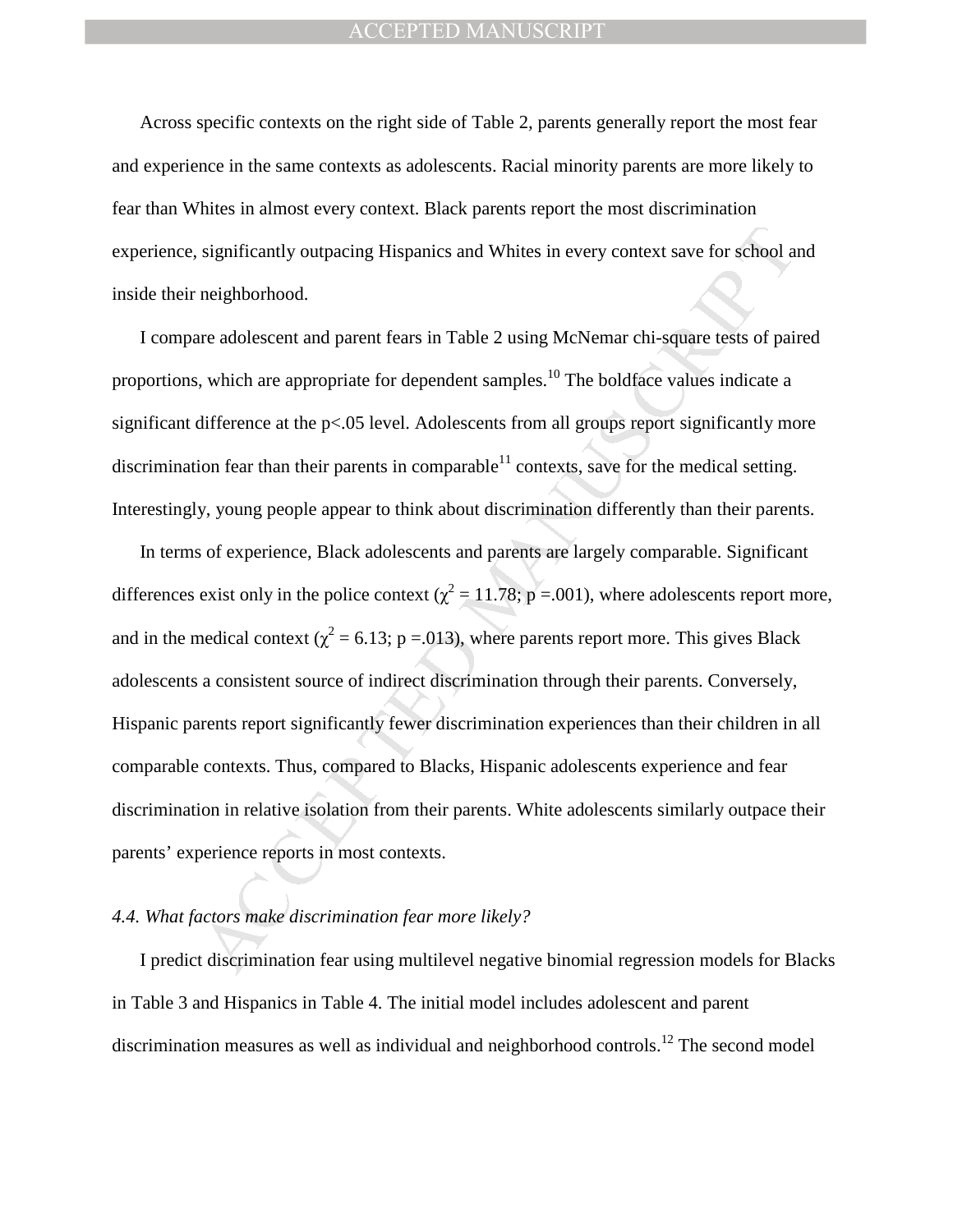adds the percent non-coracial quadratic term to test for non-linear NC racial composition effects. I report slope coefficients, standard errors and incidence-rate ratios (IRR).

#### *4.4.1. Black adolescents*

For Black adolescents, Model 1 indicates that first-hand discrimination experiences are associated significantly ( $p < .001$ ) with increased fear.<sup>13</sup> The coefficient suggests that, net of controls, each additional reported experience increases the log count of fear .283 points. One can obtain the more easily IRR through exponentiation of the log count coefficient. For each additional reported experience, the rate of incidence for fear is predicted to increase by about 33 percent. This association provides support for the direct victimization hypothesis (H1).

#### [Table 3 about here]

*ic adolescents*<br>
ck adolescents, Model 1 indicates that first-hand discrimination experiences are<br>
significantly (p < .001) with increased fear.<sup>13</sup> The coefficient suggests that, net of<br>
ch additional reported experienc Supporting the indirect victimization hypothesis (H2), increased discrimination fear among Black parents is associated with greater fear among adolescents ( $p$ < .05). Each additional fear reported by a parent is associated with about a 10 percent increase in the adolescent's fear. Conversely, parents' experience is unassociated with the outcome. The pattern suggests that Black parents' concerns about discrimination are more important than their experiences for generating adolescent fears. Intentional racial socialization may be more common among parents who fear, rather than experience discrimination.

Following the first contact-inspired environmental signals hypothesis (H3a), more outgroup neighbors is associated (p < .05) with increased discrimination fear among Black adolescents. This suggests that contexts where one is surrounded by outgroups can signal discrimination risk and increase fear. Conversely, a smaller outgroup presence in one's neighborhood generates less fear. In addition, residing in areas where the Black population has grown over the past decade produces greater discrimination fear. This may suggest that a growing co-racial population is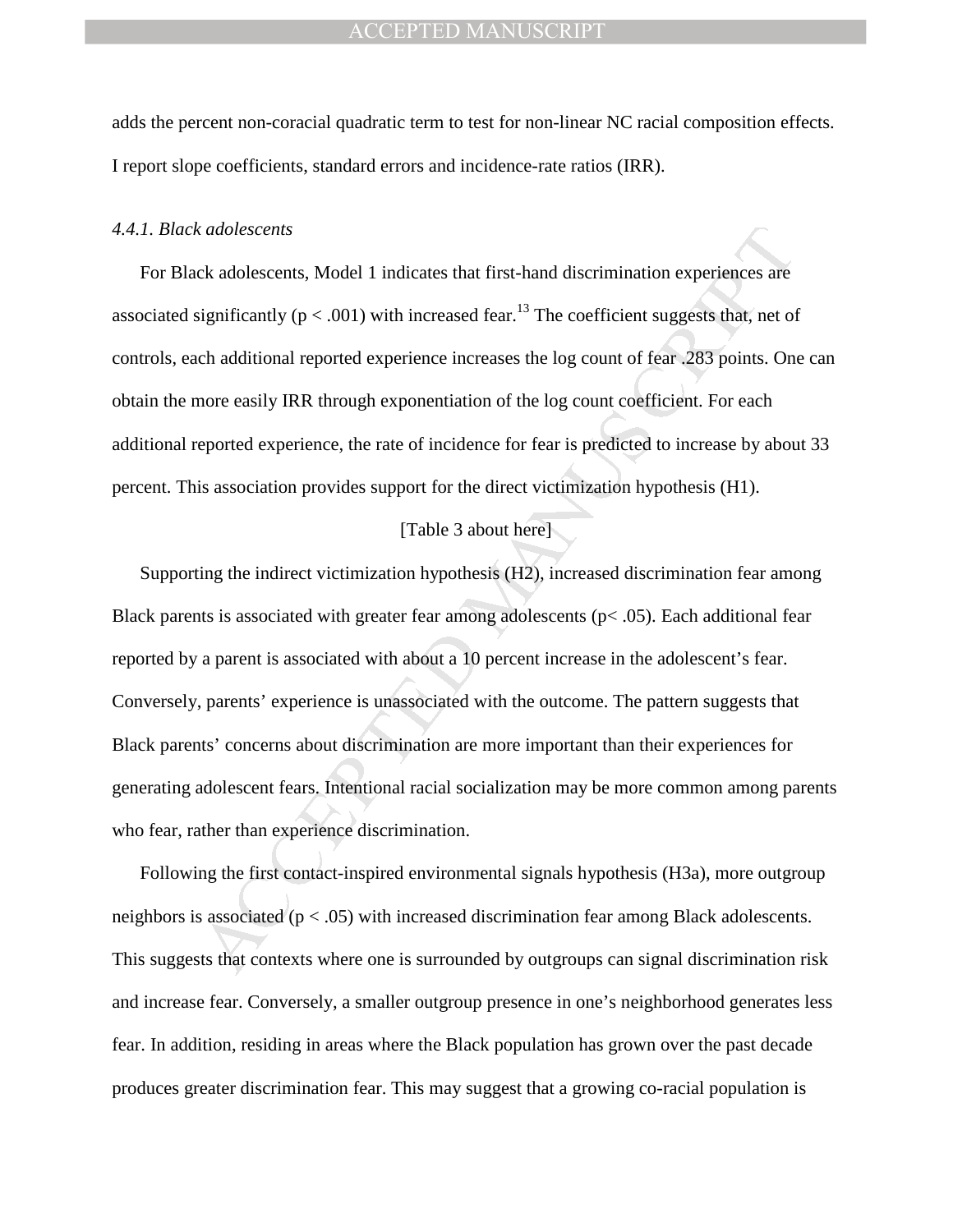viewed as threatening by outgroups, leading to increased hostility. However, the effect is only marginally significant (one-tailed  $p < .05$ ).

The percent outgroup quadratic term added in Model 2 is not significant. The increased Akaike Information Criteria (AIC) relative to Model 1, suggests that the reduced model is a better fit. Thus, I find no evidence for my second contact-inspired hypothesis (H3b) or the group threat hypothesis (H4). Instead, the environmental signals association is linear for Blacks, following Hypothesis 3a and previous discrimination experience research (Hunt et al. 2007).

#### *4.4.2. Hispanic adolescents*

I present analogous results for Hispanic adolescents in Table 4. The discrimination experience coefficient is positive, significant ( $p < .001$ ) and nearly identical in magnitude to that of Blacks. Thus, the direct victimization hypothesis (H1) holds for Hispanics as well.

#### [Table 4 about here]

by promation Criteria (AIC) relative to Model 1, suggests that the reduced model is a<br>hus, I find no evidence for my second contact-inspired hypothesis (H3b) or the g<br>thesis (H4). Instead, the environmental signals associa Reported experiences of parents are associated ( $p < .001$ ) with a greater count of adolescent fears. For each additional experience reported by their parent, Hispanic adolescent fears are predicted to increase by a rate of nearly 19 percent. This supports the indirect victimization hypothesis (H2) and suggests that discrimination experience may be associated with intentional racial socializing among Hispanic parents. Contrary to what was observed among Blacks, Hispanic parents' fears are unassociated with the outcome.

Model 1 provides no evidence for the first contact-inspired environmental signals association (H3a). The NC percent outgroup coefficient is non-significant and negative in direction. However, the addition of the quadratic term in Model 2 suggests a non-linear association. The two coefficients have one-tailed test probabilities of  $p < .05$ , and together suggest a U-shaped trajectory. I present the pattern graphically in Figure 1. The dotted line represents the trajectory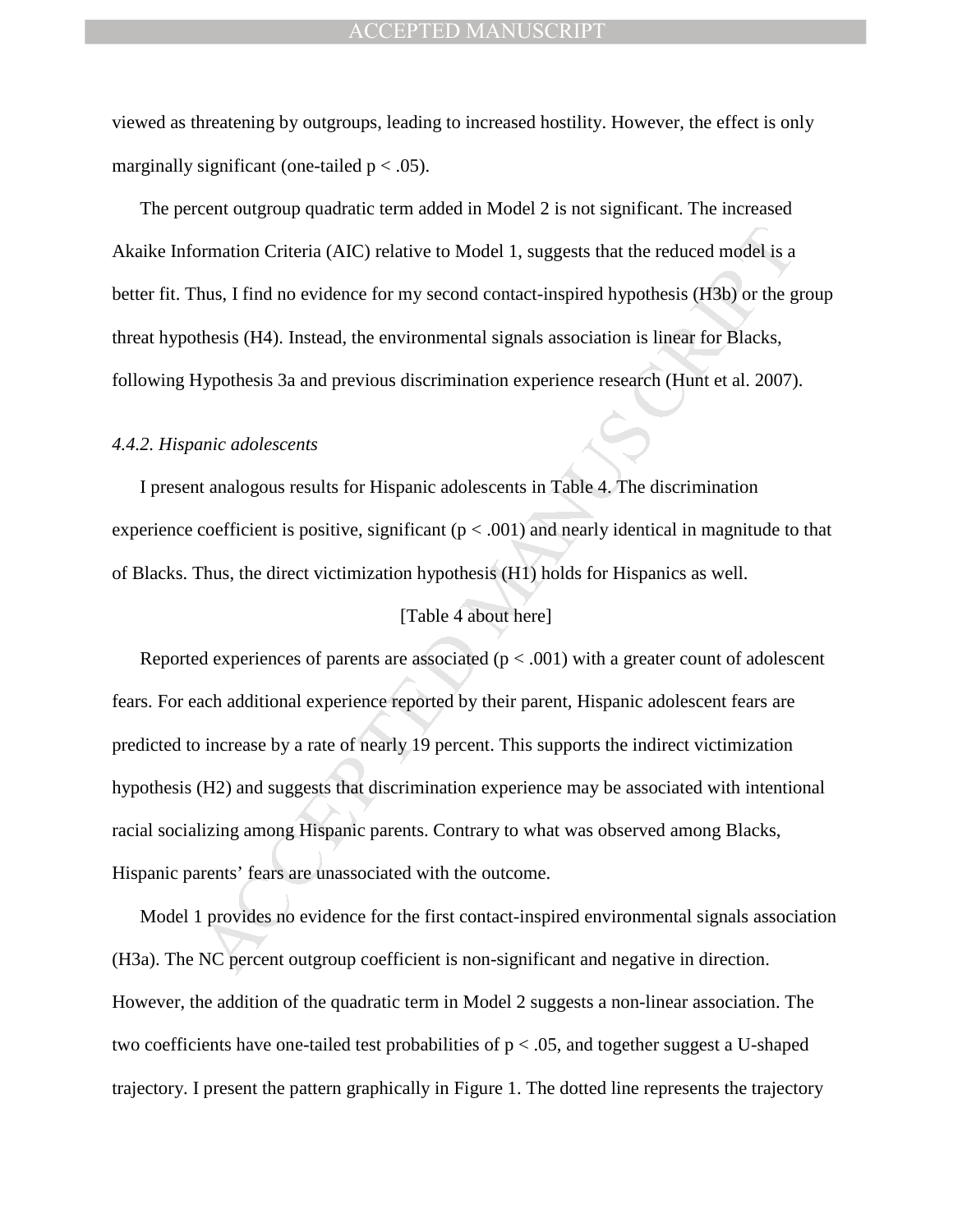for Hispanics, while the solid line is the trajectory for Blacks from Model 1 of Table 3. The pattern suggests the Hispanic discrimination fears are maximized both in areas where Hispanics are a small minority and where they are a large majority. Racially mixed contexts produce considerably less fear. This non-linear association supports a combination of the two contactinspired hypotheses (H3a and H3b).

#### [Figure 1 about here]

#### **5. Discussion**

y less fear. This non-linear association supports a combination of the two contact potheses (H3a and H3b).<br>
[Figure 1 about here]<br> **On**<br> **On**<br> **On**<br> **On**<br> **On**<br> **On**<br> **On**<br> **On**<br> **On**<br> **On**<br> **On**<br> **On**<br> **On**<br> **On**<br> **On**<br> Researchers frequently acknowledge that discrimination is a fact of life for racial minorities (Feagin 1991; Feagin and Sykes 1999). On a daily basis they must deal with the realities of a disadvantaged position in the racial hierarchy. The recent cases of Trayvon Martin, Michael Brown, Freddie Gray, and others have turned public attention to this reality. The current paper focused on an understudied way that race continues to affect the everyday lives of adolescents through an analysis of discrimination fear. I demonstrated the extent of these fears among young Chicagoans, compared levels across race and between adolescents and parents, and worked to understand how fear develops. My goal was to provide a basis for future work on the topic. The findings and implications are multiple.

#### *5.1. Discrimination fear is common among Chicago adolescents*

About half of Blacks and Hispanics feared racial discrimination in at least one of the contexts considered, just in the previous year. Thus, many minority adolescents are burdened by discrimination concerns as they navigate their social worlds. Through these fears, race may affect their lives without discrimination actually taking place. The fact that people worry about their race acting as a liability provides further evidence that race still matters in the U.S. The next step is to determine if discrimination fear presents any direct consequences. For example: does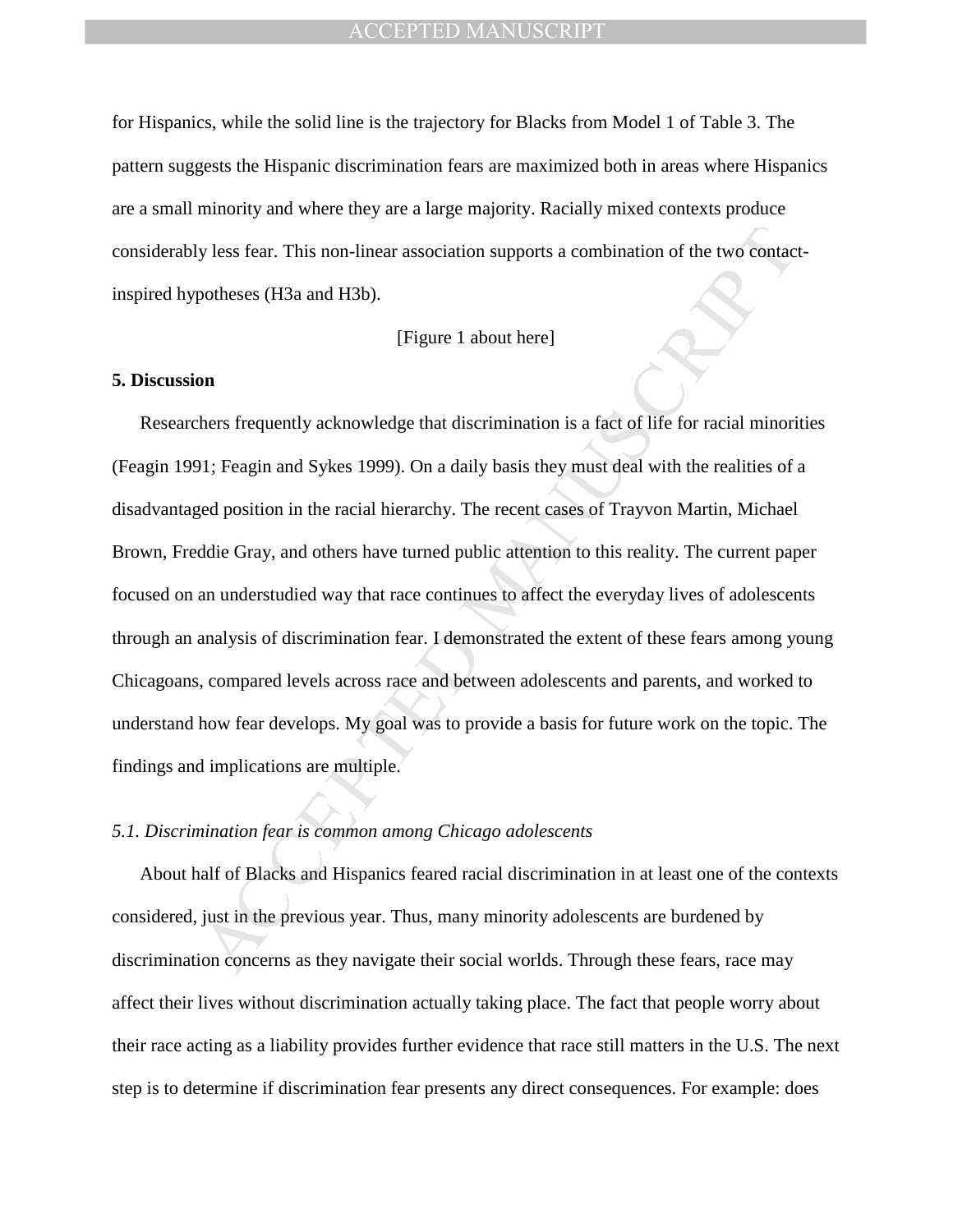fear deter individuals from participating in their communities? Does it lead to avoidance of spaces occupied by outgroups? Does fear influence suspicion and trust of outgroups members? Does it hinder the pursuit of employment or social opportunities? Will fear discourage interracial friendship or relationship formation? Connecting discrimination fear to various outcomes represents a fruitful area for future study.

 Interestingly, many Whites report discrimination fear. While they did so significantly less than minority respondents, these concerns may loom over their interracial interactions as well. An underlying tentativeness or suspicion may serve to negate any prejudice-reducing effects that can result from interracial contact (Allport 1954; Pettigrew and Tropp 2006). Future work should continue examining how White adolescents fear and experience interpersonal discrimination, ideally with a larger and more geographically inclusive sample.

#### *5.2. Discrimination fear is more prevalent among adolescents than their parents.*

riendship or relationship formation? Connecting discrimination fear to various<br>epresents a fruitful area for future study.<br>
Hy respondents, these concerns may loom over their internecial interactions as we<br>
ty respondents, This finding may represent an artifact of the aging process. If so, these adolescents may eventually become hardened to the realities of discrimination and express less fear as adults. However, the difference may also indicate that young people perceive and experience race differently than their parents. The greater level of interracial uncertainty among the youth is important given that younger age cohorts are the most racially diverse (Frey 2011). A continued focus on the ways that young people experience and perceive race differently from previous generations may provide insight into the future of race relations.

Note however, that the current data do not compare representative samples of adolescents and adults, but rather adolescents and their parents. Parents are a select sample whose risk for racial discrimination may differ from the general population. Thus, more research is needed.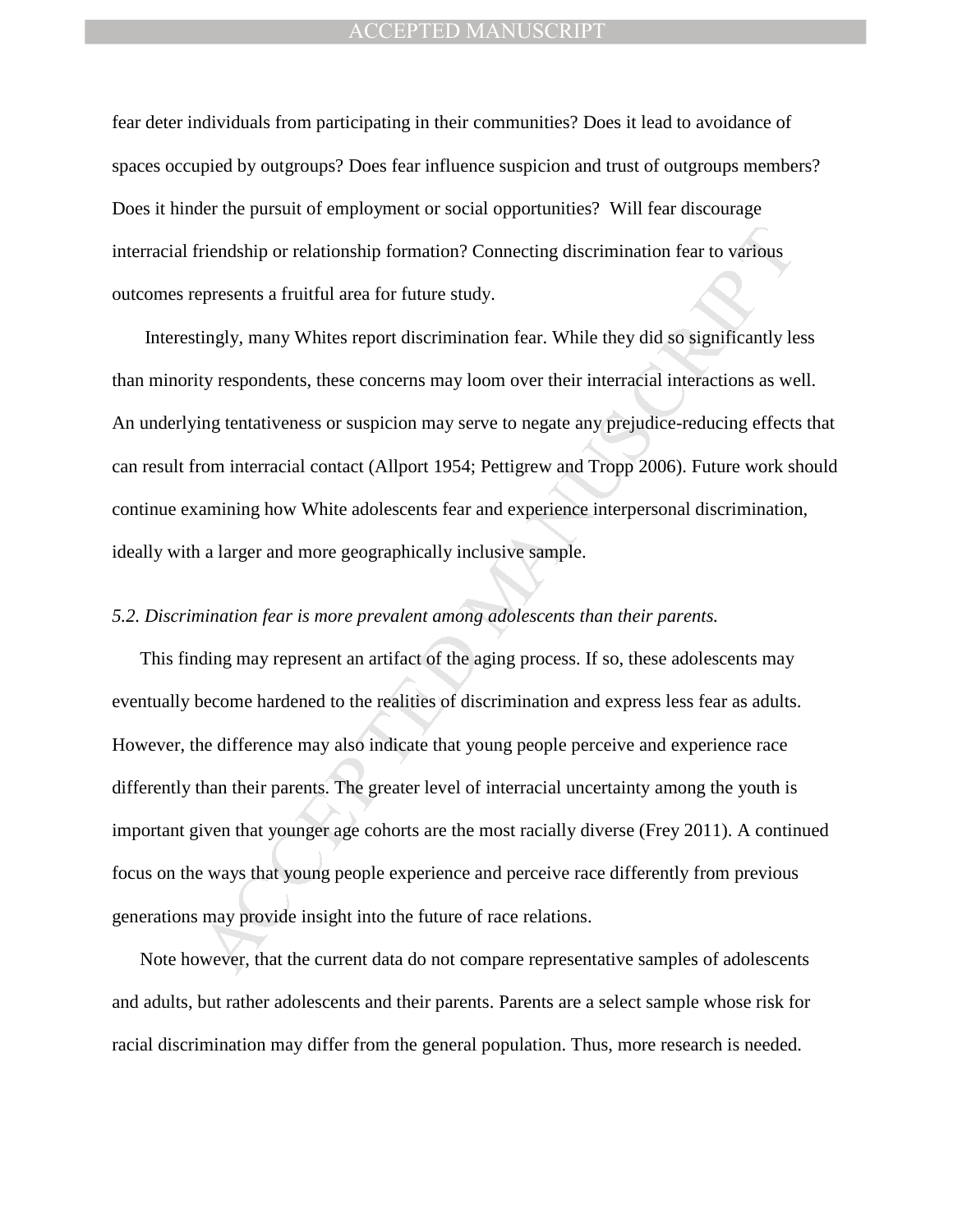#### *5.3. Hispanics fear and experience discrimination in relative isolation from their parents*

y elucidate differences in the racial socialization practices of minority parents.<br>
search finds generally that Black parents engage in intentional racial socializatio<br>
(Kasinitz et al. 2008; McLoyd et al. 2004; Phinney an Hispanic parents report relatively few discrimination experiences compared to their children and to Black parents. Thus, they are less frequently a source of indirect discrimination. This finding may elucidate differences in the racial socialization practices of minority parents. Previous research finds generally that Black parents engage in intentional racial socialization more often (Kasinitz et al. 2008; McLoyd et al. 2004; Phinney and Chavira 1995). Further, Hispanic parents tend to emphasize racial pride over preparation for racial bias (Hughes 2003). Taken together, this may leave Black adolescents better prepared to cope with discrimination as racial socialization can protect from the consequences of discriminatory encounters. For example, Fischer and Shaw (1999) found that the association between mental health problems and discrimination experience was weaker among Blacks who reported racial socialization from their parents.

A lack of racial socialization for Hispanic adolescents is troubling given that their discrimination experiences are often on par with Blacks. The rarity of discrimination reported by Hispanic parents, many of whom are foreign-born, may reflect unfamiliarity with American race relations. In the current sample, foreign-born Hispanic parents reported significantly (p<.05) less discrimination experience than U.S.-born Hispanic parents (not shown). This follows Waters' (2001) finding among West Indian immigrants, who are often unaware of the American racial realities. Further, she found that this lack of familiarity led to greater outrage after actually encountering discrimination. This was compared to native-born Black Americans who were more hardened to such experiences. In additional regression models for Hispanics stratified across parents' birthplace (not shown), the parent experience effect was largest among those with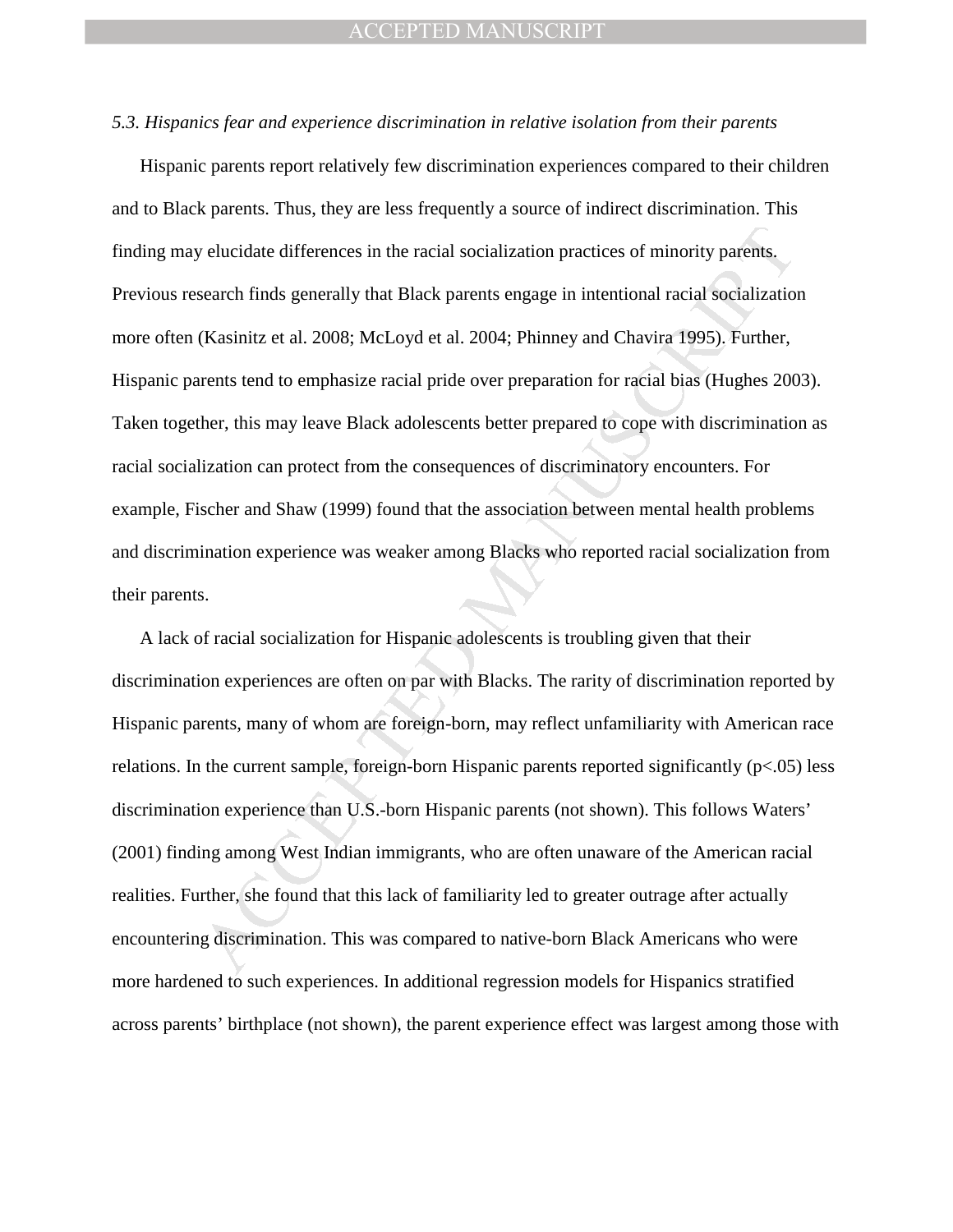foreign-born parents, potentially reflecting greater outrage. However the coefficient was statistically equivalent to those with U.S.-born parents.

Regardless, Hispanic adolescents on average cope with discrimination in greater relative isolation from their parents. Given that Hispanics are the largest and fastest growing ethnic minority in the U.S., this may have implications for race relations. Will weaker racial socialization coupled with discrimination experiences result in a prolonged marginalization or alter the assimilation process? Future research should focus on Hispanics' discrimination experiences and the consequences of being less prepared for such stressful interactions.

#### *5.4. Direct experience with discrimination is associated with greater fear among adolescents*

The data support the direct victimization hypothesis. While evidence for such an association in the crime literature has been mixed (Doran and Burgess 2012; Hale 1996), my results suggest that discrimination fear and experience are related strongly. This highlights the stressful nature of discrimination experiences and points to discrimination fear as a possible consequence.

om their parents. Given that Hispanics are the largest and fastest growing ethnic<br>the U.S., this may have implications for race relations. Will weaker racial<br>n coupled with discrimination experiences result in a prolonged Given my cross-sectional data, temporality remains uncertain. The multivariate analyses logically assume that experience precedes fear. However, it is also possible that those who fear discrimination are more likely to interpret interactions as discriminatory. Longitudinal analyses are needed to understand the association fully. Further, simultaneously high fear and experience may indicate that respondents are referring to a single incident. The truth is difficult to determine with cross-sectional data. However, correlations between each of the fear and experience contexts are generally low to moderate in magnitude with a mean coefficient of .27. The association is strongest for police ( $\rho = .45$ ) and weakest for medical ( $\rho = .15$ ). These suggest that most are not referring to the same incidents.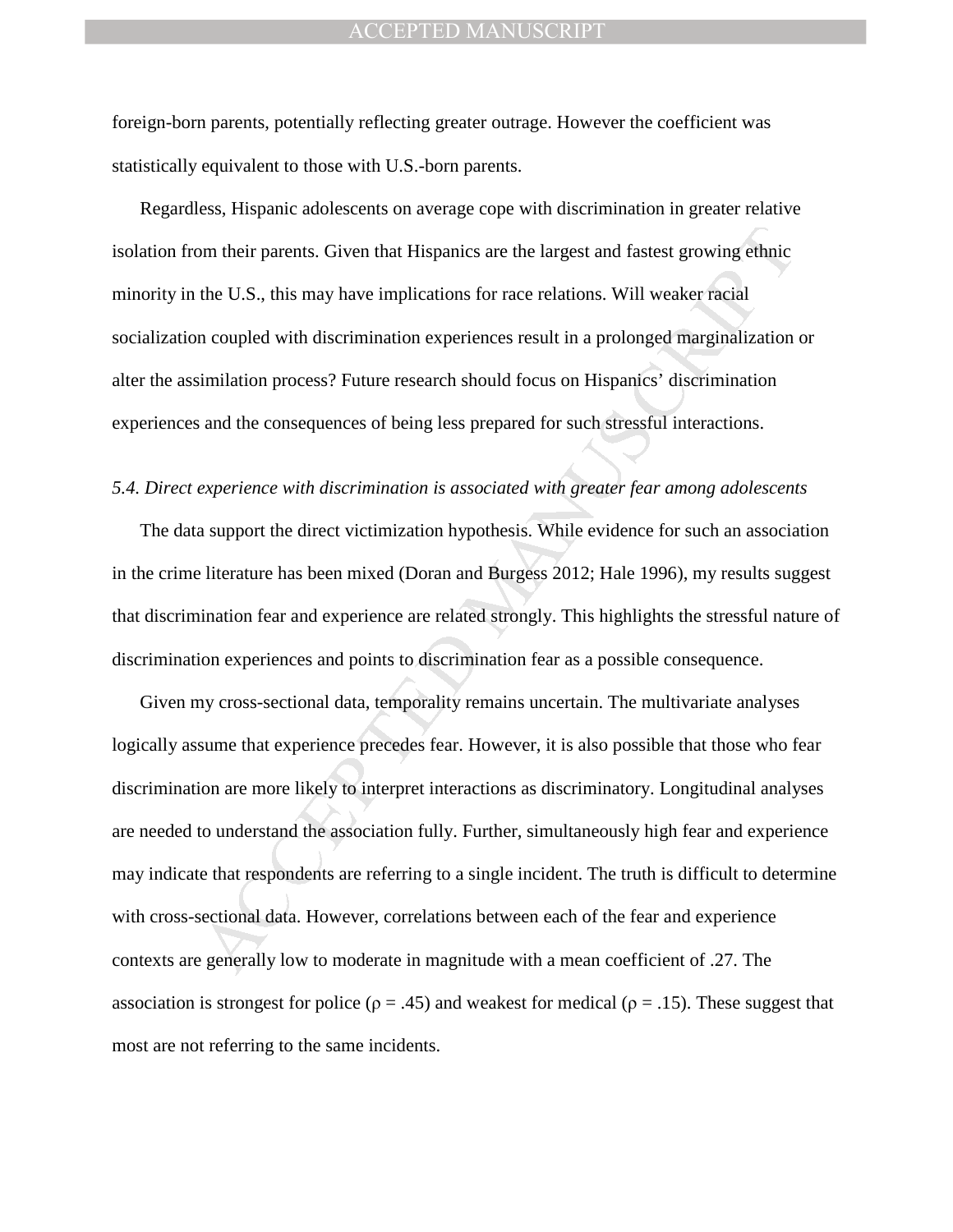#### *5.5. If parents are affected by discrimination, adolescents express greater fear*

The data support the indirect victimization hypothesis and suggest that discrimination can produce consequences beyond the immediate victim. Through racial socialization (Hughes 2003; Hughes and Johnson 2001), parents convey messages about their discrimination experiences and fears to their children. This vicarious exposure likely increases adolescents' awareness of their risks, producing fear. The fact that these indirect associations remain significant net of first-hand exposure suggests that one need not experience it personally to be affected by discrimination.

Of course, the current study is only scratching the surface of indirect discrimination sources. Relatives, siblings, neighbors, and friends are also susceptible to discrimination and may serve to increase fear. Future research should consider additional sources of indirect discrimination.

I Johnson 2001), parents convey messages about their discrimination experiences<br>ir children. This vicarious exposure likely increases adolescents' awareness of th<br>cing fear. The fact that these indirect associations remain Interestingly, Black adolescents are more affected by parent fears, while Hispanics are more affected by parent experiences. For Black parents, the commonplace nature of discrimination experiences may result in a hardening to such interactions. Thus, true concerns about victimization may be better reflected through reported fears. Those who fear may think about their own risk more often, motivating them to prepare their children for such encounters. Since Hispanic parents experience only about half as much as Blacks, the shock of encountering discrimination first-hand may provide sufficient motivation to racially socialize. To allow future research to elucidate these possibilities, it is necessary to measure discrimination fear and racial socialization simultaneously.

## *5.6. Exposure to neighborhood outgroups influences the discrimination fear of Black and Hispanic adolescents.*

The current study viewed outgroup neighbors as an environmental signal of discrimination risk and offered three hypotheses to understand possible associations. While the data did not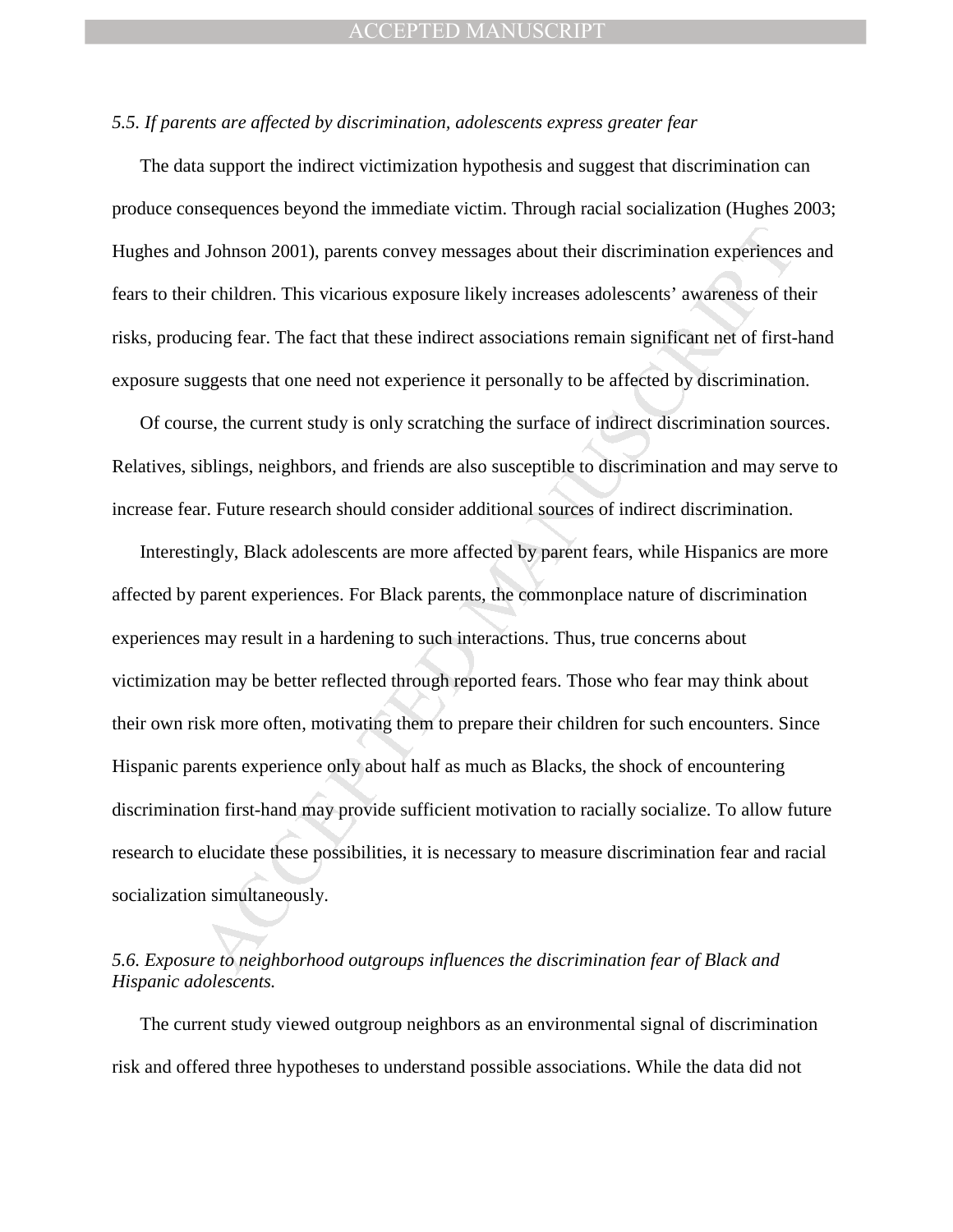support the prediction based on group threat (H4), both Blacks and Hispanics displayed patterns anticipated by the contact hypothesis. Discrimination fear was maximized in neighborhoods where one's own group is relatively small. The finding follows previous research on discrimination experiences (Hunt et al. 2007; Stewart et al. 2009). Contexts in which one is a member of a small racial minority provide dominant outgroups collectively with fewer opportunities to engage intergroup contact. The rarity of these chances to gain interracial familiarity will produce an outgroup population that relies more heavily on stereotypes and implicit biases. Fear likely results from an abundance of uncomfortable and suspicious interactions that are more likely to transpire in such contexts.

ion experiences (Hunt et al. 2007; Stewart et al. 2009). Contexts in which one is<br>a small racial minority provide dominant outgroups collectively with fewer<br>as to engage intergroup contact. The rarity of these chances to g For Hispanic adolescents, fear was also maximized in contexts that were homogeneously coracial. This follows my second contact-inspired hypothesis (H3b). While an individual in a neighborhood dominated by outgroups may experience uncomfortable interracial interactions, someone from a homogeneous coracial neighborhood may lack interracial interactions altogether. In the absence of contacts that would provide greater understanding and nuance, respondents likely rely on stereotypes, potentially regarding outgroup hostility, which could increase fear.

Overall, these findings confirm the importance of one's local context for shaping how individuals experience race. The groups that one encounters on a daily basis and the character of those interactions can affect levels of discrimination fear. As minority populations grow (Frey 2011) and if residential segregation continues its erosion in Chicago (Logan and Stults 2011), daily interracial contact will likely increase. This is potentially beneficial as racially mixed neighborhoods produce lower levels of fear, especially for Hispanics. Over time, integration may reduce fear if contact can resemble the ideal variety needed to eliminate racial prejudice.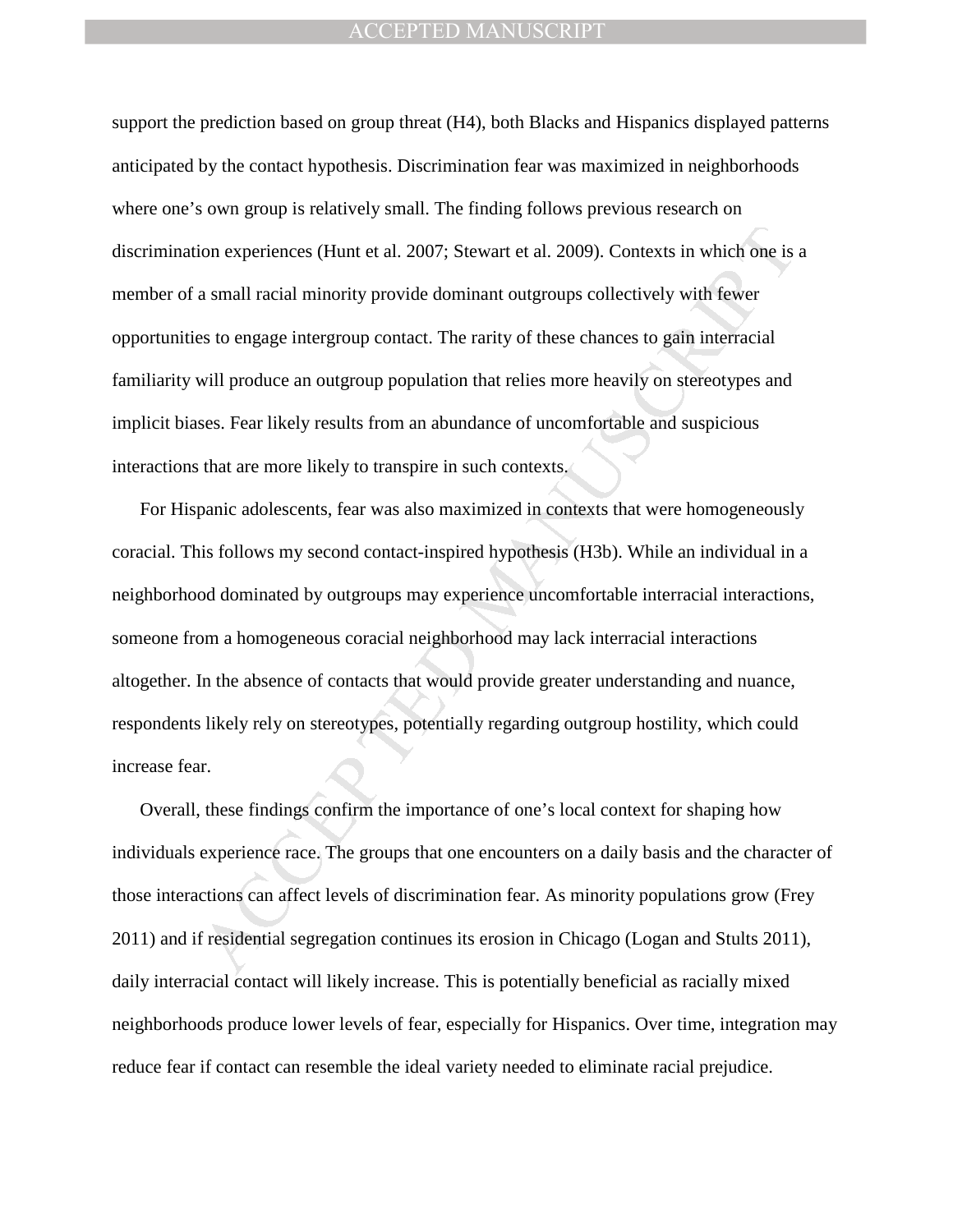However, the persistence of neighborhoods dominated by a single group perceiving a need to defend their space will be an obstacle for the elimination of fear. Interestingly, it is in these contexts where Krysan and Farley (2002) first identified the phenomenon of discrimination fear. Thus, an important task for future researchers is to continue monitoring fear along with changes in residential segregation. Such an endeavor may help the U.S. adapt to an increasingly multiethnic future.

mortant task for future researchers is to continue monitoring fear along with charand sure experiencies and sure and sure and sure and sure and sure expected and sure expected and sure expected and are limited with respect I acknowledge that the current data are limited with respect to these hypotheses. In particular, neighborhood propinquity is not the same as contact. Unfortunately the PHDCN lacks measures of face-to-face contact such as the number of different-race friends or interactions with outgroup neighbors. This is one avenue through which future research can improve upon the current study. Further, confirming the mediating role of stereotypes between context and fear is necessary to confirm the patterns speculated above.

#### **6. Conclusion**

The current analysis brings the phenomenon of discrimination fear into focus. Its prevalence and potential consequences make it an important variable for those interested in documenting the continuing significance of race. The findings presented suggest that the specter of discrimination affects the lives of racial minorities, even as many view the U.S. as a post-racial society. Discrimination concerns are an additional obstacle that minority adolescents must overcome as they transition to adulthood. Ideally this study will bring increased attention to this issue.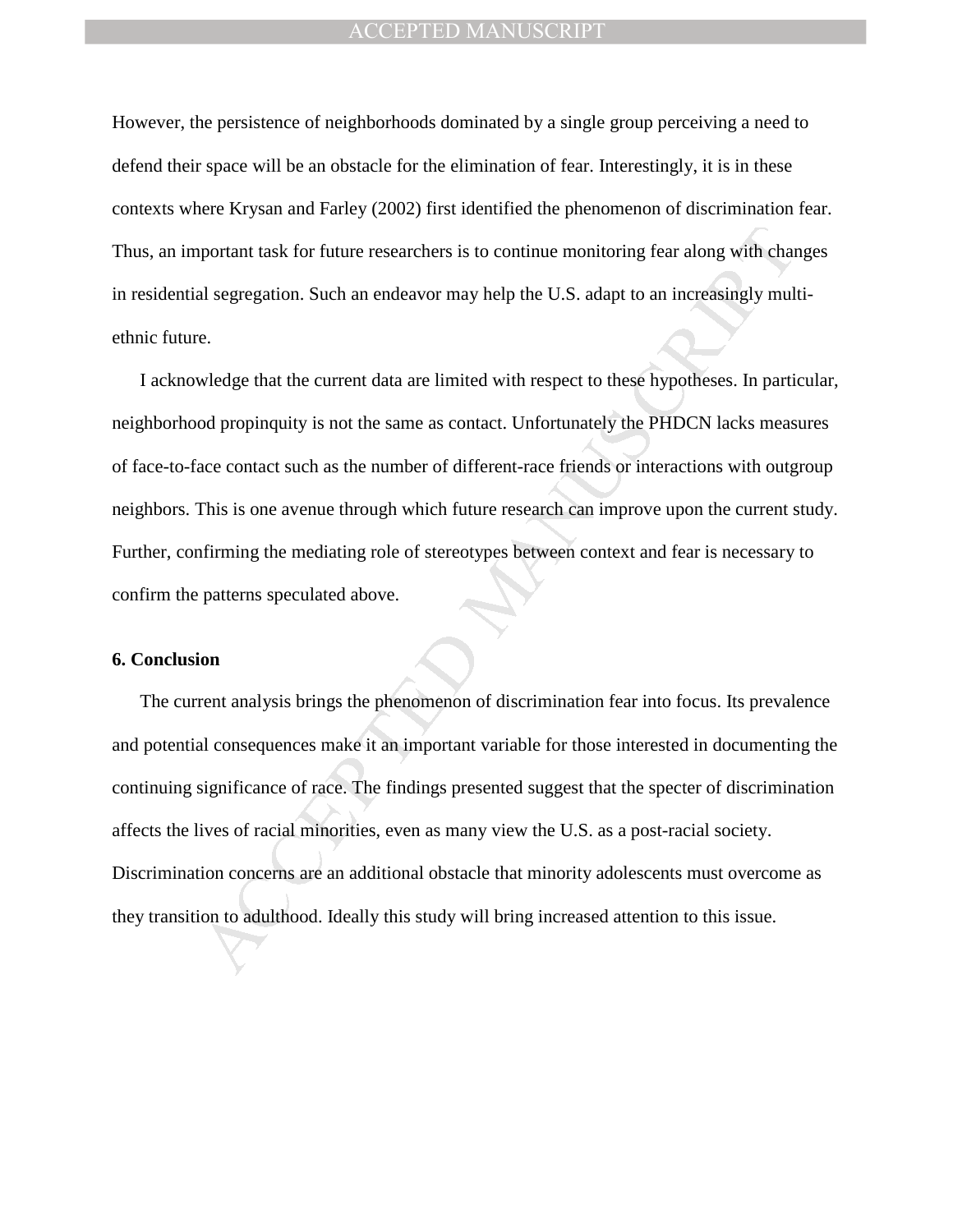## **Endnotes**

1. In acknowledging that Whites report interpersonal racial discrimination, I am not suggesting that they are affected by structural forms of racism.

2. Principle components analyses for Blacks ( $\chi^2$  = 1549.47) and Hispanics ( $\chi^2$  = 1963.78) indicate that the fear items load highly onto a single factor. The results for Whites are more complex. Thus, I do not present multivariate models for the White sample. However, the results indicate only a single significant association between discrimination experience and discrimination fear. There was no evidence for the indirect victimization or environmental signals hypotheses.

hus, I do not present multivariate models for the White sample. Howeve, the respective<br>hus, it is an in the same sociation between discrimination experience and<br>on fear. There was no evidence for the indirect victimization 3. Over 92 percent are biological mothers or fathers. I refer to caregivers as parents throughout. 4. The PHDCN permitted a single household to contribute multiple children to the data. This potentially violates the independence assumption with respondents nested in families. In the current data 86 families contribute more than one respondent, totaling 173 individuals or about 17 percent of respondents. As a sensitivity check, I randomly dropped all but one of the respondents from each multi-child family and re-estimated the models. No major differences emerged relative to the results presented.

5. The components are measured on three-point scales ranging from "not true" to "very true" and ask if the respondent experiences: 1) loneliness; 2) crying a lot; 3) fearing impulses; 4) a need for perfection; 5) feeling unloved; 6) feeling persecuted; 7) feeling worthless; 8) nervousness; 9) anxiousness; 10) guilt; 11) self-consciousness; 12) suspiciousness; 13) unhappiness; 14) worry; 15) harming themselves; and 16) suicidal thoughts (de Groot et al. 1994). The components have a Chronbach's alpha value of .953 for Blacks and .872 for Hispanics.

6. Stewart et al. (2009) and Pickett et al. (2012) also test for an interaction between neighborhood racial composition and the change in racial composition. I considered a similar interaction, but found no significant effects.

7. Single level negative binomial regression models are nearly identical in significance and magnitude to those presented. I chose to present the multi-level results because of the PHDCN's hierarchical data collection procedure.

8. Over 80 percent of cases contain full information.

9. I acknowledge that the percentage of Hispanics reporting discrimination experience in the service context is considerably lower than those reported in the research cited above. However, nuances in question wording may account for the difference. Fisher's et al. (2000) reported experiences measure was not restricted to the previous year like the PHDCN. Kasinitz's et al. (2008) measure was more expansive, asking about perceived prejudice and discrimination simultaneously.

10. Two-sample proportion z-tests yield identical patterns of significance.

11. School, government, and work are not comparable.

12. I also considered the possibility that discrimination could mediate the effects neighborhood factors. Models omitting the discrimination variables yield NC coefficients that are similar to those presented, suggesting little mediation

13. All adolescent experience associations are similar when using dichotomous and threecategory adolescent experience measures. The same is true for the parents' discrimination and fear variables.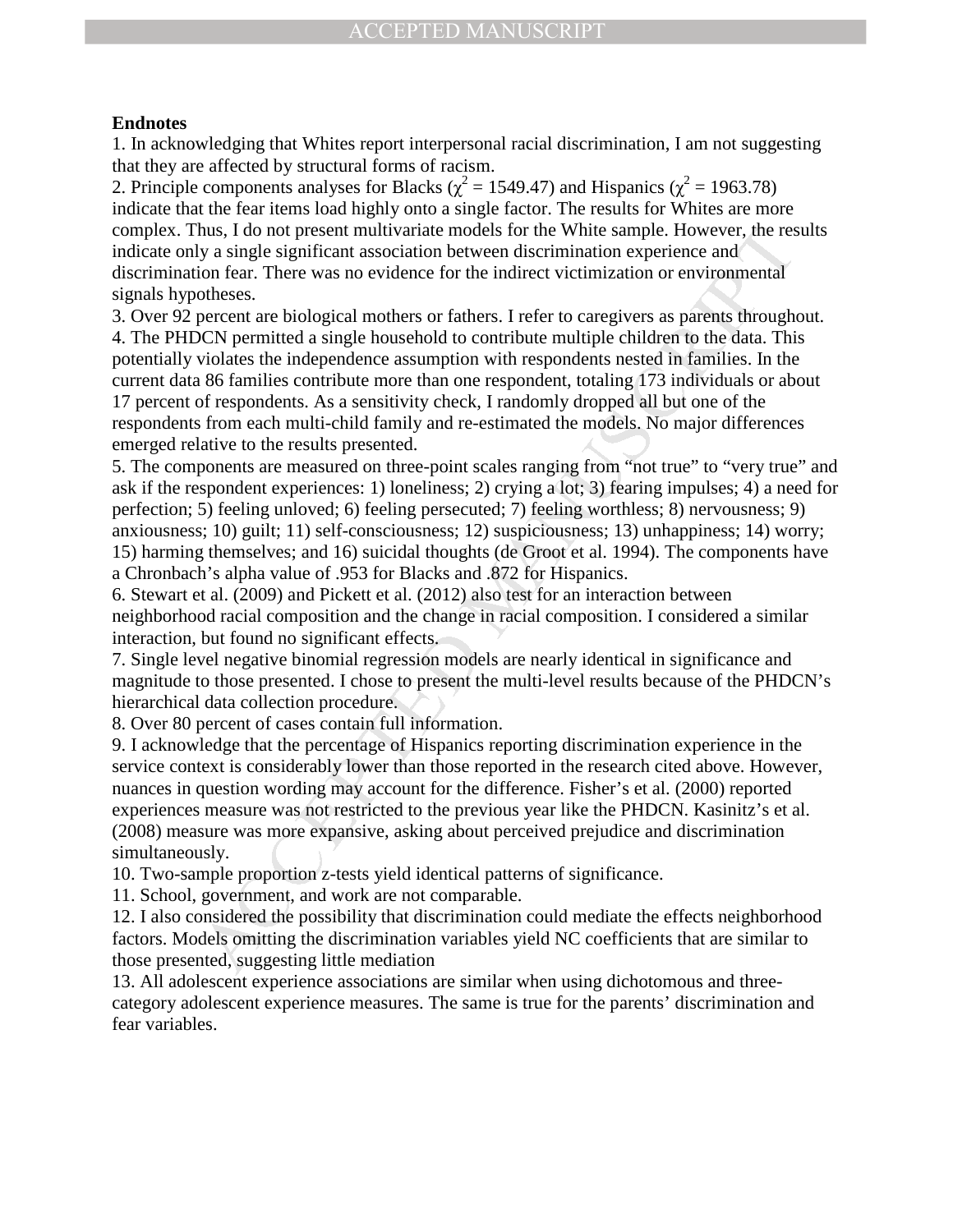#### **References**

Allport, G.W., 1979 [1954]. The Nature of Prejudice. Addison-Wesley, Reading, MA.

- Agnew, R.S., 1985. Neutralizing the impact of crime. Criminal Justice and Behavior. 12 (2), 221-239.
- Betancur, J.J., 1996. The settlement experience of Latinos in Chicago: segregation, speculation, and the ecology model. Soc. Forces. 74 (4), 1299-1324.
- Blalock, H.M. Jr., 1967. Toward a Theory of Minority-Group Relations. Wiley, New York.
- Blumer, H., 1958. Race prejudice as a sense of group position. Pacific Soc. Rev. 1: 3–7.
- Bobo, L., 1983. Whites' opposition to busing: symbolic racism or realistic group conflict? *J. of Personality and Social Psychol*. 45 (6), 1196–1210
- Bobo, L., Suh, S.A., 1995. Surveying racial discrimination: analyses from multi-ethnic labor market. In: Bobo, L., Oliver, M., Johnson, J., Valenzuela, A. (E.d.), Prismatic Metropolis: Inequality in Los Angeles. Russell Sage, New York, pp. 523-560.
- Box, S., Hale, C., Andrews, G., 1988. Explaining fear of crime. The British J. of Criminology. 28 (3), 349-356.
- the ecology model. Soc. Forces. 74 (4), 1299-1324.<br>M. J.r., 1967. Toward a Theory of Minority-Group Relations. Wiley, New York.<br>1958. Race prejudice as a sense of group position. Pacific Soc. Rev. 1: 3-7.<br>1988. Whites 'opp Burgess, D.J., Ding, Y., Hargreaves, M., van Ryn, M., Phelan, S., 2008. The association between perceived discrimination and underutilization of needed medical and mental health care in a multi-ethnic community sample. J. of Health Care for the Poor and Underserved. 19 (3), 894-911.
- Burt, C.H., Simons, R.L., Gibbons, F.X., 2012. Racial discrimination, ethnic-racial socialization, and crime: a micro-sociological model of risk and resilience. Amer. Soc. Rev. 77 (4), 648-677.
- Caldwell, C.H., Kohn-Wood, L.P., Schmeelk-Cone, K.H., Chavous, T.M., Zimmerman, M.A., 2004. Racial discrimination and racial identity as risk or protective factors for violent behaviors in African American youth. J. of Community Psychol. 33 (1-2), 91-105.
- Cameron, A.C., Trivedi, P.K., 1998. Regression analysis of count data. Cambridge: New York.
- Cardarelli, R., Cardarelli, K.M., Fulda, K.G., Espinoza, A., Cage, C., Vishwanatha, J., Young, R., Steele, D.N., Carroll, J., 2010. Self-reported racial discrimination, response to unfair treatment, and coronary calcification in asymptomatic adults - the north Texas healthy heart study. BMC Public Health. 10, 285.
- Chae, D.H., Nuru-Jeter, A.M., Adler, N., Brody, G., Lin, J., Blackburn, E.H., Epel, E.S., 2014. Discrimination, racial bias, and telomere length in African American men. Amer. J. of Preventative Med. 46 (2), 103-111.
- Clark, J., 2003. Fear in fear-of-crime. Psychiatry, Psychol. and Law. 10 (2), 267-282.
- Clark, R., Anderson, N.B., Clark, V.R., Williams, D.R., 1999. Racism as a stressor for African Americans: a biopsychosoical model. Amer. Psychologist. 54 (10), 805-816.
- Conklin, J.E., 1971. Dimensions of community response to the crime problem. Soc. Probs. 18 (3), 373-385.
- De Groot, A., Koot, H.M., Verhulst, F.C., 1996. Cross-cultural generalizability of the youth selfreport and teacher's report form cross-informant syndromes. J. of Abnormal Child Psychology. 24 (5), 651-664.
- Din-Dzietham, R., Nembhard, W.N., Collins R., 2004. Perceived stress following race- based discrimination at work is associated with hypertension in African–Americans: the metro Atlanta heart disease study, 1999–2001. Soc. Sci. & Med. 58 (3), 449-461.
- Dolan, P., Peasgood, T., 2007. Estimating the economic and social costs of the fear of crime. British J. of Criminology. 47 (1), 121-132.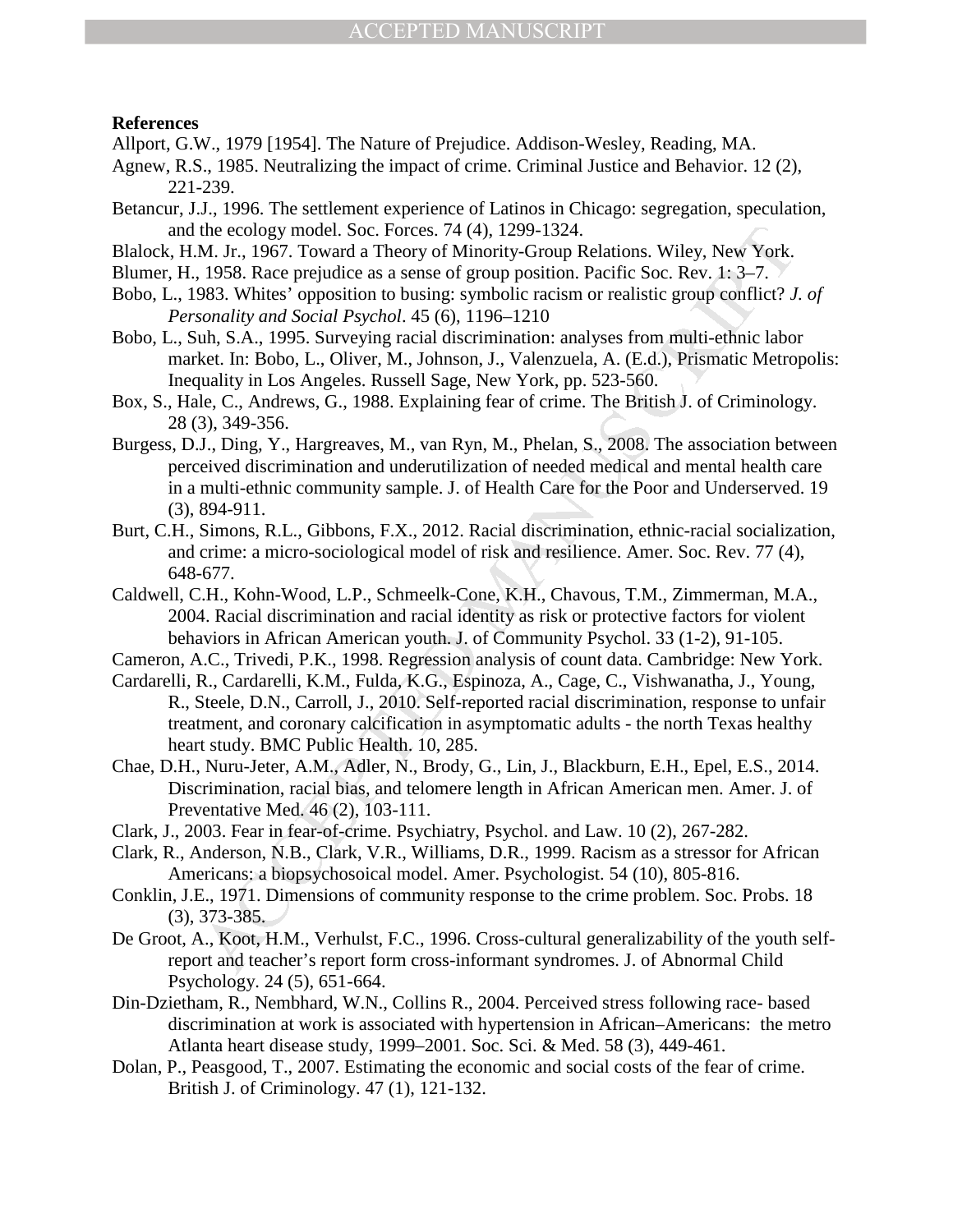- Doran, B.J., Burgess, M.B., 2012. Putting Fear of Crime on the Map: Investigating Perceptions of Crime Using Geographic Information Systems. Springer, New York.
- Drakulich, K.M., 2012. Strangers, neighbors, and race: a contact model of stereotypes and racial anxieties about crime. Race and Justice. 2 (4), 322-355.
- Drakulich, K.M., 2013. Perceptions of local danger posed by crime: Race, disorder, informal control, and the police. Social Science Research. 42 (3), 611-632.
- Drotter, AM., McHale, S.M., Crouter, A.C., 2009. Sociocultural factors and school engagement among African American youth: the roles of racial discrimination, racial socialization, and ethnic identity. Applied Developmental Sci. 13 (2), 61-73.
- DuBois, D.L., Burk-Braxton, C., Swenson, L.P., Tevenndale, H.D., Hardesty, J.L., 2002. Race and gender influences on adjustment in early adolescence: investigation of an integrative model. Child Development. 73 (5), 1573-1592.
- rol, and the police. Social Science Research. 42 (3), 611-632.<br>
Let, MeHale, S.M., Crouter, A.C., 2009. Sociocultural factors and school engagen<br>
and school engageneral Science Research. 42 (3), 61-673.<br>
L., Burk-Braxton, Earls, F.J., Brooks-Gunn, J., Raudenbush, S.W., Sampson, R.J., 2000. Project on human development in Chicago neighborhoods (PHDCN): master file, wave 3, 2000-2002 [Computer file]. ICPSR13668-v1. Boston, MA: Harvard Medical School [producer], 2002. Ann Arbor, MI: Inter-university Consortium for Political and Social Research [distributor], 2006-10-11.
- Feagin, J.R., 1991. The continuing significance of race: anti-Black discrimination in public spaces. Amer. Soc. Rev. 56 (1), 101-116.
- Feagin, J.R., Sykes, M.P., 1994. Living with Racism: The Black Middle-Class Experience. Beacon Press, Boston.
- Fischer, A.R., Shaw, C.M., 1999. African Americans' mental health and perceptions of racist discrimination: the moderating effects of racial socialization experiences and selfesteem. J. of Counseling Psychol. 46 (3), 395-407.
- Fisher, C.B., Wallace, S.A., Fenton, R.E., 2000. Discrimination and distress during adolescence. J. of Youth and Adolescence. 29 (6), 679-695.
- Frey, W.H, 2011. America's diverse future: initial glimpses at the U.S. child population from the 2010 census. Washington: Brookings Institution. www.brookings.edu.
- Gibbons, F.X., Gerrard, M., Cleveland, M., Wills, T.A., Brody, G., 2004. Perceived discrimination and substance use in African American parents and their children: a panel study. J. of Personality of Soc. Psychol. 86 (4), 517- 529.
- Hale, C., 1996. Fear of crime: a review of the literature. Int. Rev. of Victimology. 4 (2), 79-150.
- Harris, M., 2004. Racial and ethnic diversity in perceptions of discrimination. Sociological Imagination. 40 (2), 65-89.
- Harris-Britt, A., Valrie, C.R., Kurtz-Costes, B., Rowley, S.J. 2007. Perceived racial discrimination and self-esteem in African American youth: racial socialization as a protective factor. J. of Research on Adolescence. 17 (4), 669-683.
- Hughes, D., 2003. Correlates of African American and Latino parents' messages to children about ethnicity and race: a comparative study of racial socialization. Amer. J. of Community Psychol. 31 (1-2), 15-33.
- Hughes, D., Johnson, D., 2001. Correlates in children's experiences of parents' racial socialization behaviors. J. Marriage Fam. 63 (4), 981-995.
- Hughes, D., Chen, L., 1997. When and what parents tell children about race: an examination of race-related socialization among African American families. Applied Developmental Sci. 1 (4), 200-214.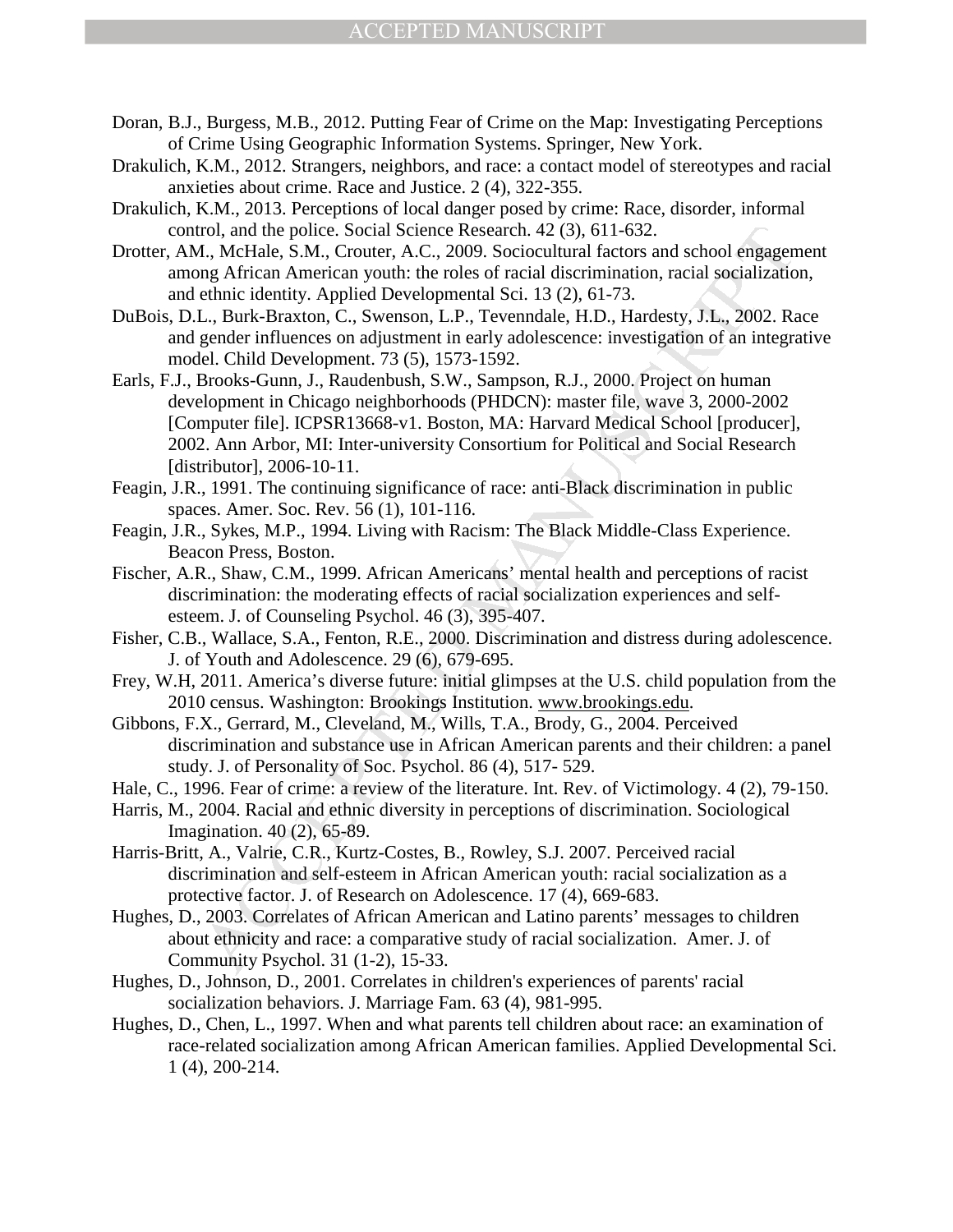- Hunt, M.O., Wise, L.A., Jipguep, M.C., Cozier, Y., Rosenberg, L., 2007. Neighborhood racial composition and perceptions of racial discrimination: evidence from the Black women's health survey. Soc. Psychol. Quarterly. 70 (3), 272-289.
- Innes, M., 2004. Signal crimes and signal disorders: notes on deviance as communicative action. British J. of Soc. 55 (3), 335-355.
- Institute for Latino Studies, 2008. Data for the CMAP Latino snapshot. Chicago Metropolitan Agency for Planning. http://www.cmap.illinois.gov/. 25 April 2012.
- Janoff-Bulman, R., 1985. The aftermath of victimization: rebuilding shattered assumptions. In: Figley, C.R. (E.d.), Trauma and Its Wake, Volume 1: The Study and Treatment of Post-Traumatic Stress Disorder. Taylor and Francis: Bristol, PA, p.p. 15-35.
- Kasinitz, P., Mollenkopf, J.H., Waters, M.C., Holdaway, J., 2008. Inheriting the City: The Children of Immigrants Come of Age. Russell Sage, New York.
- Latino Studies, 2008. Data for the CMAP Latino snapshot. Chicago Metropolite<br>Latino Studies, 2008. Data for the CMAP Latino snapshot. Chicago Metropolite<br>nna, R., 1985. The aftermath of victimization: rebuiding shattered Kessler, R.C., Mickelson, K.D., Williams, D.R., 1999. The prevalence, distribution and mental health correlates of perceived discrimination in the United States. J. of Health and Social Behavior. 40 (3), 208-230.
- King, R.D., Wheelock, D. 2007. Group threat and social control: race, perceptions of minorities and the desire to punish. Soc. Forces. 85 (3), 1255-1280.
- Klonoff, E.A., Landrine, H., Ullman, J.B., 1999. Racial discrimination and psychiatric symptoms among Blacks. Cultural Diversity and Ethnic Minority Psychol. 5 (4), 329-339.
- Krieger, N., Sidney, S., 1996. Racial discrimination and blood pressure: the CARDIA study of young Black and White adults**.** Amer. J. of Public Health. 86 (10), 1370-1378.
- Krysan, M., 2002. Community undesirability in Black and White: examining racial residential preferences through community perceptions. Soc. Probs. 49 (4), 521-543.
- Krysan, M., Farley, R., 2002. The residential preferences of Blacks: do they explain persistent segregation? Soc. Forces. 80 (3), 937-980.
- Landrine, H., Klonoff, E., 1996. The schedule of racial events: a measure of racial discrimination and a study of its negative physical and mental health consequences. J. of Black Psych. 22 (2), 144-168.
- Larson, A., Gillies, M., Howard, P.J., Coffin, J., 2007. Its enough to make you sick: the impact of racism on the health of Aboriginal Australians. Australian and New Zealand J. of Public Health. 31 (4), 322-329.
- Lemann, N., 1991. The Promised Land: The Great Black Migration and How it Changed America. Knopf, New York.
- Lewis, P., 2013. 'Trayvon Martin could have been me 35 years ago', Obama says. The Guardian. Accessed 1 January 2015. http://www.theguardian.com/world/2013/jul/19/trayvonmartin-obama-white-house/.
- Logan, J.R., Stults, B.J., 2011. The persistence of segregation in the metropolis: new findings from the 2010 census. Census Brief prepared for Project US 2010. http://www.s4.brown.edu/us2010.
- Lopez, M.H., Morin, R., Taylor, P., 2010. Illegal immigration backlash worries, divides Latinos. Pew Research Center. http://www.pewhispanic.org/
- Mayrl, D., Saperstein, A., 2013. When White people report racial discrimination: The role of region, religion, and politics. Social Science Research. 42, 742-754.
- Mays, V.M., Cochran, S.D., Barnes, N.W., 2007. Race, race-based discrimination, and health outcomes among African Americans. Annual Rev. of Psych. 58, 201-25.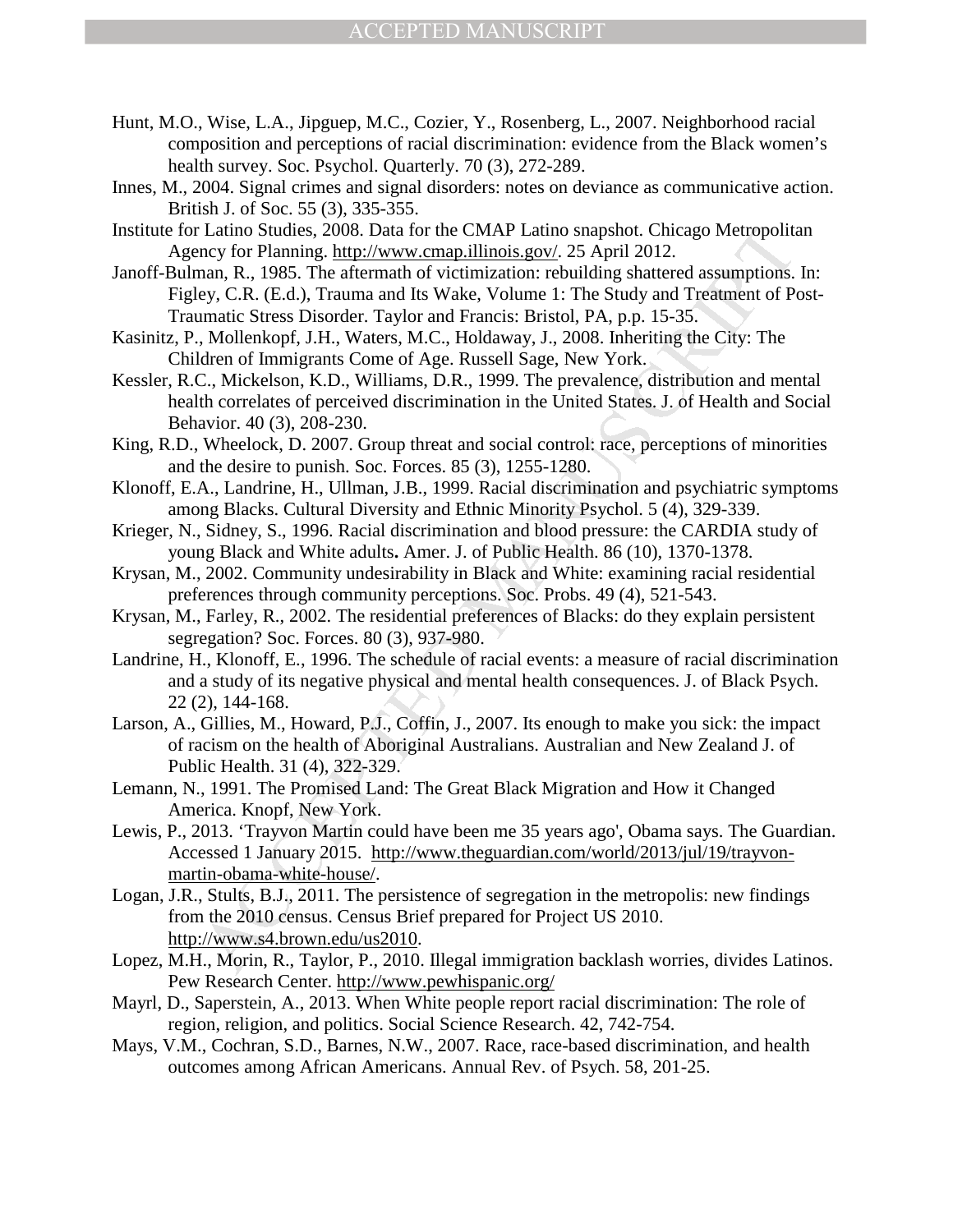- McIntosh, P., 1988 (2014). White Privilege: unpacking the invisible knapsack. In: Rothenberg, P.S. (E.d.), Race, Class, and Gender in the United States. Worth, New York, pp. 175-179.
- McLoyd, V.C., Cauce, A.M., Takeuchi, D., Wilson, L., 2004. Marital processes and parental socialization in families of color: a decade review of research. J. Marriage Fam. 62 (4), 1070-1093.
- Ogbu, J.U., 1990 (1999). Minority status and literacy in comparative perspective. In: Yetman, N.R. (E.d.), Minority and Majority: The Dynamics of Race and Ethnicity in American Life. Allyn and Bacon, Boston, pp. 363-375.
- 1990 (1999). Minority status and literacy in comparative perspective. In: Yethna (e. (E.d.), Minority and Majority: The Dynamics of Race and Ethnicity in Americs. Allyn and Bacon, Boston, pp. 363-375.<br>
1991. Low school per Ogbu, J.U., 1991. Low school performance as an adaptation: the case of Blacks in Stockton, California. In: Gibson, M. A., Ogbu, J.U. (E.d.), Minority Status and Schooling: A Comparative Study of Immigrant and Involuntary Minorities. Garland Publishing, New York, pp. 249-286.
- Pascoe, E.A., Richman, L.S., 2009. Perceived discrimination and health: a meta-analytic review. Psychol. Bull. 135 (4), 531-554.
- Pettigrew, T.F., Tropp, L.R., 2006. A meta-analytic test of intergroup contact theory. J. Personality and Soc. Psychol. 90 (5), 751-783.
- Phinney, J.S., Chavira, V., 1995. Parental ethnic socialization and adolescent coping with problems related to ethnicity. J. of Research on Adolescence. 5 (1), 31-53.
- Pickett, J.T., Chiricos, T., Golden, K.M., Gertz, M., 2011. Reconsidering the relationship between perceived neighborhood racial composition and Whites' perceptions of victimization risk: do racial stereotypes matter? Criminology. 50 (1), 145-186.
- Quillian, L., Pager, D., 2001. Black neighbors, higher crime? The role of racial stereotypes in evaluations of neighborhood crime. Amer. J. of Soc. 107 (3), 717-767.
- Quillian, L., Pager, D., 2010. Estimating risk: stereotype amplification and the perceived risk of criminal victimization. Soc. Psychol. Quarterly. 73 (1), 79-104.
- Rader, N.E., 2004. The threat of victimization: a theoretical reconceptualization of fear of crime. Soc. Spectrum. 24 (6), 689-704.
- Ross, C.E., 1994. Fear of victimization and health. J. of Quant. Crim. 9 (2), 159-175.
- Rumbaut, R., 1994. The crucible within: ethnic identity, self-esteem, and segmented assimilation among children of immigrants. Int. Migration Rev. 28 (4), 748-794.
- Sampson, R.J., Raudenbush, S.J., Earls, F., 1997. Neighborhoods and Violent Crime: A Multilevel Study of Collective Efficacy. Science. 277 (5328), 918-924.
- Seaton, E.K., Caldwell, C.H., Sellers, R.M., Jackson, J.S., 2008. The prevalence of perceived discrimination among African American and Caribbean Black youth. Developmental Psychol. 44 (5), 1288-1297.
- Sellers, R.M., Shelton, J.N., 2003. The role of racial identity in perceived racial discrimination. J. of Personality and Soc. Psychol. 84 (5), 1079-1092.
- Simons, R.L., Simons, L.G., Burt, CH., Drummund, H, Stewart, E., Brody, G., Gibbons, F.X., Cutrona, C., 2006. Supportive parenting moderates the effect of discrimination upon anger, hostile views of relationships, and violence among African American boys. J. of Health and Social Behavior. 47 (4), 373-389.
- Smith, W.A., Allen, W.R., Danley, L.L., 2007. 'Assume the position...you fit the description' psychosocial experiences and racial battle fatigue among African American male college students. *Amer. Behavioral Scientist*. 51 (4), 551-578.
- Stainback, K., Irvin, M., 2012. Workplace racial composition, perceived discrimination, and organizational attachment. Social Science Research. 41 (3), 657-670.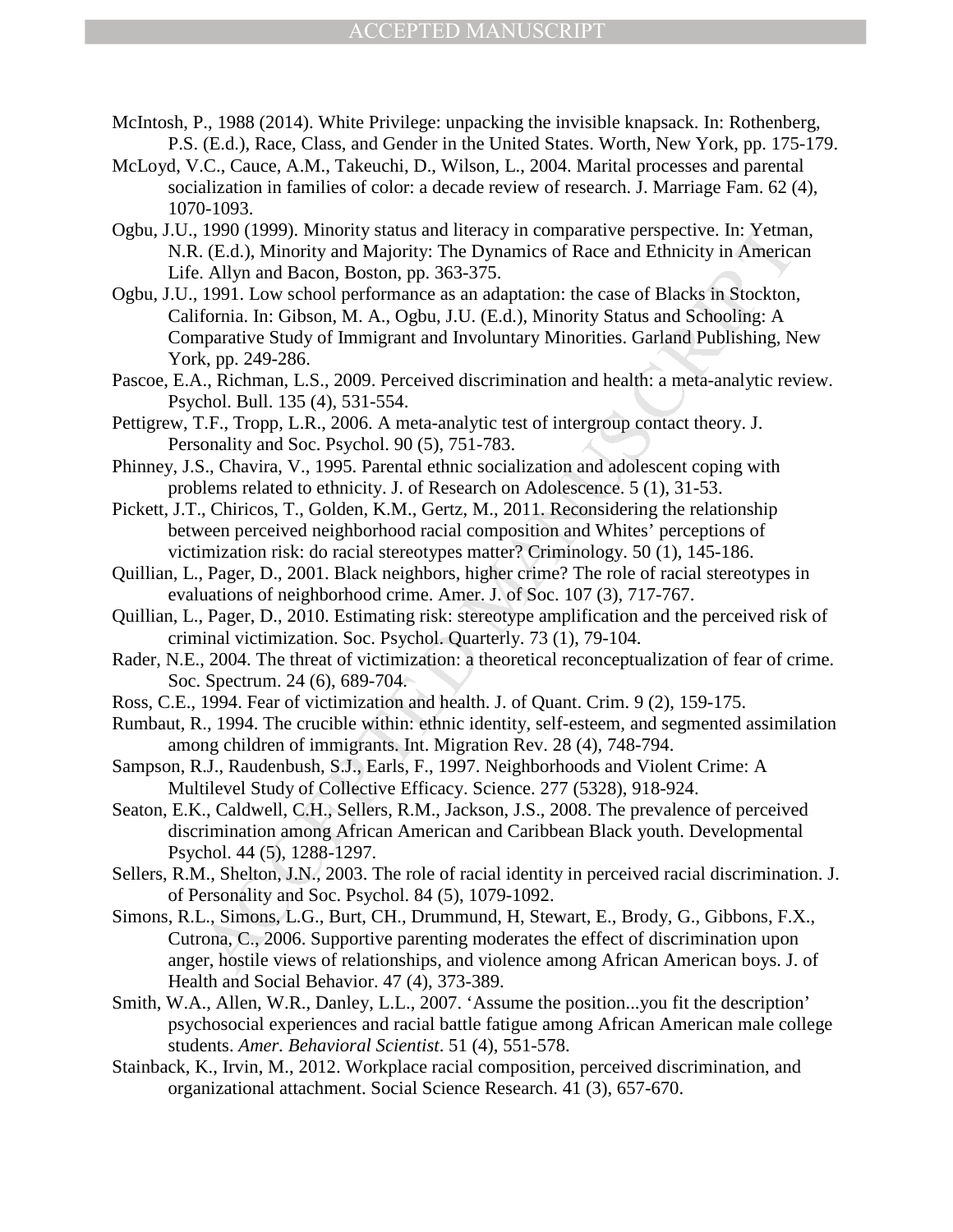- Stewart, E.A., Baumer, E.P., Brunson, R.K., Simons, R.L., 2009. Neighborhood racial context and perceptions of police-based racial discrimination among Black youth. Criminology. 47 (3), 847-887.
- Swim, J.K., Hyers, L.L., Cohen, L.L., Fitzgerald, D.C., Bylsma, W.H., 2003. African American college students' experiences with everyday racism: characteristics of and responses to these incidents. J. of Black Psychol. 29 (1), 38-67.
- e incidents. J. of Black Psychol. 29 (1), 38-67.<br>
r. Turner, C., 1986. The social identity theory of intergroup behavior. In: Worceh<br>
in, W.G. (E.d.), Pp 7-24 in Psychology of Intergroup Relations. Nelson-Hall:<br>
e.g., pp. Tajfel, H.J., Turner, C., 1986. The social identity theory of intergroup behavior. In: Worcehl, S., Austin, W.G. (E.d.), Pp 7-24 in Psychology of Intergroup Relations. Nelson-Hall: Chicago, pp. 7-24.
- Telles, E.E., Ortiz, V., 2008. Generations of Exclusion: Mexican Americans, Assimilation and Race. Russell Sage, New York.
- Tropp, L.R., 2003. The psychological impact of prejudice: implications for intergroup contact. Group Processes and Intergroup Relations. 6 (2), 131-149.
- Tyler, T.R. 1980. Impact of directly and indirectly experienced events: the origin of crimerelated judgments and behaviors. J. of Personality of Soc. Psychol. 39 (1), 13-28.
- U.S. Census, 2000. Race alone or in combination: 2000. American FactFinder. Accessed: 15 Sept 2009. http://www.uscensus.gov/.
- Wallace, D, 2012. Examining fear and stress as mediators between disorder perceptions and personal health, depression, and, anxiety. Social Science Research. 41 (1), 1515-1528.
- Warr, M., 2000. Fear of crime in the United States: avenues for research and policy. Criminal Justice. 4, 452-489.
- Waters, M.C., 2001. Black Identities: West Indian Immigrant Dreams and American Realities. Harvard University Press, Cambridge, MA.
- Welch, S., Sigelman, L., Bledsoe, T., Combs, M., 2001. Race & Place: Race Relations in an American City. Cambridge University Press: New York.
- Williams, D.R., Yu, Y., Jackson J.S., 1997. Racial differences in physical and mental health: socio-economic status, stress and health. J. of Health and Psychol. 2 (2), 335-351.
- Williams, D.R., Williams-Morris, R., 2000. Racism and mental health: the African American experience. Ethnicity & Health. 5 (3-4), 243-268.
- Williams, D.R., Neighbors, H.W., Jackson, J.S., 2003. Racial/ethnic discrimination and health: findings from community studies. Amer. J. of Public Health. 93 (2), 200-208.
- Wilson, J.Q., Kelling, G.L. 1982. The police and neighbourhood safety: broken windows. The Atlantic Monthly. 127, 29-38.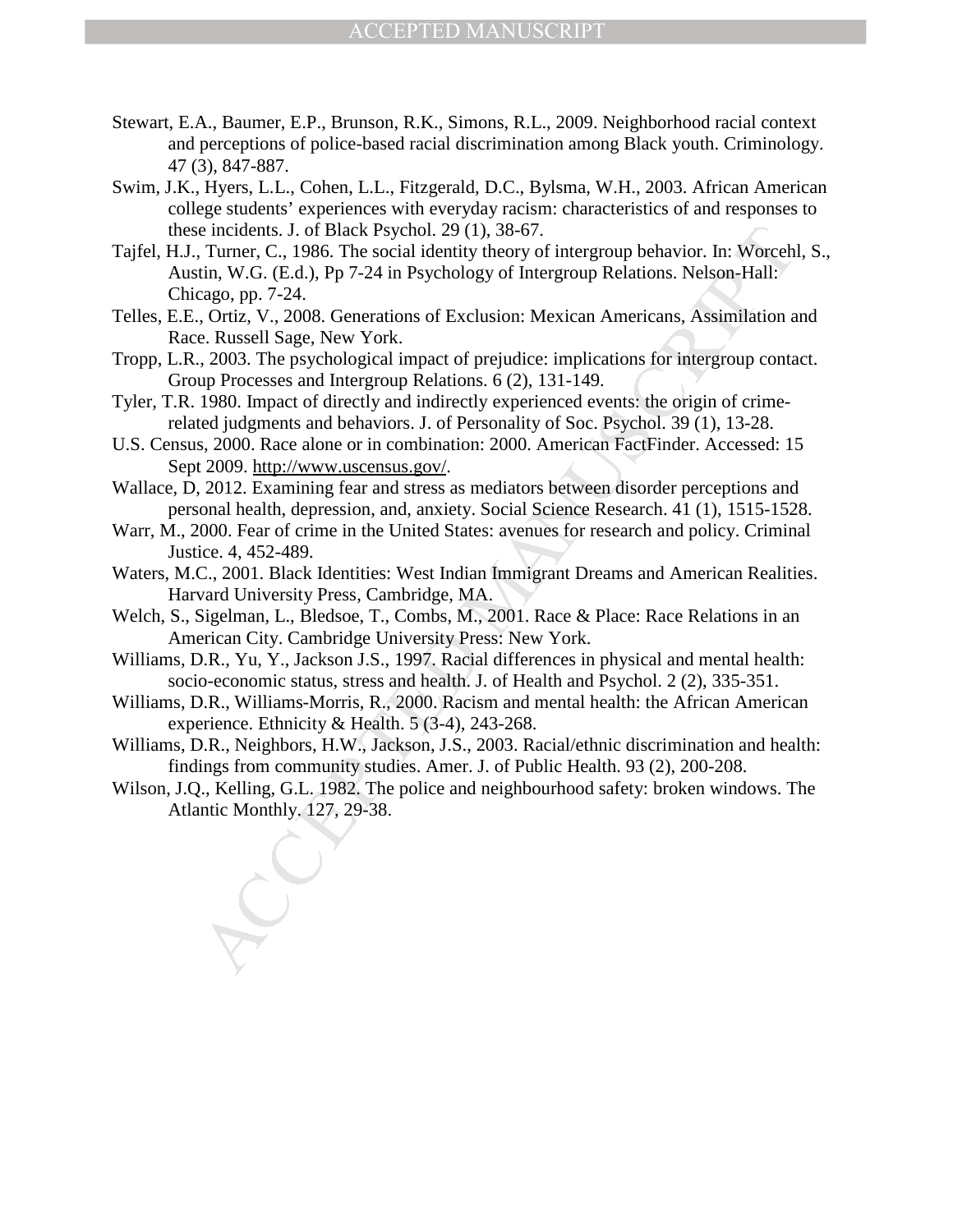|  |  | <b>Table 1: Full Sample Means and Standard Deviations</b> |
|--|--|-----------------------------------------------------------|
|--|--|-----------------------------------------------------------|

|                                  | <b>Black Adolescents</b> |          | <b>Hispanic Adolescents</b> |          | <b>White Adolescents</b> |          |
|----------------------------------|--------------------------|----------|-----------------------------|----------|--------------------------|----------|
|                                  | Mean                     | (SD)     | Mean                        | (SD)     | Mean                     | (SD)     |
| <b>Adolescent Discrimination</b> |                          |          |                             |          |                          |          |
| <b>Reported Fear</b>             | 1.211                    | (1.669)  | 1.107                       | (1.546)  | $.654*$ †                | (1.155)  |
| <b>Reported Experience</b>       | 1.410                    | (1.563)  | 1.129*                      | (1.340)  | $.828*$ †                | (1.218)  |
| <b>Parent Discrimination</b>     |                          |          |                             |          |                          |          |
| <b>Reported Fear</b>             | .903                     | (1.781)  | $.738 -$                    | (1.660)  | $.204*$ †                | (.749)   |
| <b>Reported Experience</b>       | 1.634                    | (1.963)  | $.698*$                     | (1.349)  | $.457*$                  | (1.118)  |
| <b>Neighborhood Factors</b>      |                          |          |                             |          |                          |          |
| % Outgroup                       | 26.661                   | (31.648) | 40.002*                     | (26.251) | $41.265*$                | (24.287) |
| Change in % Outgroup (1990-2000) | 4.288                    | (13.603) | 7.334                       | (16.611) | $-13.442$                | (12.659) |
| Mean Household Income            | 3.714                    | (.779)   | 3.897*                      | (.732)   | $5.205*$ †               | (.970)   |
| Homicide Rate (per 1000)         | .487                     | (.306)   | .268                        | (.256)   | .089                     | (1.081)  |
| <b>Controls</b>                  |                          |          |                             |          |                          |          |
| Age                              | 15.180                   | (1.554)  | 15.111                      | (1.597)  | 15.169                   | (1.549)  |
| Male                             | 47.592%                  | (.499)   | 50.787%                     | (.500)   | 57.047%                  | (.495)   |
| <b>Immigrant Generation</b>      |                          |          |                             |          |                          |          |
| Immigrant                        | 1.700%                   | (.129)   | 18.504%*                    | (.388)   | $2.013%$ †               | (.140)   |
| <b>Second Generation</b>         | 1.700%                   | (.129)   | 57.677%*                    | (.494)   | 8.054%†                  | (.272)   |
| Native-Born                      | 96.601%                  | (.181)   | 23.819%*                    | (.426)   | 89.933%†                 | (.301)   |
| Multi-Child Family               | 14.448%                  | (.352)   | 19.488%                     | (.397)   | 13.423%                  | (.342)   |
| Anxiety/Depression (Wave 2)      | 4.871                    | (4.729)  | $6.030*$                    | (4.874)  | 4.318†                   | (4.262)  |
| <b>Parent Married</b>            | 38.980%                  | (.488)   | 76.969%*                    | (.421)   | 80.940%*                 | (.393)   |
| Household Income                 | 3.975                    | (2.015)  | 4.094                       | (1.667)  | 5.858*†                  | (1.789)  |
| <b>Parent Education</b>          |                          |          |                             |          |                          |          |
| Less than High School            | 22.351%                  | (.417)   | 62.874%                     | (.483)   | 14.631%                  | (.353)   |
| <b>High School Graduate</b>      | 18.839%                  | (.391)   | 14.272%                     | (.350)   | 19.262%                  | (.394)   |
| More than High School            | 58.810%                  | (.492)   | 22.854%                     | (.420)   | 66.107%                  | (.473)   |
| <b>Observations</b>              | 353                      |          | 508                         |          | 149                      |          |

**Observations** 149<br> *\* indicates a significant difference relative to Blacks (p<.05 two tailed test); <sup>†</sup> indicates a significant difference relative to Hispanics (p<.05 two tailed test)*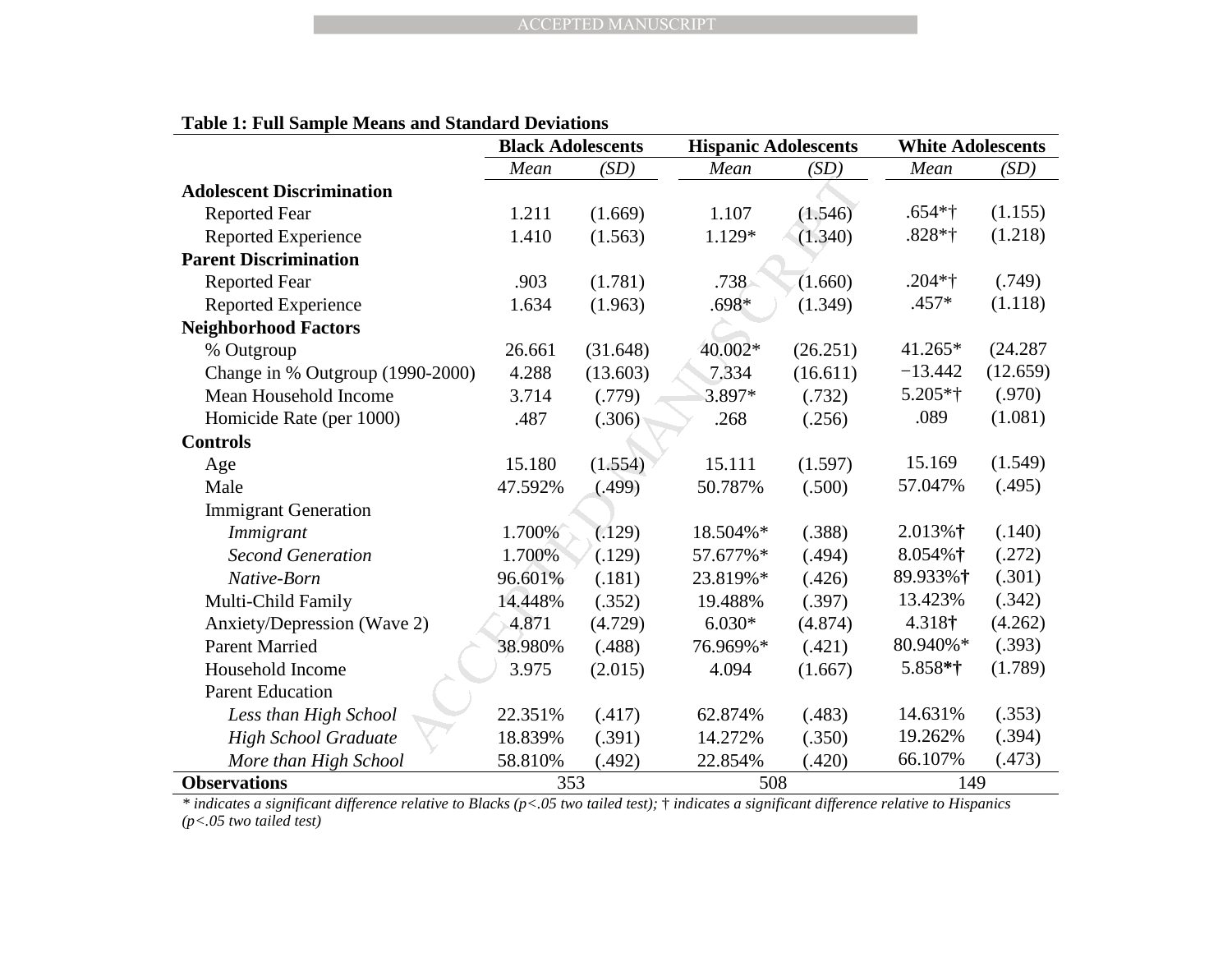|                                                                                                                                                                                                                                                                                                                                                                                                         | <b>Adolescents</b> |           |              | <b>Parents</b> |                 |                |  |
|---------------------------------------------------------------------------------------------------------------------------------------------------------------------------------------------------------------------------------------------------------------------------------------------------------------------------------------------------------------------------------------------------------|--------------------|-----------|--------------|----------------|-----------------|----------------|--|
|                                                                                                                                                                                                                                                                                                                                                                                                         | <b>Black</b>       | Hispanic  | <b>White</b> | <b>Black</b>   | <b>Hispanic</b> | White          |  |
| <b>Discrimination Fear</b>                                                                                                                                                                                                                                                                                                                                                                              |                    |           |              |                |                 |                |  |
| Outside Neighborhood                                                                                                                                                                                                                                                                                                                                                                                    | 28.329             | 25.217    | $16.175*$ †  | 13.683         | 10.394          | $2.685*$ †     |  |
| Service                                                                                                                                                                                                                                                                                                                                                                                                 | 22.125             | 14.311*   | 5.436*†      | 16.034         | $7.736*$        | $1.342**$ †    |  |
| Police                                                                                                                                                                                                                                                                                                                                                                                                  | 20.793             | 17.756    | $6.711**$    | 14.288         | $9.685*$        | 1.342*†        |  |
| <b>First Meeting</b>                                                                                                                                                                                                                                                                                                                                                                                    | 15.071             | 13.819    | 10.134       | 8.867          | 3.228*          | 1.342*         |  |
| School                                                                                                                                                                                                                                                                                                                                                                                                  | 12.096             | 16.496    | 14.094       | 4.589          | 7.520           | 2.685†         |  |
| Inside Neighborhood                                                                                                                                                                                                                                                                                                                                                                                     | 10.793             | 12.343    | 7.450        | 3.257          | 6.909*          | $2.013\dagger$ |  |
| Other                                                                                                                                                                                                                                                                                                                                                                                                   | 7.564              | 6.535     | 3.356        | 4.079          | 3.209           | $0.000*†$      |  |
| Medical                                                                                                                                                                                                                                                                                                                                                                                                 | 4.363              | 4.272     | 2.081        | 4.901          | 6.378           | 1.342†         |  |
| Government                                                                                                                                                                                                                                                                                                                                                                                              |                    |           |              | 8.924          | 8.406           | 4.899          |  |
| Work                                                                                                                                                                                                                                                                                                                                                                                                    |                    |           |              | 11.728         | 10.295          | $2.752*$ †     |  |
|                                                                                                                                                                                                                                                                                                                                                                                                         |                    |           |              |                |                 |                |  |
| At Least One Fear                                                                                                                                                                                                                                                                                                                                                                                       | 51.643             | 47.795    | 32.215*†     | 31.501         | 25.787          | 11.477*†       |  |
|                                                                                                                                                                                                                                                                                                                                                                                                         |                    |           |              |                |                 |                |  |
| <b>Discrimination Experience</b>                                                                                                                                                                                                                                                                                                                                                                        |                    |           |              |                |                 |                |  |
| Outside Neighborhood                                                                                                                                                                                                                                                                                                                                                                                    | 25.556             | 26.665    | 18.792†      | 27.309         | 9.882*          | 8.792*         |  |
| Service                                                                                                                                                                                                                                                                                                                                                                                                 | 33.484             | 19.586*   | 10.738*†     | 36.997         | $9.075*$        | 9.396*         |  |
| Police                                                                                                                                                                                                                                                                                                                                                                                                  | 27.309             | 15.453*   | $6.242*$ †   | 17.365         | 4.961*          | $0.000*†$      |  |
| Meeting                                                                                                                                                                                                                                                                                                                                                                                                 | 16.176             | 12.421    | 11.409       | 12.493         | $3.543*$        | 4.698*         |  |
| School                                                                                                                                                                                                                                                                                                                                                                                                  | 15.836             | $-18.130$ | 18.121       | 7.422          | 5.709           | $1.342**$ †    |  |
| Inside Neighborhood                                                                                                                                                                                                                                                                                                                                                                                     | 10.510             | 11.614    | 10.067       | 8.839          | 6.575           | 6.040          |  |
| Other                                                                                                                                                                                                                                                                                                                                                                                                   | 9.122              | 8.051     | 7.383        | 6.856          | $4.213^{\rm m}$ | 2.685          |  |
| Medical                                                                                                                                                                                                                                                                                                                                                                                                 | 3.003              | $0.984*$  | $0.000*$     | 6.714          | $3.583*$        | $2.013*$       |  |
| Government                                                                                                                                                                                                                                                                                                                                                                                              |                    |           |              | 13.371         | 7.815*          | $3.356*$       |  |
| Work                                                                                                                                                                                                                                                                                                                                                                                                    |                    |           |              | 26.062         | 14.429*         | $7.383*$ †     |  |
|                                                                                                                                                                                                                                                                                                                                                                                                         |                    |           |              |                |                 |                |  |
| At Least One Experience                                                                                                                                                                                                                                                                                                                                                                                 | 62.691             | 56.556    | $41.141*$    | 58.952         | 33.504*         | $19.530*$      |  |
| indicates a significant difference relative to Blacks ( $p<0.05$ two-tailed test) based on proportion z-tests; $\dagger$ indicates a<br>ignificant difference relative to Hispanics (p<.05 two-tailed test) based on proportion z-tests; Boldface indicates that<br>arent reports differed significantly from adolescent reports (p<.05 two-tailed test) based on McNemar tests of paired<br>roportions |                    |           |              |                |                 |                |  |

## **Table 2: Percentages Reporting Discrimination Fear and Experience in Each Context**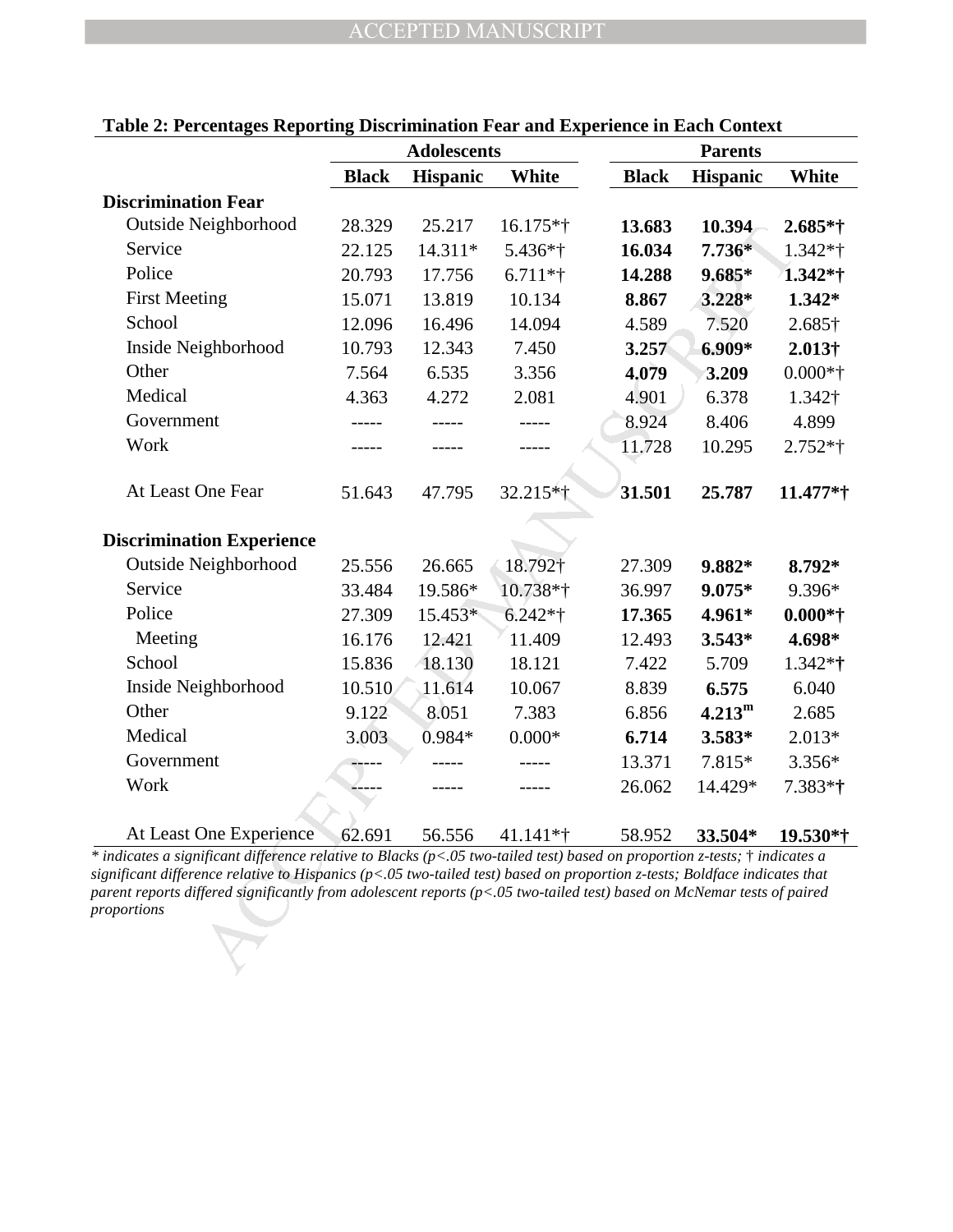|                                                    | Model 1       |            |            | <b>Model 2</b>    |            |            |  |
|----------------------------------------------------|---------------|------------|------------|-------------------|------------|------------|--|
|                                                    | Coef.         | (SE)       | <b>IRR</b> | Coef.             | (SE)       | <b>IRR</b> |  |
| <b>Adolescent Discrimination</b>                   |               |            |            |                   |            |            |  |
| <b>Reported Experience</b>                         | $.283***$     | (.043)     | 1.327      | .281 ***          | (.043)     | 1.324      |  |
| <b>Parent Discrimination</b>                       |               |            |            |                   |            |            |  |
| <b>Reported Fear</b>                               | $.093*$       | (.039)     | 1.097      | $.094*$           | (.039)     | 1.099      |  |
| Reported Experience                                | $-.044$       | (.039)     | .957       | $-.045$           | (.039)     | .956       |  |
| <b>Neighborhood Factors</b>                        |               |            |            |                   |            |            |  |
| % Outgroup                                         | $.006*$       | (.003)     | 1.006      | .003              | (.011)     | 1.003      |  |
| % Outgroup <sup>2</sup>                            |               |            |            | .0000             | (.0001)    | 1.0000     |  |
| Change in % Outgroup (1990-2000)                   | $.011\dagger$ | (.006)     | 1.011      | .012 <sup>†</sup> | (.007)     | 1.012      |  |
| Mean Household Income                              | $-.129$       | (.112)     | .879       | $-.135$           | (.114)     | .874       |  |
| Homicide Rate (per 1000)                           | .351          | (.268)     | 1.420      | .385              | (.268)     | 1.470      |  |
| <b>Individual Controls</b>                         |               |            |            |                   |            |            |  |
| Age                                                | .011          | (.046)     | 1.011      | .012              | (.046)     | 1.012      |  |
| Male                                               | $-.226$       | (.141)     | .798       | $-.228$           | (.141)     | .796       |  |
| <b>Immigrant Generation</b>                        |               |            |            |                   |            |            |  |
| Immigrant                                          | $-.562$       | (.635)     | .570       | $-.548$           | (.636)     | .578       |  |
| <b>Second Generation</b>                           | $-.170$       | (.545)     | .844       | $-.161$           | (.545)     | .851       |  |
| Multi-Child Family                                 | $-.186$       | (.215)     | .830       | $-.183$           | (.215)     | .833       |  |
| Anxiety/Depression (Wave 2)                        | .008          | (.003)     | 1.008      | .008              | (.017)     | 1.008      |  |
| <b>Parent Married</b>                              | .244          | (.168)     | 1.276      | .242              | (.168)     | 1.274      |  |
| Household Income                                   | $-0.04$       | (.046)     | .996       | $-.004$           | (.046)     | .996       |  |
| Parent's Education                                 |               |            |            |                   |            |            |  |
| Less than High School                              | $-.047$       | (.226)     | .954       | $-.049$           | (.226)     | .952       |  |
| More than High School                              | $-.077$       | (.202)     | .926       | $-.078$           | (.202)     | .925       |  |
| <b>Constant</b>                                    | $-.357$       | (.903)     | .700       | $-.334$           | (.905)     | .709       |  |
| <b>Alpha</b>                                       | $.680***$     | (.144)     |            | $.679***$         | (.144)     |            |  |
| <b>Variance Component</b>                          | .000          | (.000)     |            | .000              | (.000)     |            |  |
| <b>Log Likelihood</b>                              |               | $-502.953$ |            |                   | $-502.890$ |            |  |
| <b>AIC</b>                                         |               | 1043.905   |            |                   | 1045.780   |            |  |
| <b>BIC</b>                                         | 1117.369      |            |            | 1123.109          |            |            |  |
| <b>Level-1 Observations</b>                        | 353<br>353    |            |            |                   |            |            |  |
| <b>Level-2 Observations</b>                        |               | 47         |            |                   | 47         |            |  |
| ***p < .001; **p < .01; *p < .05 (two tailed test) |               |            |            |                   |            |            |  |
| $tp < .05$ (one tailed test)                       |               |            |            |                   |            |            |  |
|                                                    |               |            |            |                   |            |            |  |

**Table 3: Multi-Level Negative Binomial Regression Models Predicting the Count of Discrimination Fears – Black Adolescents**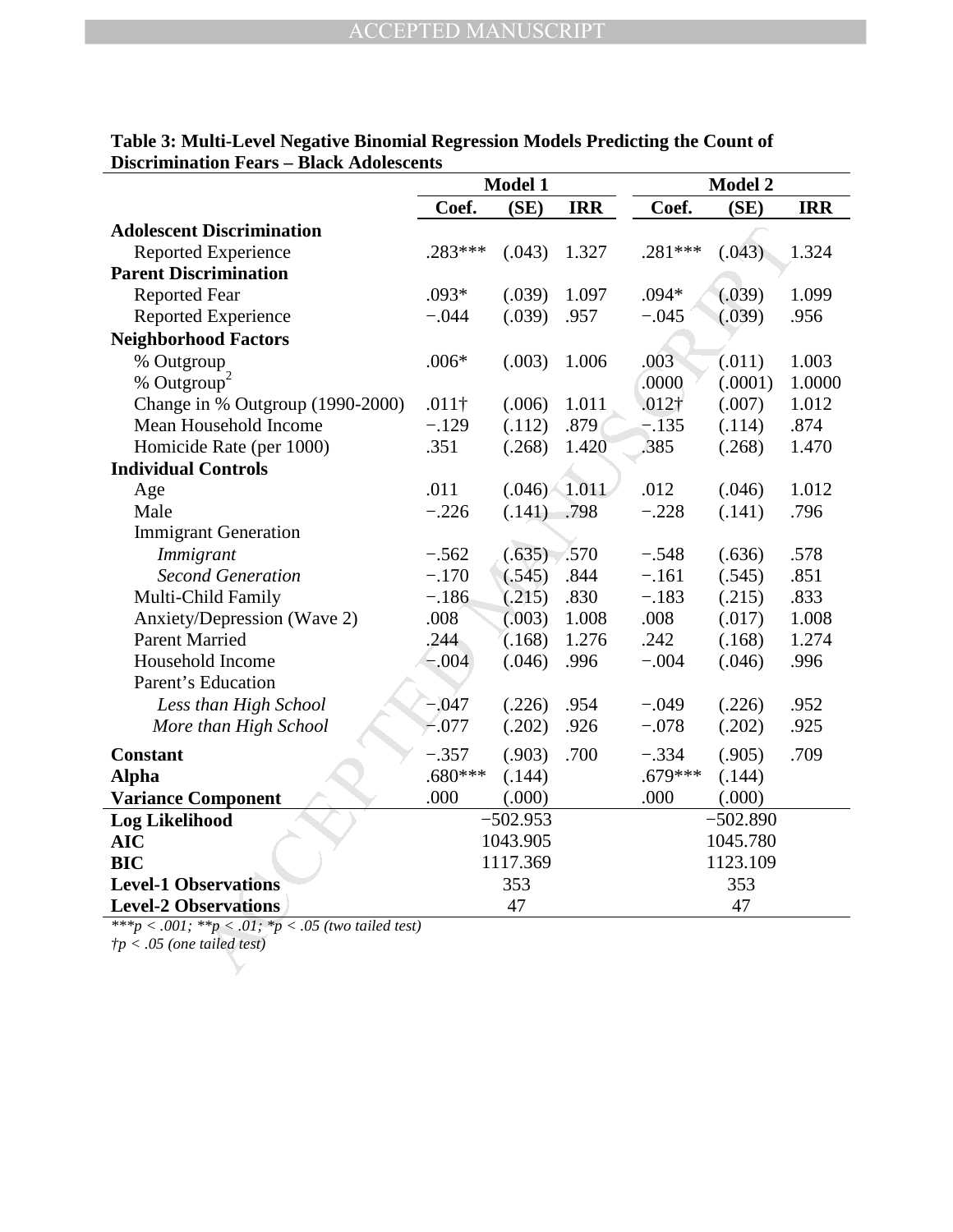|                                                                                             | Model 1   |            |            |                | Model 2    |            |  |  |
|---------------------------------------------------------------------------------------------|-----------|------------|------------|----------------|------------|------------|--|--|
|                                                                                             | Coef.     | (SE)       | <b>IRR</b> | Coef.          | (SE)       | <b>IRR</b> |  |  |
| <b>Adolescent Discrimination</b>                                                            |           |            |            |                |            |            |  |  |
| <b>Reported Experience</b>                                                                  | $.285***$ | (.045)     | 1.330      | .289***        | (.045)     | 1.335      |  |  |
| <b>Parent Discrimination</b>                                                                |           |            |            |                |            |            |  |  |
| <b>Reported Fear</b>                                                                        | $-.042$   | (.041)     | .959       | $-.047$        | (.041)     | .954       |  |  |
| <b>Reported Experience</b>                                                                  | $.170***$ | (.049)     | 1.185      | $.175***$      | (.049)     | 1.191      |  |  |
| <b>Neighborhood Factors</b>                                                                 |           |            |            |                |            |            |  |  |
| % Outgroup                                                                                  | $-.002$   | (.003)     | .998       | $-.021\dagger$ | (.011)     | .979       |  |  |
| % Outgroup <sup>2</sup>                                                                     |           |            |            | $.0002\dagger$ | (.0001)    | 1.0002     |  |  |
| Change in % Outgroup (1990-2000)                                                            | .001      | (.006)     | 1.001      | .004           | (.006)     | 1.004      |  |  |
| Mean Household Income                                                                       | .130      | (.138)     | 1.139      | .110           | (.134)     | 1.116      |  |  |
| Homicide Rate (per 1000)                                                                    | .298      | (.381)     | 1.347      | .433           | (.372)     | 1.542      |  |  |
| <b>Individual Controls</b>                                                                  |           |            |            |                |            |            |  |  |
| Age                                                                                         | $-.098*$  | (.042)     | .907       | $-.102*$       | (.042)     | .903       |  |  |
| Male                                                                                        | $-.307*$  | (.132)     | .736       | $-.296*$       | (.132)     | .744       |  |  |
| <b>Immigrant Generation</b>                                                                 |           |            |            |                |            |            |  |  |
| Immigrant                                                                                   | .089      | (.220)     | 1.093      | .126           | (.220)     | 1.134      |  |  |
| <b>Second Generation</b>                                                                    | .082      | (.169)     | 1.085      | .111           | (.170)     | 1.117      |  |  |
| Multi-Child Family                                                                          | $-.143$   | (.168)     | .867       | $-.135$        | (.167)     | .874       |  |  |
| Anxiety/Depression (Wave 2)                                                                 | .009      | (.013)     | 1.009      | .008           | (.013)     | 1.008      |  |  |
| <b>Parent Married</b>                                                                       | $-.082$   | (.167)     | .921       | $-.090$        | (.167)     | .914       |  |  |
| Household Income                                                                            | .025      | (.049)     | 1.025      | .028           | (.049)     | 1.028      |  |  |
| Parent's Education                                                                          |           |            |            |                |            |            |  |  |
| Less than High School                                                                       | .240      | (.204)     | 1.271      | .254           | (.205)     | 1.289      |  |  |
| More than High School                                                                       | $-.036$   | (.221)     | .965       | $-.031$        | (.222)     | .969       |  |  |
|                                                                                             |           |            |            |                |            |            |  |  |
| <b>Constant</b>                                                                             | .396      | (.858)     | 1.486      | .739           | (.869)     | 2.094      |  |  |
| <b>Alpha</b>                                                                                | .926***   | (.152)     |            | .905***        | (.150)     |            |  |  |
| <b>Variance Component</b>                                                                   | .071      | (.053)     |            | .050           | (.049)     |            |  |  |
| <b>Log Likelihood</b>                                                                       |           | $-707.731$ |            |                | $-706.345$ |            |  |  |
| <b>AIC</b>                                                                                  | 1455.471  |            |            | 1454.691       |            |            |  |  |
| <b>BIC</b>                                                                                  | 1540.081  |            |            | 1543.535       |            |            |  |  |
| <b>Level-1 Observations</b>                                                                 | 508       |            |            | 508            |            |            |  |  |
| <b>Level-2 Observations</b>                                                                 | 60        |            |            | 60             |            |            |  |  |
| ***p < .001; **p < .01; *p < .05 (two tailed test)<br>$\dot{\tau}p < .05$ (one tailed test) |           |            |            |                |            |            |  |  |

## **Table 4: Multi-Level Negative Binomial Regression Models Predicting the Count of Discrimination Fears – Hispanic Adolescents**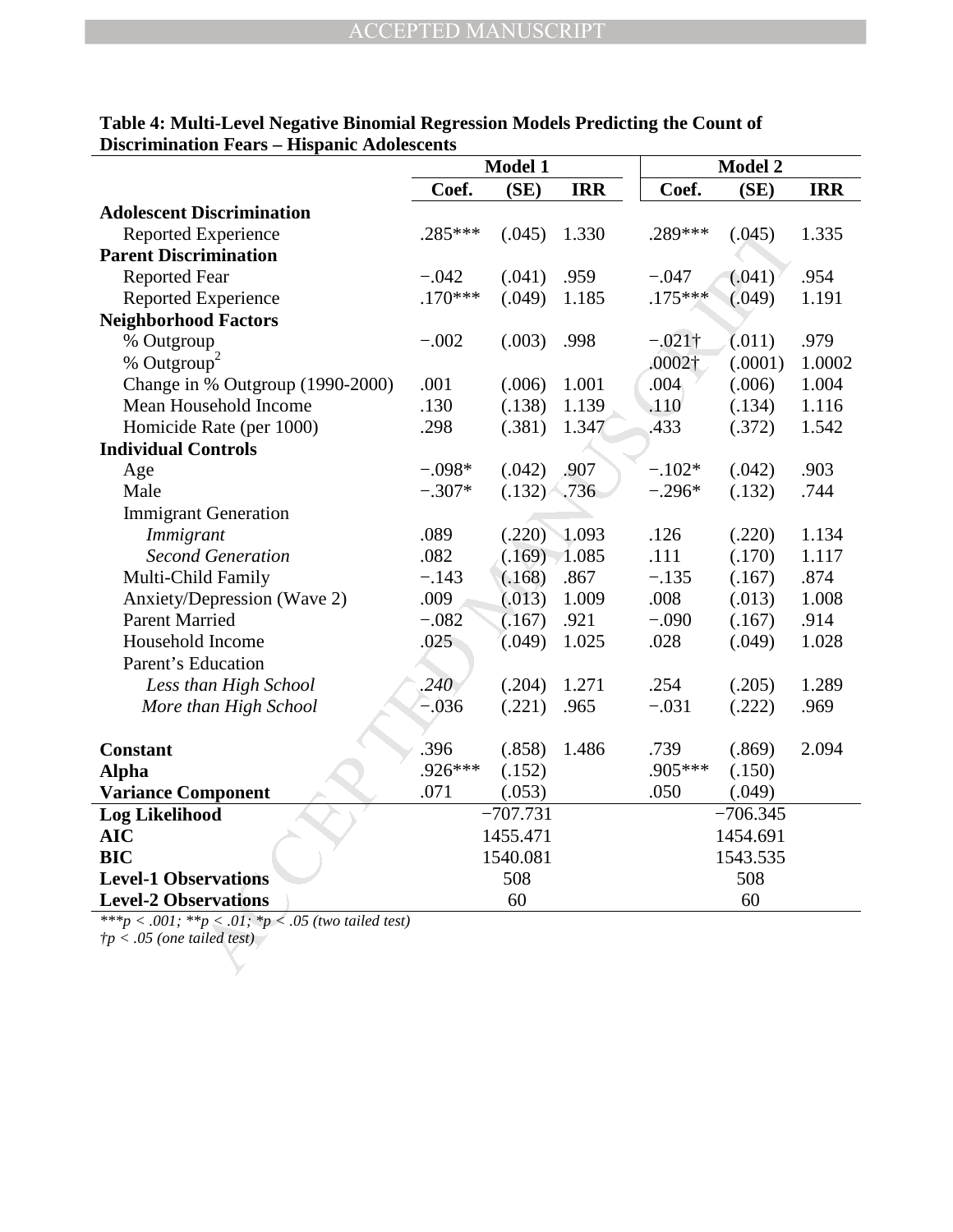

**Figure 1: Linear and Non-Linear NC Percent Outgroup Effects – Black and Hispanic Adolescents<sup>1</sup>**

<sup>1</sup> Both trajectories are estimated net of all of the variables included in Tables 3 and 4. All controls are set to their sample means.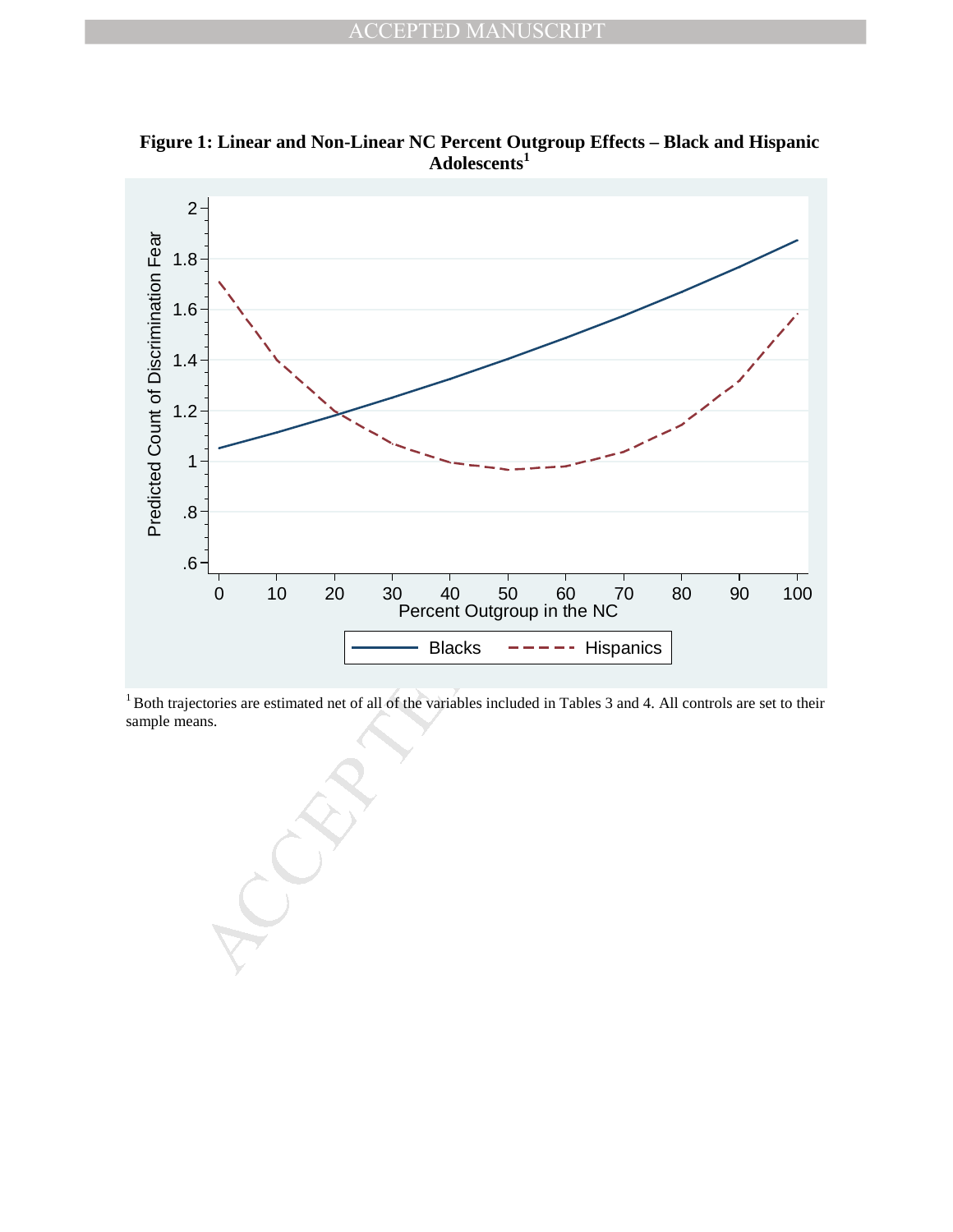|                                             | <b>ACCEPTED MANUSCRIPT</b>                                                                                                                                                      |
|---------------------------------------------|---------------------------------------------------------------------------------------------------------------------------------------------------------------------------------|
|                                             |                                                                                                                                                                                 |
|                                             |                                                                                                                                                                                 |
|                                             |                                                                                                                                                                                 |
|                                             |                                                                                                                                                                                 |
|                                             |                                                                                                                                                                                 |
|                                             | <b>APPENDIX A: Variable Descriptions</b>                                                                                                                                        |
| <b>Adolescent Discrimination Experience</b> | Sometimes people feel they are discriminated against, or treated badly or differently because of their race, ethnicity, color,                                                  |
|                                             | language, or the country they or their family came from. Please tell me if you have felt discriminated against for this reason IN<br>THE PAST YEAR at any of the places listed? |
| <b>Adolescent Discrimination Fear</b>       | This next set of questions is about WORRYING about being discriminated against or treated badly – regardless of whether it has                                                  |
|                                             | actually happened. In the past year, have you worried about being discriminated against in any of the places listed?                                                            |
| Outside Neighborhood                        | when you are outside your own neighborhood? $(0,1)$                                                                                                                             |
| Inside Neighborhood                         | in your own neighborhood? $(0,1)$                                                                                                                                               |
| Service                                     | when you wanted service – like when buying something at a store or restaurant? $(0,1)$                                                                                          |
| Police                                      | by the police? $(0,1)$                                                                                                                                                          |
| <b>First Meeting</b>                        | when you met someone for the first time? $(0,1)$                                                                                                                                |
| School                                      | when you are at school? $(0,1)$                                                                                                                                                 |
| Medical                                     | when you saw a doctor, nurse or other health provider? $(0,1)$                                                                                                                  |
| Other                                       | anywhere else or by anyone else? $(0,1)$                                                                                                                                        |
|                                             | Sometimes people feel they are discriminated against, or treated badly or differently because of their race, ethnicity, color,                                                  |
| <b>Parent Discrimination Experience</b>     | language, or the country they or their family came from. Please tell me if you have felt discriminated against for this reason IN                                               |
|                                             | THE PAST YEAR at any of the places listed?                                                                                                                                      |
| <b>Parent Discrimination Fear</b>           | This next set of questions is about WORRYING about being discriminated against or treated badly – regardless of whether it has                                                  |
|                                             | actually happened. In the past year, have you worried about being discriminated against in any of the places listed?                                                            |
| Outside Neighborhood                        | when you are outside your own neighborhood?                                                                                                                                     |
| Inside Neighborhood                         | in your own neighborhood?                                                                                                                                                       |
| Service                                     | when you wanted service - like when buying something at a store or restaurant?                                                                                                  |
| Police                                      | by the police?                                                                                                                                                                  |
| <b>First Meeting</b>                        | when you met someone for the first time?                                                                                                                                        |
| Adolescent's School                         | when you were at *****'s school?                                                                                                                                                |
| Medical                                     | when you saw a doctor, nurse or other health provider?                                                                                                                          |
| Other                                       | anywhere else or by anyone else?                                                                                                                                                |
| Government                                  | when you were at a government office or agency?                                                                                                                                 |
| Work                                        | when you were at work?                                                                                                                                                          |
| <b>Neighborhood Factors</b>                 |                                                                                                                                                                                 |
| <b>NC Percent Outgroup</b>                  | Data from the 2000 U.S. Census                                                                                                                                                  |
| Change in NC Percent Outgroup               | Data from the 1990 and 2000 U.S. Census                                                                                                                                         |
| NC Mean Household Income                    | Individual household income measure aggregated to the NC level                                                                                                                  |
| Homicide Rate (per 1000)                    | Number of homicides known to the police in each NC for the year 1995 (see Sampson, Raudenbush and Earls 1997)                                                                   |
| <b>Individual Controls</b>                  |                                                                                                                                                                                 |
| Age                                         | Age of respondent                                                                                                                                                               |
| Male                                        | Gender of respondent (0,1)                                                                                                                                                      |
| <b>Immigrant Generation</b>                 | Combines birthplace information of the adolescent and the parent respondents                                                                                                    |
| Prior Anxiety Depression                    | Mean scale of 16 items measure anxious/depressive symptoms (asked of adolescents)                                                                                               |
| <b>Parent Married</b>                       | What is your current marital status? (asked of parents)                                                                                                                         |
| Household Income                            | What was your total household income before taxes or any deductions in the last tax year? (asked of parents)                                                                    |
| <b>Parent Education</b>                     | What is the highest degree that you have received? (asked of parents)                                                                                                           |

## **APPENDIX A: Variable Descriptions**